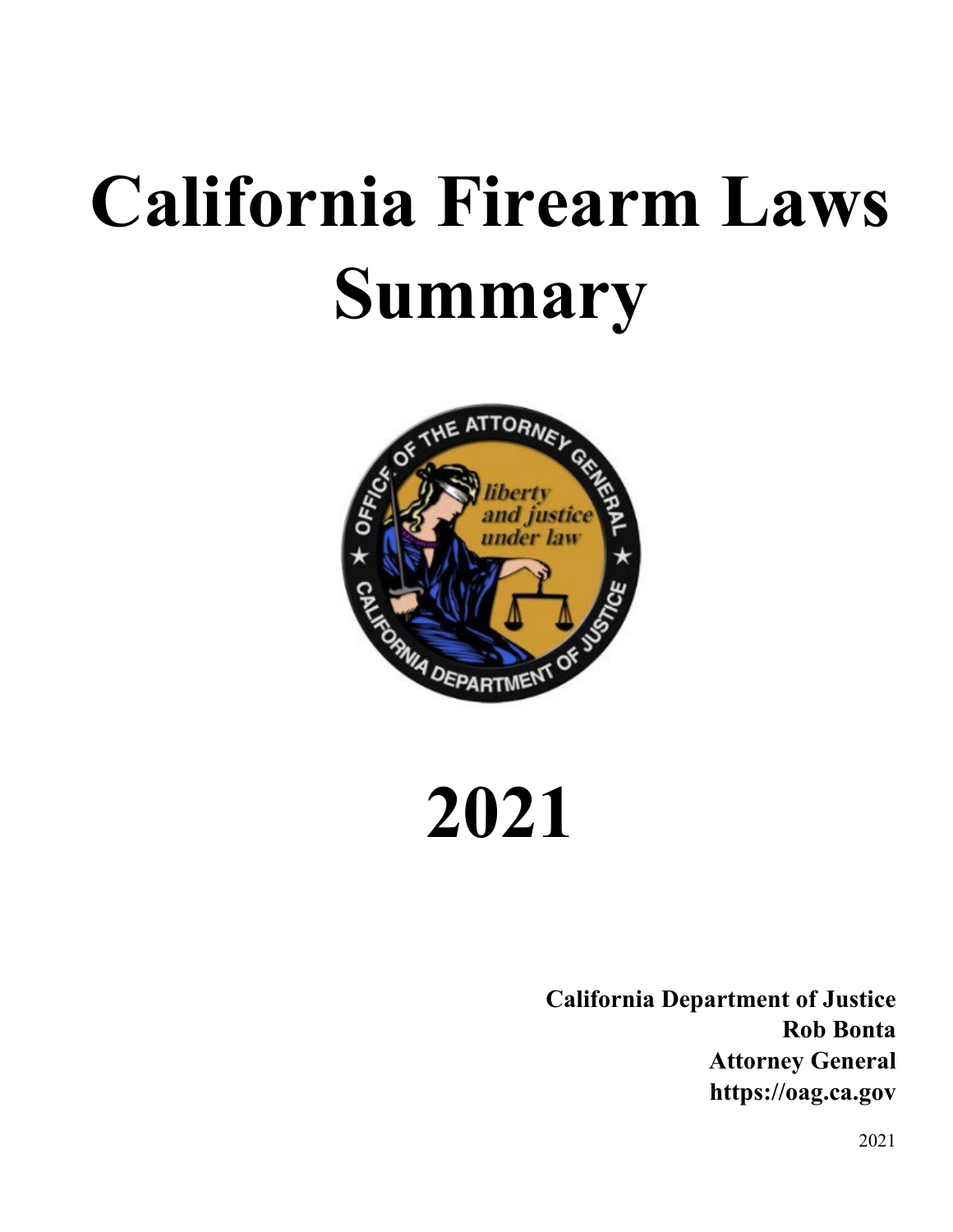# **Table of Contents**

# **California Firearm Laws Summary**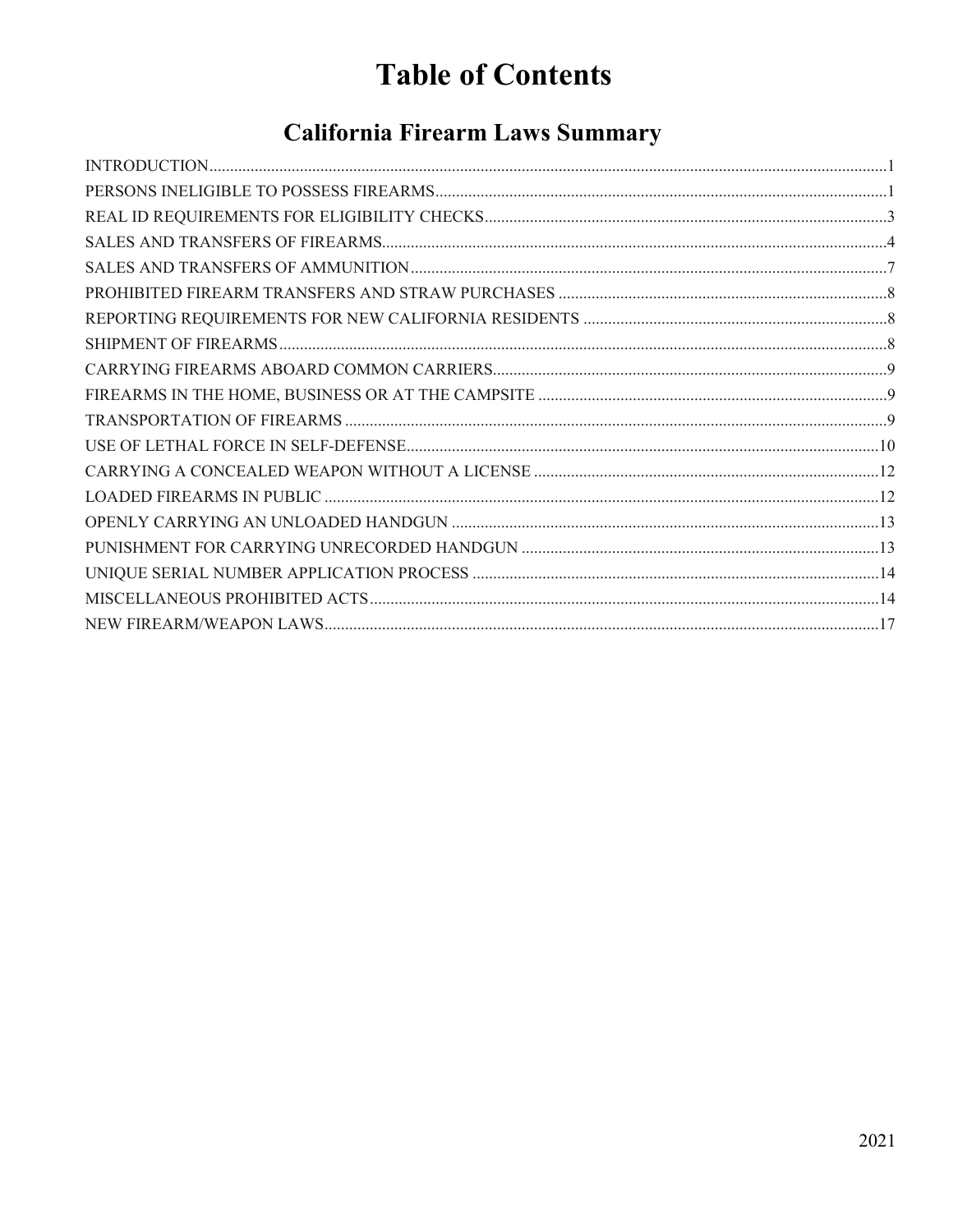# **California Firearm Laws Summary**

# <span id="page-2-0"></span>**INTRODUCTION**

As the owner of a firearm, it is your responsibility to understand and comply with all federal, state and local laws regarding firearms ownership. Many of the laws described below pertain to the possession, use, and storage of firearms in the home and merit careful review. This *California Firearm Laws Summary* provides general information of California laws that govern common possession and use of firearms by persons other than law enforcement officers or members of the armed forces. It is not designed to provide individual guidance for specific situations. The legality of any specific act of possession or use will ultimately be determined by applicable federal and state statutory and case law. Persons having specific questions are encouraged to seek legal advice from an attorney, or consult their local law enforcement agency, local prosecutor, or law library. The California Department of Justice (DOJ) and all other public entities are immune from any liability arising from the drafting, publication, dissemination, or reliance upon this information. This version of the *California Firearm Laws Summary* covers laws that were enacted from 2106 through 2021.

This document has been prepared in accordance with Penal Code section 34205, which requires the DOJ to prepare and make available this summary.

# <span id="page-2-1"></span>**PERSONS INELIGIBLE TO POSSESS FIREARMS**

The following persons are prohibited from possessing firearms [\(Pen. Code, §§ 29800-29825,](https://leginfo.legislature.ca.gov/faces/codes_displayText.xhtml?division=9.&chapter=2.&part=6.&lawCode=PEN&title=4.&article=1.) [29900;](https://leginfo.legislature.ca.gov/faces/codes_displaySection.xhtml?sectionNum=29900.&lawCode=PEN) Welf. & Inst. Code, §§ [8100,](https://leginfo.legislature.ca.gov/faces/codes_displaySection.xhtml?sectionNum=8100.&lawCode=WIC) [8103\)](https://leginfo.legislature.ca.gov/faces/codes_displaySection.xhtml?sectionNum=8103.&lawCode=WIC). Note that the information below does not include firearm prohibitions under federal law  $(18 \text{ U.S.C.} \S 922(g)(1)-(9))$ :

#### *Lifetime Prohibitions*

- Any person who has been convicted of a felony or any violent offense including murder, mayhem, rape, attempted murder, arson, robbery, kidnapping, or any other violent felony enumerated in Penal Code section [29905.](https://leginfo.legislature.ca.gov/faces/codes_displaySection.xhtml?sectionNum=29905.&lawCode=PEN)
- Any person convicted of an offense including a misdemeanor violation involving assault upon a person with a firearm, or machinegun, or an outstanding warrant for a misdemeanor offense or any other offense enumerated in Penal Code sections [23515,](https://leginfo.legislature.ca.gov/faces/codes_displaySection.xhtml?sectionNum=23515.&lawCode=PEN) [29800,](https://leginfo.legislature.ca.gov/faces/codes_displaySection.xhtml?sectionNum=29800.&lawCode=PEN) and [29805.](https://leginfo.legislature.ca.gov/faces/codes_displaySection.xhtml?sectionNum=29805.&lawCode=PEN)
- Any person convicted of inflicting corporal injury on a spouse or significant other (Pen. Code § 273.5)after January 1, 2019 who subsequently owns, purchases, receives or has in possession or under custody or control any firearm.(Penal Code section [29805\)](https://leginfo.legislature.ca.gov/faces/codes_displaySection.xhtml?sectionNum=29805&lawCode=PEN)
- Any person with two or more convictions for drawing or exhibiting any firearm, loaded or unloaded, in a rude, angry, or threatening manner, or unlawfully using a firearm in any fight or quarrel in the presence of another person except in self-defense violating Penal Code section [417,](https://leginfo.legislature.ca.gov/faces/codes_displaySection.xhtml?sectionNum=417.&lawCode=PEN) subdivision (a) $(2)$ .
- Any person adjudicated to be a danger to others as a result of a mental disorder, or a mentally disordered sex offender. [\(Welf. & Inst. Code, § 8103,](https://leginfo.legislature.ca.gov/faces/codes_displaySection.xhtml?sectionNum=8103.&lawCode=WIC) subd. (a)(1).)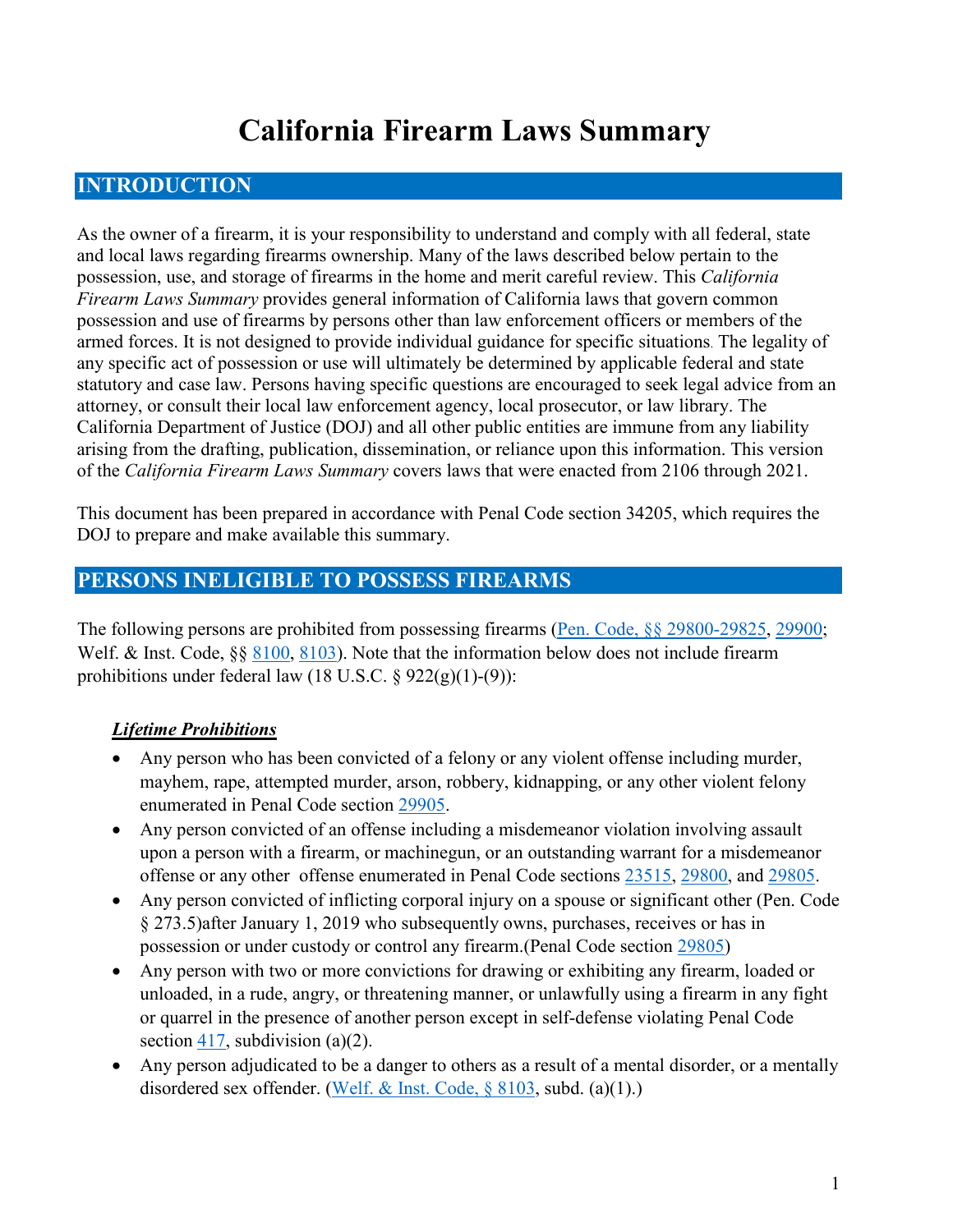• Any person found by a court to be mentally incompetent to stand trial or not guilty by reason of insanity of any crime, unless the court has made a finding of restoration of competence or sanity. (Welf. & Inst. Code,  $\S 8103$ , subds. (b)(1), (c)(1), and (d)(1).)

#### *10-Year Prohibitions*

• Any person convicted of, or has an outstanding warrant for, a misdemeanor violation of the following: Penal Code sections [71,](https://leginfo.legislature.ca.gov/faces/codes_displaySection.xhtml?sectionNum=71&lawCode=PEN) [76,](https://leginfo.legislature.ca.gov/faces/codes_displaySection.xhtml?sectionNum=76&lawCode=PEN) [136.1,](https://leginfo.legislature.ca.gov/faces/codes_displaySection.xhtml?sectionNum=136.1&lawCode=PEN) [136.5,](https://leginfo.legislature.ca.gov/faces/codes_displaySection.xhtml?sectionNum=136.5&lawCode=PEN) [140,](https://leginfo.legislature.ca.gov/faces/codes_displaySection.xhtml?sectionNum=140&lawCode=PEN) [148](https://leginfo.legislature.ca.gov/faces/codes_displaySection.xhtml?sectionNum=148&lawCode=PEN) subdivision (d), [148.5](https://leginfo.legislature.ca.gov/faces/codes_displaySection.xhtml?sectionNum=148.5&lawCode=PEN) subdivision (f), [171b,](https://leginfo.legislature.ca.gov/faces/codes_displaySection.xhtml?lawCode=PEN§ionNum=171b.) [171c](https://leginfo.legislature.ca.gov/faces/codes_displaySection.xhtml?lawCode=PEN§ionNum=171c.) subdivision (a) paragraph (1), [171d,](https://leginfo.legislature.ca.gov/faces/codes_displaySection.xhtml?lawCode=PEN§ionNum=171d.) [186.28,](https://leginfo.legislature.ca.gov/faces/codes_displaySection.xhtml?sectionNum=186.28&lawCode=PEN) [240,](https://leginfo.legislature.ca.gov/faces/codes_displaySection.xhtml?sectionNum=240&lawCode=PEN) [241,](https://leginfo.legislature.ca.gov/faces/codes_displaySection.xhtml?sectionNum=241&lawCode=PEN) [242,](https://leginfo.legislature.ca.gov/faces/codes_displaySection.xhtml?sectionNum=242&lawCode=PEN) [243,](https://leginfo.legislature.ca.gov/faces/codes_displaySection.xhtml?sectionNum=243&lawCode=PEN) [243.4,](https://leginfo.legislature.ca.gov/faces/codes_displaySection.xhtml?sectionNum=243.4&lawCode=PEN) [244.5,](https://leginfo.legislature.ca.gov/faces/codes_displaySection.xhtml?sectionNum=244.5&lawCode=PEN) [245,](https://leginfo.legislature.ca.gov/faces/codes_displaySection.xhtml?sectionNum=245&lawCode=PEN) [245.5,](https://leginfo.legislature.ca.gov/faces/codes_displaySection.xhtml?sectionNum=245.5&lawCode=PEN) [246.3,](https://leginfo.legislature.ca.gov/faces/codes_displaySection.xhtml?sectionNum=246.3&lawCode=PEN) [247,](https://leginfo.legislature.ca.gov/faces/codes_displaySection.xhtml?sectionNum=247&lawCode=PEN) [273.5,](https://leginfo.legislature.ca.gov/faces/codes_displaySection.xhtml?sectionNum=273.5&lawCode=PEN) [273.6,](https://leginfo.legislature.ca.gov/faces/codes_displaySection.xhtml?sectionNum=273.6&lawCode=PEN) [417,](https://leginfo.legislature.ca.gov/faces/codes_displaySection.xhtml?sectionNum=417&lawCode=PEN) [417.6,](https://leginfo.legislature.ca.gov/faces/codes_displaySection.xhtml?sectionNum=417.6&lawCode=PEN) [422,](https://leginfo.legislature.ca.gov/faces/codes_displaySection.xhtml?sectionNum=422&lawCode=PEN) [422.6,](https://leginfo.legislature.ca.gov/faces/codes_displaySection.xhtml?sectionNum=422.6&lawCode=PEN) [626.9,](https://leginfo.legislature.ca.gov/faces/codes_displaySection.xhtml?sectionNum=626.9&lawCode=PEN) [646.9,](https://leginfo.legislature.ca.gov/faces/codes_displaySection.xhtml?sectionNum=646.9&lawCode=PEN) [830.95,](https://leginfo.legislature.ca.gov/faces/codes_displaySection.xhtml?sectionNum=830.95&lawCode=PEN) [17500,](https://leginfo.legislature.ca.gov/faces/codes_displaySection.xhtml?sectionNum=17500&lawCode=PEN) [17510](https://leginfo.legislature.ca.gov/faces/codes_displaySection.xhtml?sectionNum=17510&lawCode=PEN) , [25300,](https://leginfo.legislature.ca.gov/faces/codes_displaySection.xhtml?sectionNum=25300&lawCode=PEN) [25800,](https://leginfo.legislature.ca.gov/faces/codes_displaySection.xhtml?sectionNum=25800&lawCode=PEN) [26100](https://leginfo.legislature.ca.gov/faces/codes_displaySection.xhtml?sectionNum=26100&lawCode=PEN) subdivision (b) or (d), [27510,](https://leginfo.legislature.ca.gov/faces/codes_displaySection.xhtml?sectionNum=27510&lawCode=PEN) [27590](https://leginfo.legislature.ca.gov/faces/codes_displaySection.xhtml?sectionNum=27590&lawCode=PEN) subdivision (c), [30315,](https://leginfo.legislature.ca.gov/faces/codes_displaySection.xhtml?sectionNum=30315&lawCode=PEN) or 32625; and Welfare and Institutions Code sections [871.5,](https://leginfo.legislature.ca.gov/faces/codes_displaySection.xhtml?sectionNum=871.5&lawCode=WIC) [1001.5,](https://leginfo.legislature.ca.gov/faces/codes_displaySection.xhtml?sectionNum=1001.5&lawCode=WIC) [8100,](https://leginfo.legislature.ca.gov/faces/codes_displaySection.xhtml?sectionNum=8100&lawCode=WIC) [8101,](https://leginfo.legislature.ca.gov/faces/codes_displaySection.xhtml?sectionNum=8101&lawCode=WIC) or [8103.](https://leginfo.legislature.ca.gov/faces/codes_displaySection.xhtml?sectionNum=8103&lawCode=WIC)

#### *5-Year Prohibitions*

- Any person taken into custody as a danger to self or others, assessed, and admitted to a mental health facility under Welfare and Institutions Code sections [5150,](https://leginfo.legislature.ca.gov/faces/codes_displaySection.xhtml?sectionNum=5150.&lawCode=WIC) [5151,](https://leginfo.legislature.ca.gov/faces/codes_displaySection.xhtml?sectionNum=5151.&lawCode=WIC) [5152;](https://leginfo.legislature.ca.gov/faces/codes_displaySection.xhtml?sectionNum=5152.&lawCode=WIC) or certified under Welfare and Institutions Code sections [5250,](https://leginfo.legislature.ca.gov/faces/codes_displaySection.xhtml?sectionNum=5250.&lawCode=WIC) [5260,](https://leginfo.legislature.ca.gov/faces/codes_displaySection.xhtml?sectionNum=5260.&lawCode=WIC) [5270.15.](https://leginfo.legislature.ca.gov/faces/codes_displaySection.xhtml?sectionNum=5270.15.&lawCode=WIC) Persons certified under Welfare and Institutions Code sections [5250,](https://leginfo.legislature.ca.gov/faces/codes_displaySection.xhtml?sectionNum=5250.&lawCode=WIC) [5260,](https://leginfo.legislature.ca.gov/faces/codes_displaySection.xhtml?sectionNum=5260.&lawCode=WIC) or [5270.15](https://leginfo.legislature.ca.gov/faces/codes_displaySection.xhtml?sectionNum=5270.15.&lawCode=WIC) may be subject to a lifetime prohibition pursuant to federal law. (Welf. & Inst. Code, §§ [8100](http://leginfo.legislature.ca.gov/faces/codes_displaySection.xhtml?sectionNum=8100.&lawCode=WIC) and [8103.](http://leginfo.legislature.ca.gov/faces/codes_displaySection.xhtml?sectionNum=8103.&lawCode=WIC))
- Any person who communicates a threat (against any reasonably identifiable victim) to a licensed psychotherapist which is subsequently reported to law enforcement. [\(Welf. & Inst.](https://leginfo.legislature.ca.gov/faces/codes_displaySection.xhtml?sectionNum=8100.&lawCode=WIC)  [Code, § 8100,](https://leginfo.legislature.ca.gov/faces/codes_displaySection.xhtml?sectionNum=8100.&lawCode=WIC) subd. (b).)
- Any person who owns/possesses a firearm or ammunition with knowledge that they are prohibited from doing so by a gun violence restraining order, is guilty of a misdemeanor. (Pen. Code, § [18205.](http://leginfo.legislature.ca.gov/faces/codes_displaySection.xhtml?sectionNum=18205&lawCode=PEN))

#### *Juvenile Prohibitions*

• Juveniles adjudged wards of the juvenile court are prohibited until they reach age 30 if they committed an offense listed in [Welfare and Institutions Code section 707,](https://leginfo.legislature.ca.gov/faces/codes_displaySection.xhtml?sectionNum=707.&lawCode=WIC) subdivision (b). [\(Pen. Code, § 29820.](https://leginfo.legislature.ca.gov/faces/codes_displaySection.xhtml?sectionNum=29820.&lawCode=PEN))

#### *Miscellaneous Prohibitions*

- Any person denied firearm possession as a condition of probation pursuant to Penal Code [section 29900,](https://leginfo.legislature.ca.gov/faces/codes_displaySection.xhtml?sectionNum=29900.&lawCode=PEN) subdivision (c).
- Any person while he or she is either a voluntary patient in a mental health facility or under a gravely disabled conservatorship (due to a mental disorder or impairment by chronic alcoholism) and if he or she is found to be a danger to self or others. [\(Welf. & Inst. Code, §](https://uscode.house.gov/view.xhtml?req=(title:18%20section:922%20edition:prelim)%20OR%20(granuleid:USC-prelim-title18-section922)&f=treesort&edition=prelim&num=0&jumpTo=true)  [8103,](https://uscode.house.gov/view.xhtml?req=(title:18%20section:922%20edition:prelim)%20OR%20(granuleid:USC-prelim-title18-section922)&f=treesort&edition=prelim&num=0&jumpTo=true) subd. (e).)
- Any person addicted to the use of narcotics. (Pen. Code,  $\S$  29800, subd. (a).)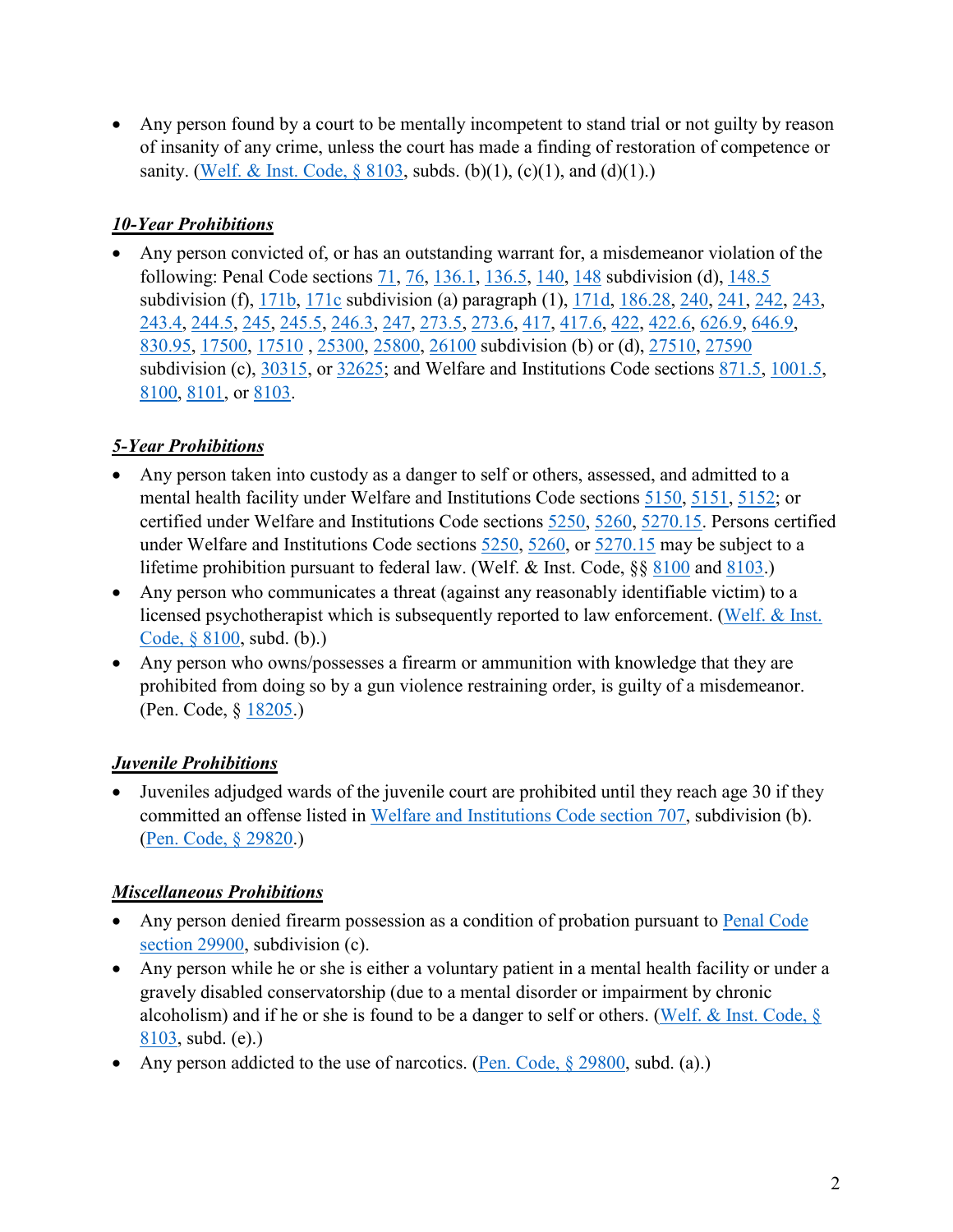- Any person who is subject to a protective order as defined in Family Code section  $6218$ , Penal Code sections [136.2](https://leginfo.legislature.ca.gov/faces/codes_displaySection.xhtml?sectionNum=136.2.&lawCode=PEN) or [646.91,](https://leginfo.legislature.ca.gov/faces/codes_displaySection.xhtml?sectionNum=646.91.&lawCode=PEN) Welfare and Institutions Code section [15657.03](https://leginfo.legislature.ca.gov/faces/codes_displaySection.xhtml?sectionNum=15657.03.&lawCode=WIC) or a temporary restraining order issued pursuant to Code of Civil Procedure sections [527.6,](https://leginfo.legislature.ca.gov/faces/codes_displaySection.xhtml?sectionNum=527.6.&lawCode=CCP) [527.8,](https://leginfo.legislature.ca.gov/faces/codes_displaySection.xhtml?sectionNum=527.8.&lawCode=CCP) or [527.85.](https://leginfo.legislature.ca.gov/faces/codes_displaySection.xhtml?sectionNum=527.85.&lawCode=CCP) [\(Pen. Code,](https://leginfo.legislature.ca.gov/faces/codes_displaySection.xhtml?sectionNum=29825.&lawCode=PEN) § 29825.)
- For any person who is the subject of an outstanding warrant (felony or specified misdemeanor), only if the person has knowledge of the warrant, then they are prohibited from owning or possessing a firearm. (Pen. Code, §§ [29800](http://leginfo.legislature.ca.gov/faces/codes_displaySection.xhtml?sectionNum=29800.&lawCode=PEN) and [29805.](http://leginfo.legislature.ca.gov/faces/codes_displaySection.xhtml?sectionNum=29805.&lawCode=PEN))

#### *Personal Firearms Eligibility Check*

Any person may obtain from the DOJ a determination as to whether he or she is eligible to possess firearms (review of California records only). The Personal Firearms Eligibility Check application form [\(BOF 116\)](https://oag.ca.gov/sites/all/files/agweb/pdfs/firearms/forms/pfecapp.pdf) and instructions are on the DOJ website at [https://oag.ca.gov/firearms/forms.](https://oag.ca.gov/firearms/forms) The cost for this eligibility check is \$20. (Pen. Code, § [30105.](https://leginfo.legislature.ca.gov/faces/codes_displaySection.xhtml?sectionNum=30105.&lawCode=PEN))

# <span id="page-4-0"></span>**REAL ID REQUIREMENTS FOR ELIGIBILITY CHECKS**

As of July 1, 2019, additional documentation is required for eligibility checks for which the applicant possesses a federal non-compliant California driver license or identification card, also known as a REAL ID. For the purpose of this section, "eligibility checks" refers to background checks based on any application or report for which an applicant is required to submit a driver license or identification card, or the number from a driver license or identification card, so that the DOJ may determine the applicant's eligibility to possess a firearm or ammunition under state or federal law.

For all eligibility checks, a copy of the applicant's California driver license or identification card, or out-of-state driver license, if applicable, shall be submitted, as specified in the California Code of Regulations, title 11, section 4045.1.

If the applicant presents a federal non-compliant California driver license or identification card with the notation "FEDERAL LIMITS APPLY" on the front, the applicant shall also submit proof of lawful presence in the United States in the form of one of the following documents:

- (1) Valid, unexpired U.S. passport or passport card.
- (2) Certified copy of U.S. birth certificate.
- (3) Certification of Birth Abroad (FS-545), Certification of Report of Birth (DS-1350) or Consular Report of Birth Abroad of a Citizen of the United States of America (FS240), issued by the U.S. Department of State.
- (4) Valid, unexpired foreign passport with valid U.S. immigrant visa and approved Record of Arrival/Departure (I-94) form.
- (5) Certified copy of birth certificate from a U.S. Territory.
- (6) Certificate of Naturalization or U.S. Citizenship.
- (7) Valid, unexpired Permanent Resident Card.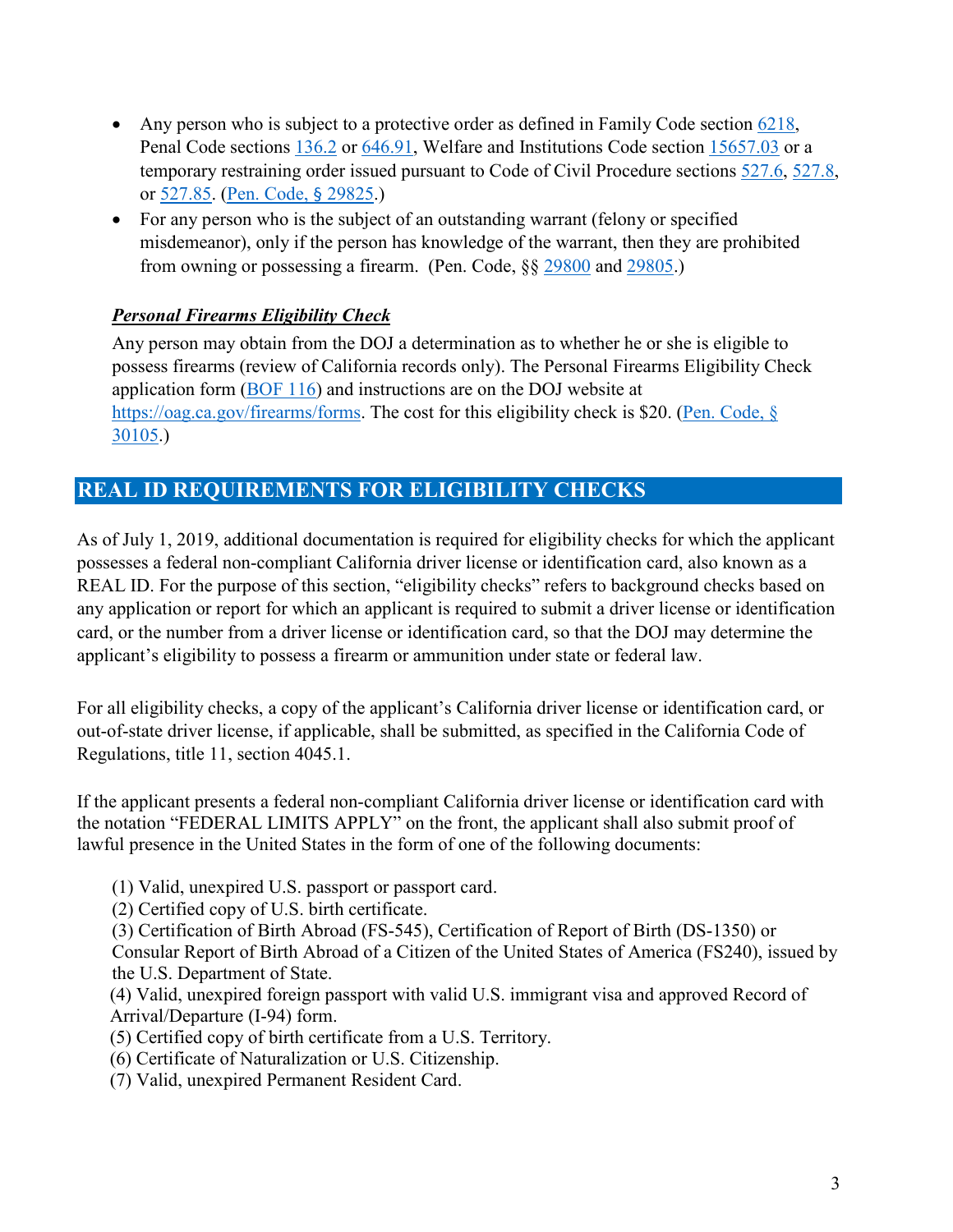If the applicant's name as it appears on the federal non-compliant California driver license or identification card differs from the name on the proof of lawful presence document, the applicant shall also submit one of the following certified documents:

(1) An adoption document that contains the legal name of the applicant as a result of the adoption.

(2) A name change document that contains the applicant's legal name both before and, as a result of, the name change.

(3) A marriage certificate.

(4) A dissolution of marriage document that contains the legal name of the applicant as a result of the court action.

(5) A certificate, declaration or registration document verifying the formation of a domestic partnership.

(6) A dissolution of domestic partnership document that contains the legal name of the applicant as a result of the court action.

[\(Cal. Code Regs. § 4045.1.](https://govt.westlaw.com/calregs/Document/I8EFB9B0A4E7C4C63ABAD06466ABFD80A?viewType=FullText&originationContext=documenttoc&transitionType=CategoryPageItem&contextData=(sc.Default)))

# <span id="page-5-0"></span>**SALES AND TRANSFERS OF FIREARMS**

In California, only licensed California firearm dealers who possess a valid Certificate of Eligibility (COE) are authorized to engage in retail sales of firearms. These retail sales require the purchaser to provide personal identifier information for the Dealer Record of Sale (DROS) document that the firearm dealer must submit to the DOJ. There is a mandatory 10-day waiting period before the firearms dealer can deliver the firearm to the purchaser. During this 10-day waiting period, the DOJ conducts a firearm eligibility background check to ensure the purchaser is not prohibited from lawfully possessing firearms. Although there are exceptions, generally all firearm purchasers must be at least 21 years of age to purchase any firearm. As of January 1, 2020, you must be at least 21 years of age to purchase a semiautomatic centerfire rifle (unless you have a law enforcement or military exemption). Additionally, purchasers must be California residents with a valid driver license or identification card issued by the California Department of Motor Vehicles.

It is illegal for any person who is not a California licensed firearm dealer to sell or transfer a firearm to another non-licensed person (a private party) unless the sale or transfer is completed through a licensed California firearm dealer. A "Private Party Transfer" (PPT) can be conducted at any licensed California firearm dealer. The buyer and seller must complete the required DROS document in person at the licensed firearms dealer and deliver the firearm to the dealer who will retain possession of the firearm during the mandatory 10-day waiting period. In addition to the applicable state fees, the firearm dealer may charge a fee not to exceed \$10 per firearm for conducting the PPT. (Pen. Code  $\S$ [28050.](http://leginfo.legislature.ca.gov/faces/codes_displaySection.xhtml?sectionNum=28050&lawCode=PEN))

The infrequent transfer of firearms between immediate family members is exempt from the law requiring PPTs to be conducted through a licensed firearm dealer. For purposes of this exemption, "immediate family member" means parent and child, and grandparent and grandchild but does **not** include brothers or sisters. [\(Pen. Code, § 16720.](https://leginfo.legislature.ca.gov/faces/codes_displaySection.xhtml?sectionNum=16720.&lawCode=PEN)) Prior to taking possession of the firearm the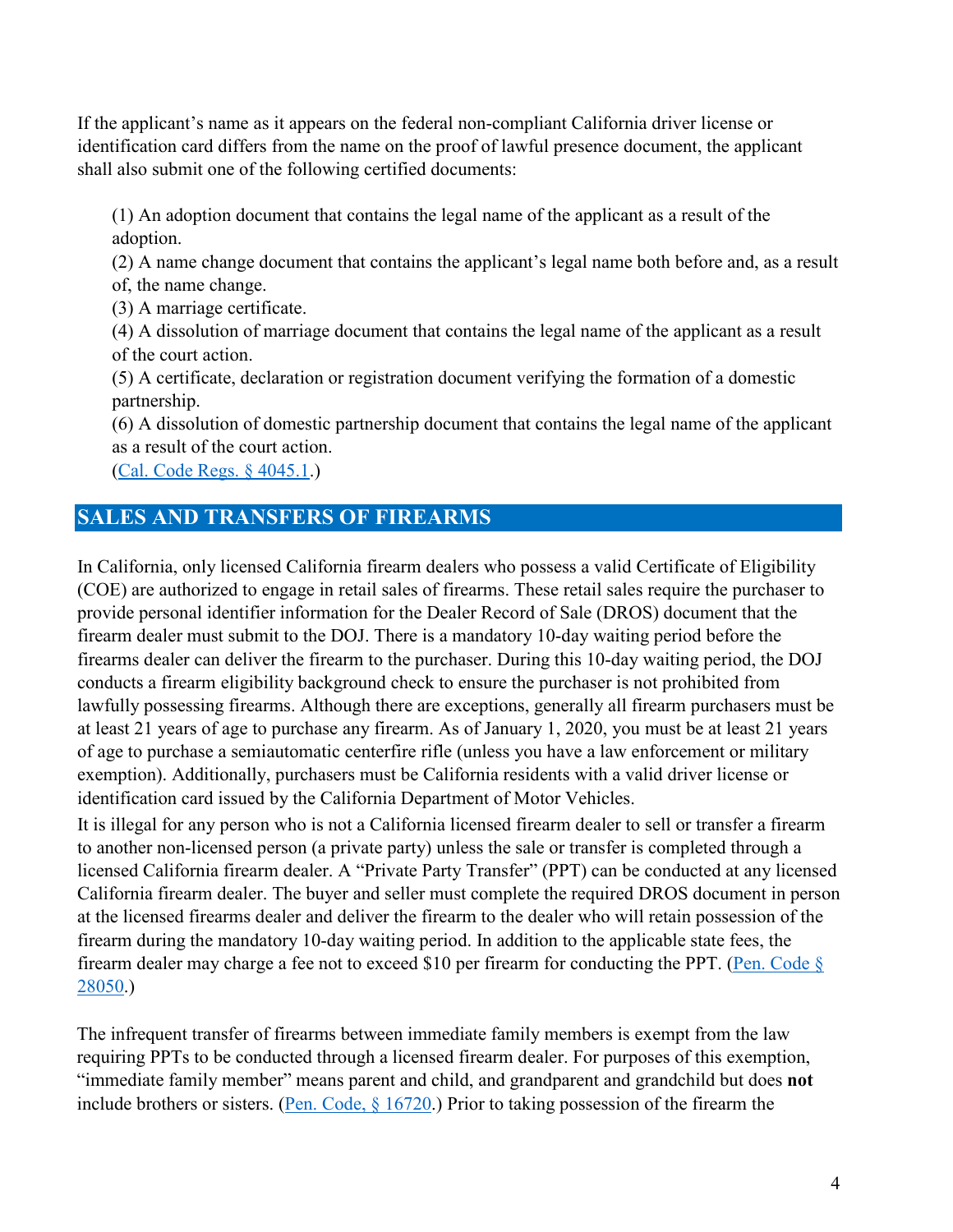transferee must also comply with the Firearm Safety Certificate requirement described below. Within 30 days of the transfer, the transferee must also submit a report of the transaction to the DOJ by downloading the form, "Report of Operation of Law or Intra-Familial Firearm Transaction," (BOF [4544A](https://oag.ca.gov/sites/all/files/agweb/pdfs/firearms/forms/oplaw.pdf) [Rev. 01/2020]) from the DOJ website at<https://oag.ca.gov/firearms/forms>or completing and submitting the form electronically via the internet at [https://cfars.doj.ca.gov.](https://cfars.doj.ca.gov/login.do)

The reclaiming of a pawned firearm is subject to the DROS and 10-day waiting period requirements.

Specific statutory requirements relating to sales and transfers of firearms are as follows:

#### *Proof of Residency Requirement*

To purchase a handgun in California, you must present documentation indicating that you are a California resident. Acceptable documentation includes a utility bill from within the last three months, a residential lease, a property deed, or military permanent duty station orders indicating assignment within California.

The address provided on the proof-of-residency document must match either the address on the DROS or the address on the purchaser's California driver license or identification card. (Pen. [Code, § 26845.](https://leginfo.legislature.ca.gov/faces/codes_displaySection.xhtml?sectionNum=26845.&lawCode=PEN))

#### *Firearm Safety Certificate Requirement*

To purchase or acquire a firearm, you must have a valid Firearm Safety Certificate (FSC). To obtain an FSC, you must score at least 75% on an objective written test pertaining to firearm laws and safety requirements. The test is administered by DOJ Certified Instructors, who are often located at firearm dealers. An FSC is valid for five years. You may be charged up to \$25 for an FSC. Firearms being returned to their owners, such as pawn returns, are exempt from this requirement. In the event of a lost, stolen or destroyed FSC, the issuing DOJ Certified Instructor will issue a replacement FSC for a fee of \$5. You must present proof of identity to receive a replacement FSC. [\(Pen. Code, §§ 31610-31670.](https://leginfo.legislature.ca.gov/faces/codes_displayText.xhtml?division=10.&chapter=4.&part=6.&lawCode=PEN&title=4.&article=2.)) [\(Cal. Code. Regs. § 4255.](https://govt.westlaw.com/calregs/Document/I51366D8B81564508BA4B1699A9D63A3F?viewType=FullText&originationContext=documenttoc&transitionType=CategoryPageItem&contextData=(scCal.%20Code.%20Regs.%20%C2%A7%204255Default)))

#### *Safe Handling Demonstration Requirement*

Prior to taking possession of a firearm, you must successfully perform a safe handling demonstration with the firearm being purchased or acquired. Safe handling demonstrations must be performed in the presence of a DOJ Certified Instructor sometime between the date the DROS is submitted to the DOJ and the delivery of the firearm, and are generally performed at the firearm dealer. The purchaser and firearm dealer must sign an affidavit stating the safe handling demonstration was completed. The steps required to complete the safe handling demonstration can be found starting on page 12 of the [Firearm Safety Certificate Study Guide, June 2020,](https://oag.ca.gov/sites/all/files/agweb/pdfs/firearms/forms/hscsg.pdf?) located at [https://oag.ca.gov/firearms/forms/.](https://oag.ca.gov/firearms/forms/) Pawn returns and intra-familial transfers are not subject to the safe handling demonstration requirement. [\(Pen. Code, § 26850.](https://leginfo.legislature.ca.gov/faces/codes_displaySection.xhtml?sectionNum=26850.&lawCode=PEN))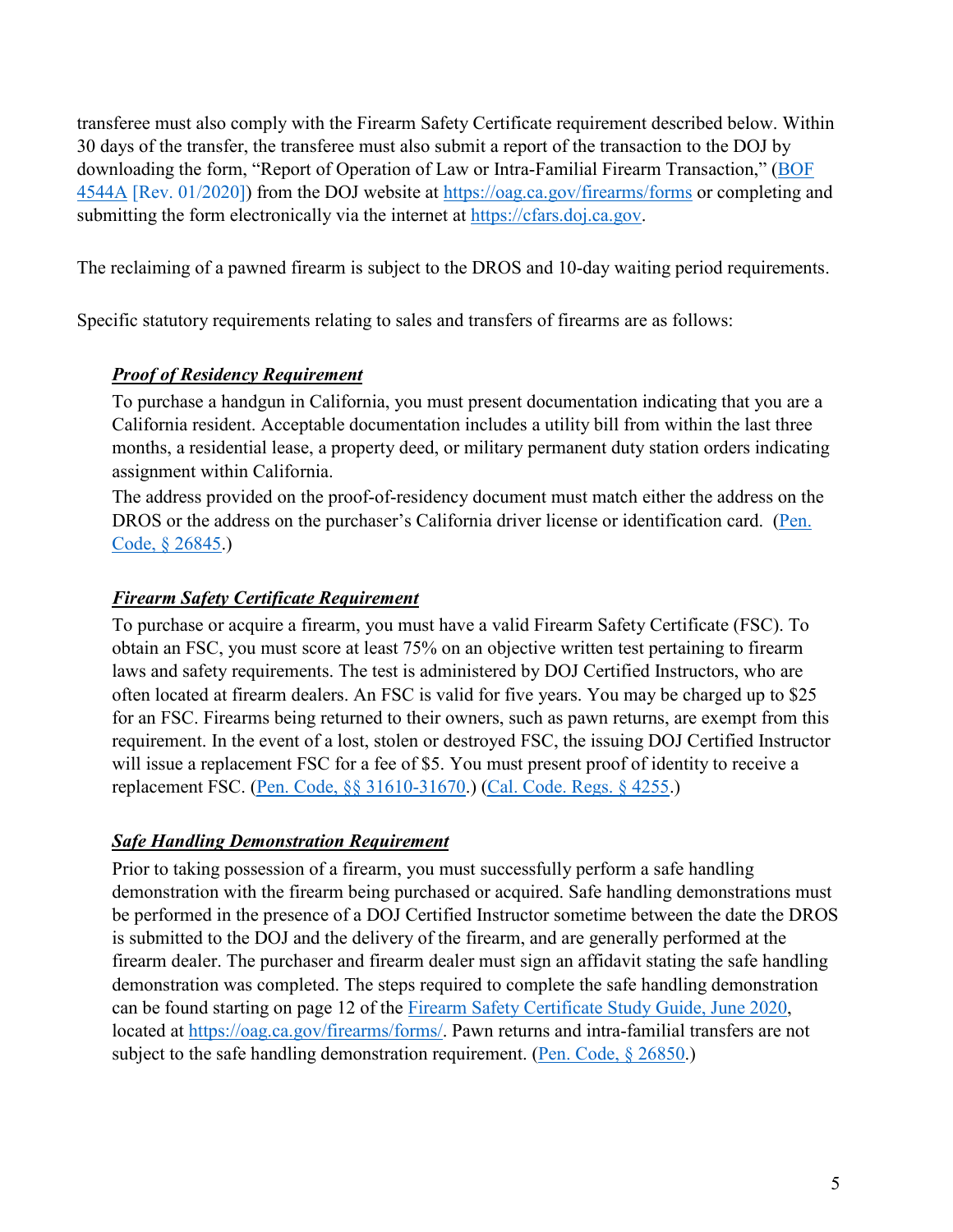#### *Firearm Safety Device Requirement*

All firearms (long guns and handguns) purchased in California must be accompanied by a firearm safety device (FSD) that has passed required safety and functionality tests and is listed on the DOJ's official roster of approved firearm safety devices. The current roster of certified FSDs is available on the DOJ website at [https://oag.ca.gov/firearms/fsdcertlist.](https://oag.ca.gov/firearms/fsdcertlist) The FSD requirement can also be satisfied if the purchaser signs an affidavit declaring ownership of either a DOJ-approved lock box or a gun safe capable of accommodating the firearm being purchased, and presents an original receipt for purchase of the gun safe, or other proof of purchase or ownership of the gun safe. Pawn returns and intra-familial transfers are not subject to the FSD requirement. [\(Pen. Code, §§ 23635-23690.](https://leginfo.legislature.ca.gov/faces/codes_displayText.xhtml?division=2.&part=6.&lawCode=PEN&title=4.))

#### *Roster of Handguns Certified for Sale in California*

No handgun may be sold by a firearm dealer to the public unless it is of a make and model that has passed required safety and functionality tests and is listed on the DOJ's official Roster of Handguns Certified for Sale in California. The current Roster of Handguns Certified for Sale in California is on the DOJ website at [https://oag.ca.gov/firearms/certguns.](https://oag.ca.gov/firearms/certguns?make=All) PPTs, intra-familial transfers, curio/relic handguns, certain single-action revolvers, and pawn/consignment returns are exempt from this requirement. [\(Pen. Code, § 32000 et. seq.](http://leginfo.legislature.ca.gov/faces/codes_displayText.xhtml?lawCode=PEN&division=10.&title=4.&part=6.&chapter=4.&article=5.))

#### *One-Gun-per-30-Days Limit*

No person shall make an application to purchase more than one handgun or, one semiautomatic centerfire rifle within any 30-day period. Exemptions to the one-handgun-per-30-days limit include pawn returns, intra-familial transfers, and private party transfers. (Pen. Code, §§ [27535](http://leginfo.legislature.ca.gov/faces/codes_displaySection.xhtml?sectionNum=27535.&lawCode=PEN) and [27540.](http://leginfo.legislature.ca.gov/faces/codes_displaySection.xhtml?sectionNum=27540.&lawCode=PEN))

|                                                               | Retail<br><b>Sales</b> | Private Party<br>Transfers | Intrafamilial<br><b>Transfers</b> | Pawns      |
|---------------------------------------------------------------|------------------------|----------------------------|-----------------------------------|------------|
| <b>Proof of Residency Requirement</b>                         | <b>Yes</b>             | <b>Yes</b>                 | No.                               | <b>Yes</b> |
| <b>Firearm Safety Certificate Requirement</b>                 | <b>Yes</b>             | <b>Yes</b>                 | Yes                               | No.        |
| <b>Safe Handling Demonstration Requirement</b>                | <b>Yes</b>             | <b>Yes</b>                 | No                                | No         |
| <b>Firearm Safety Device Requirement</b>                      | <b>Yes</b>             | <b>Yes</b>                 | N <sub>o</sub>                    | No.        |
| Roster of Handguns Certified for Sale in<br><b>California</b> | Yes                    | No.                        | No.                               | No.        |
| <b>One-Handgun-Per-30-Days Limit</b>                          | Yes                    | No.                        | N <sub>o</sub>                    | No         |

#### *Handgun Sales and Transfer Requirements*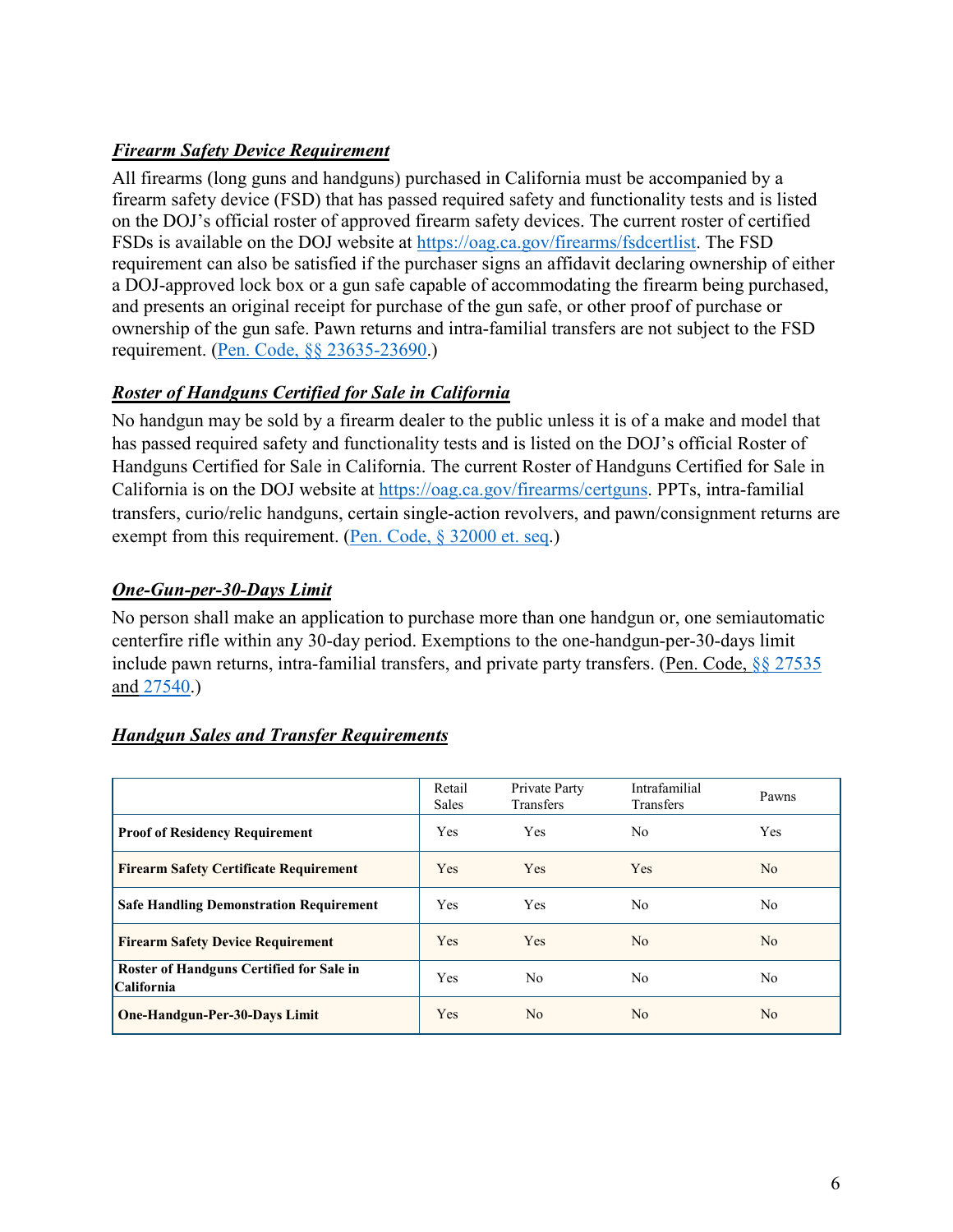#### *Long Gun Sales and Transfer Requirements*

|                                                | Retail<br><b>Sales</b> | Private Party<br><b>Transfers</b> | Intrafamilial<br><b>Transfers</b> | Pawns |
|------------------------------------------------|------------------------|-----------------------------------|-----------------------------------|-------|
| <b>Proof-of-Residency Requirement</b>          | No                     | No.                               | No                                | No    |
| <b>Firearm Safety Certificate Requirement</b>  | Yes                    | <b>Yes</b>                        | Yes                               | No.   |
| <b>Safe Handling Demonstration Requirement</b> | Yes                    | <b>Yes</b>                        | No                                | No    |
| <b>Firearm Safety Device Requirement</b>       | Yes                    | <b>Yes</b>                        | N <sub>o</sub>                    | No.   |

# <span id="page-8-0"></span>**SALES AND TRANSFERS OF AMMUNITION**

Persons seeking to purchase or transfer ammunition must undergo an eligibility check, and be approved by the DOJ prior to the sale or transfer of ammunition, except as otherwise specified. DOJ approval shall occur electronically through a licensed ammunition vendor. Pursuant to Penal Code sections [30352](http://leginfo.legislature.ca.gov/faces/codes_displaySection.xhtml?sectionNum=30352&lawCode=PEN) and [30370,](http://leginfo.legislature.ca.gov/faces/codes_displaySection.xhtml?sectionNum=30370.&lawCode=PEN) the DOJ will determine that a person is eligible to purchase or transfer ammunition if they meet one of the following requirements:

(1) The person has a current Certificate of Eligibility issued by the DOJ.

(2) The person's information matches an entry in the Automated Firearms System (name, date of birth, current address, and driver license or other government identification) and does not fall within a class of persons who are prohibited from owning or possessing ammunition. The DOJ shall make this determination by cross-referencing the Prohibited Armed Persons file (also known as the Armed and Prohibited Persons System).

(3) The person is not prohibited from purchasing or possessing ammunition. The DOJ determines eligibility based on a comprehensive review of its records (similar to a firearm eligibility check). (Please note: this eligibility check requires a manual review of records by a DOJ analyst. As such, the DOJ may take longer to respond with a determination of eligibility. Response times may take several days.)

(4) The person was approved by the DOJ to receive a firearm from the ammunition vendor, pursuant to Penal Code section 28220, if that vendor is a licensed firearm dealer, and the ammunition is delivered to the person in the same transaction as the firearm. In this scenario, the dealer will use the approved firearm eligibility check as the approval to purchase ammunition, and will submit the ammunition purchase to the DOJ during the delivery of the firearm. [\(Cal. Code Regs. §§ 4300-4309.](https://govt.westlaw.com/calregs/Browse/Home/California/CaliforniaCodeofRegulations?guid=IE92E6131C94D4727BB2985596EF535D8&originationContext=documenttoc&transitionType=Default&contextData=(sc.Default)))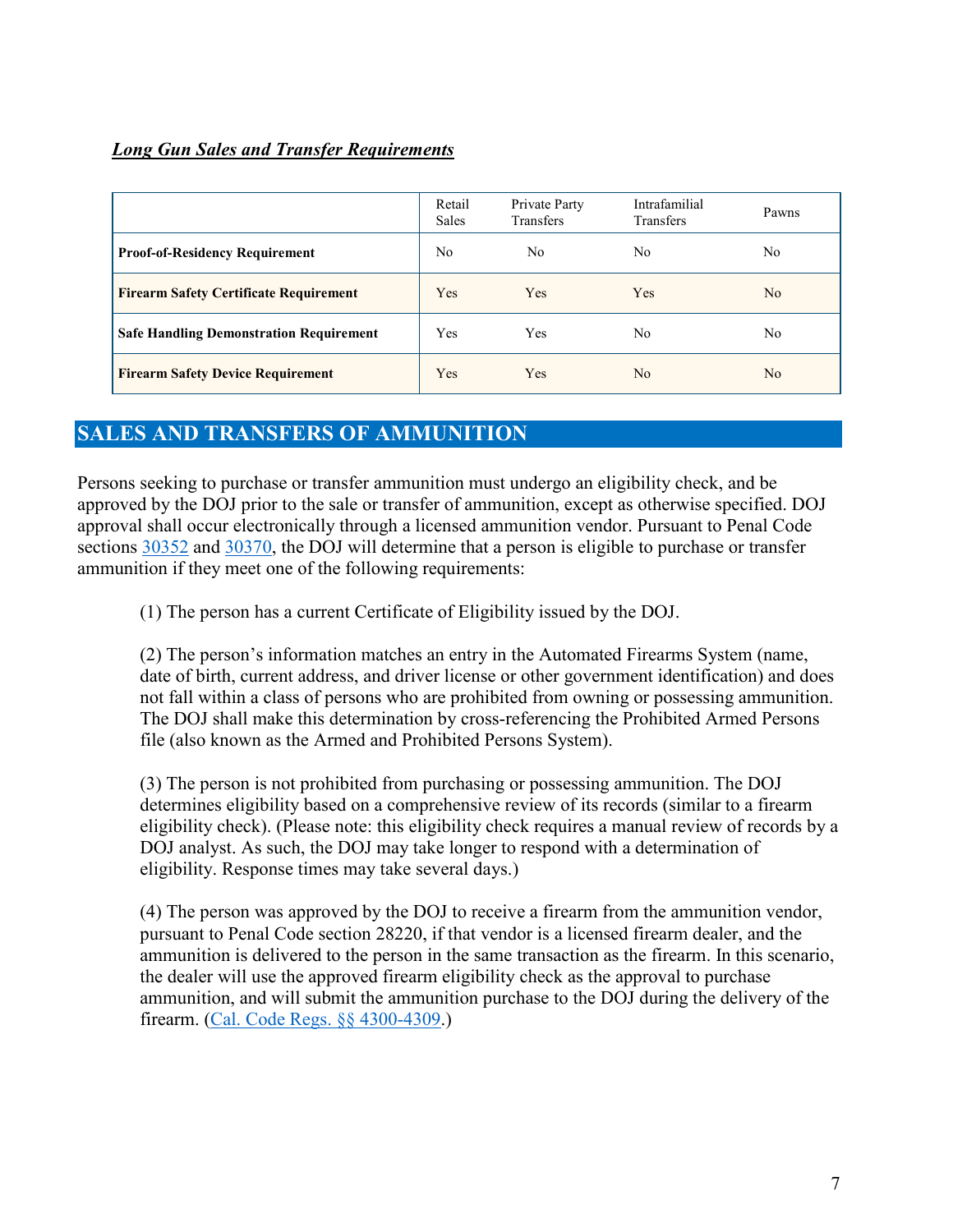#### <span id="page-9-0"></span>**PROHIBITED FIREARM TRANSFERS AND STRAW PURCHASES**

#### *What is a straw purchase?*

A straw purchase is buying a firearm for someone who is prohibited by law from possessing a firearm, or buying a firearm for someone who does not want his or her name associated with the transaction.

It is a violation of California law for a person who is not licensed as a California firearm dealer to transfer a firearm to another unlicensed person, without conducting such a transfer through a licensed firearm dealer. [\(Pen. Code, § 27545.](https://leginfo.legislature.ca.gov/faces/codes_displaySection.xhtml?sectionNum=27545.&lawCode=PEN)) Such a transfer may be punishable as a misdemeanor or a felony. [\(Pen. Code, § 27590.](https://leginfo.legislature.ca.gov/faces/codes_displaySection.xhtml?sectionNum=27590.&lawCode=PEN))

#### *Things to Remember About Prohibited Firearm Transfers and Straw Purchases*

- An illegal firearm purchase (straw purchase) is a federal crime.
- An illegal firearm purchase can bring a felony conviction sentence of 10 years in jail and/or a fine of up to \$2,500.
- Buying a gun and giving it to someone who is prohibited from owning one is a state and federal crime.

#### *Never buy a gun for someone who is prohibited by law or unable to purchase for themselves.*

#### <span id="page-9-1"></span>**REPORTING REQUIREMENTS FOR NEW CALIFORNIA RESIDENTS**

New California residents must report their ownership of firearms to the DOJ or sell/transfer them in accordance with California law **within 60 days** of bringing the firearm into the state. Persons who want to keep their California-legal firearms must submit a "New Resident Report of Firearm Ownership" [\(BOF 4010A](https://oag.ca.gov/sites/all/files/agweb/pdfs/firearms/forms/ab991frm.pdf) [Rev. 01/2020]), along with a \$19 fee, to the DOJ. Forms are available at licensed firearm dealers, the Department of Motor Vehicles, or online at the DOJ website at [https://oag.ca.gov/firearms/forms.](https://oag.ca.gov/firearms/forms) Forms may also be completed and submitted electronically via the internet at [https://CFARS.doj.ca.gov.](https://cfars.doj.ca.gov/) [\(Pen. Code, § 27560.](https://leginfo.legislature.ca.gov/faces/codes_displaySection.xhtml?sectionNum=27560.&lawCode=PEN))

#### <span id="page-9-2"></span>**SHIPMENT OF FIREARMS**

Long guns may be mailed through the U.S. Postal Service, as well as most private parcel delivery services or common carriers. Handguns may not be sent through the U.S. Postal Service. A common or contract carrier must be used for shipment of handguns. However, pursuant to federal law, nonlicensees may ship handguns only to persons who hold a valid Federal Firearms License (FFL). Both in-state and out-of-state FFL holders are required to obtain approval (e.g., a unique verification number) from the California DOJ prior to shipping firearms to any California FFL. (BOF 08-300) [\[Rev. 12/2019\]\)](https://oag.ca.gov/sites/all/files/agweb/pdfs/firearms/forms/cflcfaxrequest.pdf?) [\(Pen. Code, § 27555.](https://leginfo.legislature.ca.gov/faces/codes_displaySection.xhtml?sectionNum=27555.&lawCode=PEN))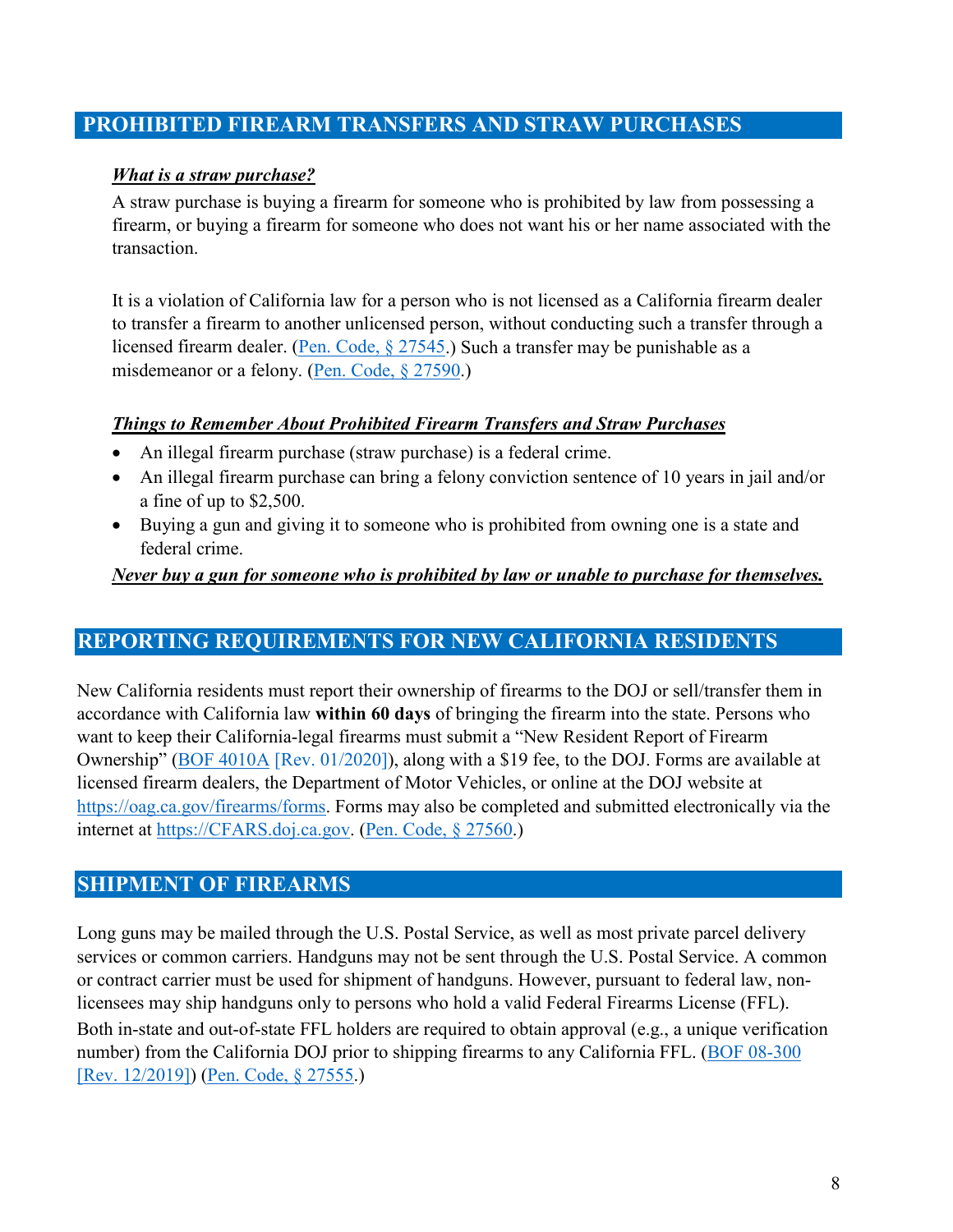#### <span id="page-10-0"></span>**CARRYING FIREARMS ABOARD COMMON CARRIERS**

Federal and state laws generally prohibit a person from carrying any firearm or ammunition aboard any commercial passenger airplane. Similar restrictions may apply to other common carriers such as trains, ships, and buses. Persons who need to carry firearms or ammunition on a common carrier should always consult the carrier in advance to determine conditions under which firearms may be transported. (Pen. Code, §§ [171.5,](https://leginfo.legislature.ca.gov/faces/codes_displaySection.xhtml?lawCode=PEN§ionNum=171.5https://leginfo.legislature.ca.gov/faces/codes_displaySection.xhtml?lawCode=PEN§ionNum=171.5) [171.7\)](https://leginfo.legislature.ca.gov/faces/codes_displaySection.xhtml?sectionNum=171.7.&lawCode=PEN)

# <span id="page-10-1"></span>**FIREARMS IN THE HOME, BUSINESS OR AT THE CAMPSITE**

Unless otherwise unlawful, any person over the age of 18 who is not prohibited from possessing firearms may have a loaded or unloaded firearm at his or her place of residence, temporary residence, campsite, or on private property owned or lawfully possessed by the person. Any person engaged in lawful business (including nonprofit organizations) or any officer, employee, or agent authorized for lawful purposes connected with the business may have a loaded firearm within the place of business if that person is over 18 years of age and not otherwise prohibited from possessing firearms. (Pen. Code, §§ [25605,](https://leginfo.legislature.ca.gov/faces/codes_displaySection.xhtml?sectionNum=25605.&lawCode=PEN) [26035,](https://leginfo.legislature.ca.gov/faces/codes_displaySection.xhtml?sectionNum=26035.&lawCode=PEN) and [26055.](http://leginfo.legislature.ca.gov/faces/codes_displaySection.xhtml?sectionNum=26055.&lawCode=PEN))

**NOTE: If a person's place of business, residence, temporary residence, campsite, or private property is located within an area where possession of a firearm is prohibited by local or federal laws, such laws would prevail.** 

#### <span id="page-10-2"></span>**TRANSPORTATION OF FIREARMS**

#### *Handguns*

California Penal Code section [25400](https://leginfo.legislature.ca.gov/faces/codes_displaySection.xhtml?sectionNum=25400.&lawCode=PEN) does not prohibit a citizen of the United States over 18 years of age who is in lawful possession of a handgun, and who resides or is temporarily in California, from transporting the handgun by motor vehicle provided it is unloaded and stored in a locked container. (Pen. Code. §§ [25610](https://leginfo.legislature.ca.gov/faces/codes_displaySection.xhtml?sectionNum=25610.&lawCode=PEN) and [25615.](http://leginfo.legislature.ca.gov/faces/codes_displaySection.xhtml?sectionNum=25615.&lawCode=PEN))

The term "locked container" means a secure container which is fully enclosed and locked by a padlock, key lock, combination lock, or similar locking device. This includes the trunk of a motor vehicle, but does not include the utility or glove compartment. [\(Pen. Code, § 16850.](https://leginfo.legislature.ca.gov/faces/codes_displaySection.xhtml?sectionNum=16850.&lawCode=PEN))

#### *Rifles and Shotguns*

Firearms that cannot be concealed upon the person (rifles and shotguns) are not generally covered within the provisions of California Penal Code section [25400](https://leginfo.legislature.ca.gov/faces/codes_displaySection.xhtml?sectionNum=25400.&lawCode=PEN) and therefore are not required to be transported in a locked container. However, as with any firearm, non-concealable firearms must be unloaded while they are being transported. A rifle or shotgun that is defined as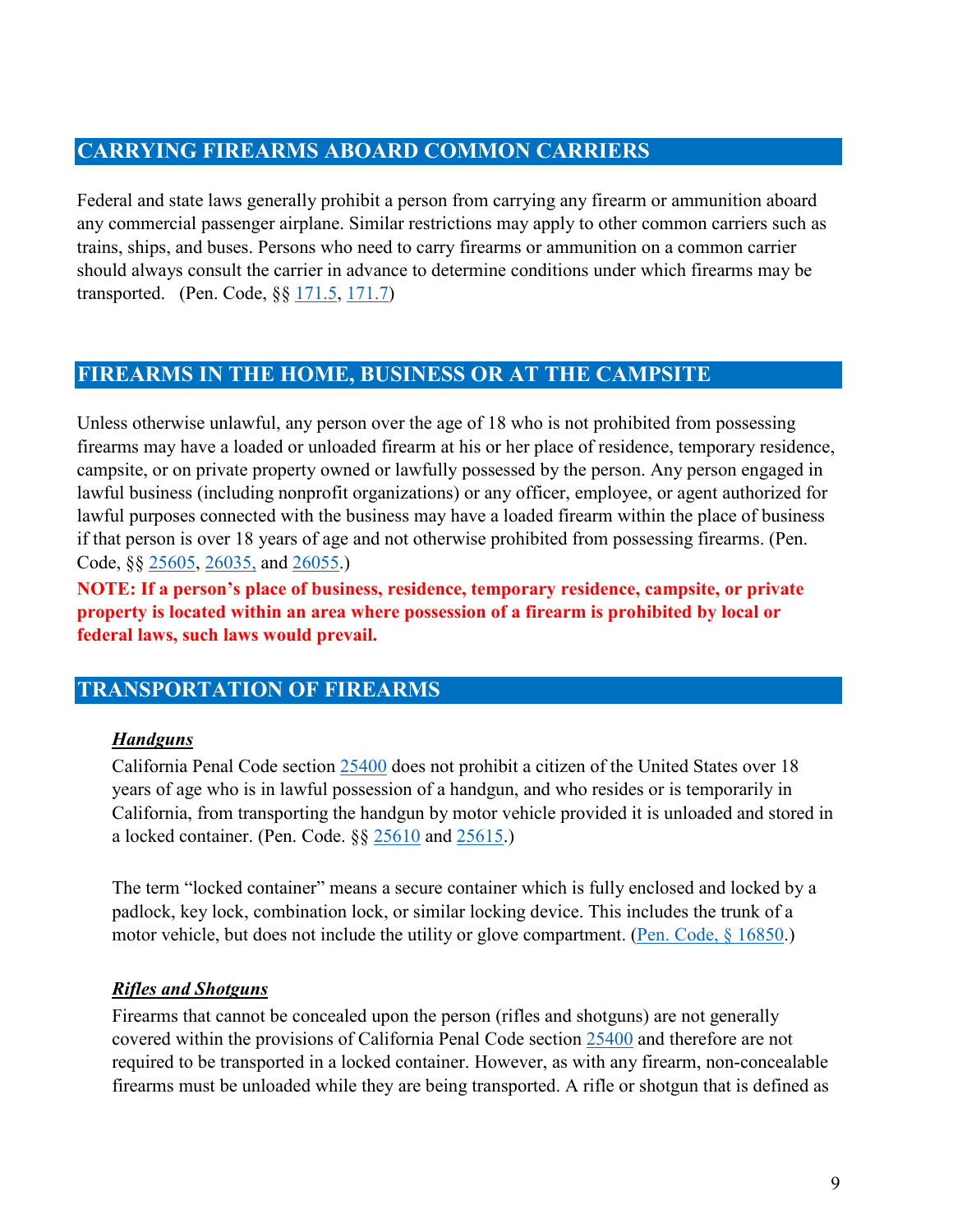an assault weapon pursuant to Penal Code section [30510](https://leginfo.legislature.ca.gov/faces/codes_displaySection.xhtml?sectionNum=30510.&lawCode=PEN) or [30515](https://leginfo.legislature.ca.gov/faces/codes_displaySection.xhtml?sectionNum=30515.&lawCode=PEN) must be transported in accordance with Penal Code section [25610.](https://leginfo.legislature.ca.gov/faces/codes_displaySection.xhtml?sectionNum=25610.&lawCode=PEN)

#### *Registered Assault Weapons and .50 BMG Rifles*

Registered assault weapons and registered .50 BMG rifles may be transported only between specified locations and must be unloaded and in a locked container when transported. (Pen. Code, §§ [25400,](http://leginfo.legislature.ca.gov/faces/codes_displaySection.xhtml?sectionNum=25400.&lawCode=PEN) [25615,](http://leginfo.legislature.ca.gov/faces/codes_displaySection.xhtml?sectionNum=25615.&lawCode=PEN) and [30945,](http://leginfo.legislature.ca.gov/faces/codes_displaySection.xhtml?sectionNum=30945.&lawCode=PEN) subd. (g).)

The term "locked container" means a secure container which is fully enclosed and locked by a padlock, key lock, combination lock, or similar locking device. This includes the trunk of a motor vehicle, but does not include the utility or glove compartment. [\(Pen. Code, § 16850.](https://leginfo.legislature.ca.gov/faces/codes_displaySection.xhtml?sectionNum=16850.&lawCode=PEN))

#### <span id="page-11-0"></span>**USE OF LETHAL FORCE IN SELF-DEFENSE**

The use of lethal force in self-defense, and the defense of others, is governed by statutory law, case law, and the jury instructions that are based on these authorities. Except where otherwise indicated, this section is based on the instructions generally given to the jury in a criminal case where selfdefense is claimed and illustrates the general rules regarding the use of lethal force in self-defense. "The 'ultimate question' for the jury is whether a reasonable person in defendant's situation 'would believe in the need to kill to prevent imminent harm.'" (*People v*. *Horn* (2021) 63 Cal.App.5th 672, 685-686, quoting *People v. Humphrey* (1996) 13 Cal.4th 1073, 1087.) Accordingly, the question of whether use of lethal force is justified in self-defense cannot be reduced to a simple list of factors.

#### *Permissible Use of Lethal Force to Resist Threats of Death or Great Bodily Injury or to Resist the Commission of Forcible and Atrocious Felonies*

The killing of one person by another may be justifiable when necessary to resist the imminent threat of death, great bodily injury, or the commission of a forcible and atrocious felony, provided that (a) the person using lethal force reasonably believed they, or someone else, was in imminent danger of death, great bodily injury, or being a victim of a forcible and atrocious felony; (b) the person using lethal force reasonably believed that the immediate use of deadly force was necessary to defend against that danger; and (c) the person using lethal force used no more force than was reasonably necessary to defend against that danger. The danger must be imminent and cannot merely be a belief in future harm. The belief in imminent danger must be reasonable and the person using lethal force must have done so only because of that belief. A person may use such force, up to lethal force, as a reasonable person in the same or similar circumstances would believe necessary to prevent the imminent danger of death, great bodily injury, or being a victim of a forcible and atrocious crime.

Great bodily injury means significant or substantial physical injury, not merely a minor or moderate injury. A forcible and atrocious crime is any felony that by its nature and the manner of its commission threatens, or is reasonably believed by the person to threaten, life or great bodily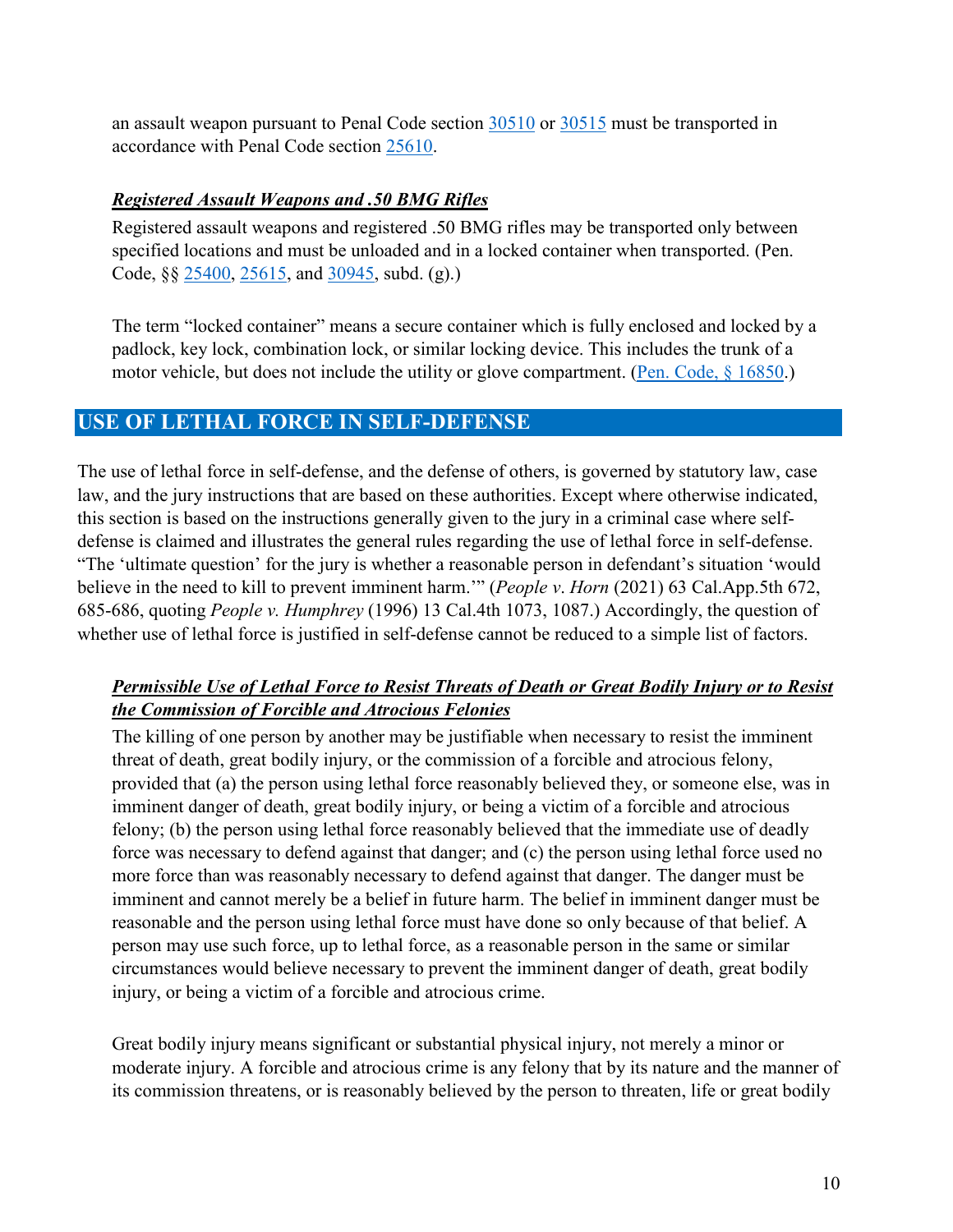injury so as to instill in the person a reasonable fear of death or great bodily injury. (*People v. Ceballos* (1974) 12 Cal.3d 470, 478.) Murder, mayhem, rape, and certain instances of robbery are examples of forcible and atrocious crimes.

#### *Limitations on the Use of Force in Self-Defense*

The right of self-defense ceases when there is no further danger from an assailant. Thus, where a person attacked under circumstances initially justifying self-defense renders the attacker incapable of inflicting further injuries, the law of self-defense ceases and no further force may be used. As stated previously, a person may only use the amount of force that a reasonable person in the same or similar circumstances would believe necessary to prevent the imminent danger of death, great bodily injury, or being the victim of a forcible and atrocious crime. It is important to note that the use of excessive force beyond the limitations previously described may result in civil or criminal penalties.

The right of self-defense is not initially available to a person who attacks another. However, if such a person attempts to stop further combat and clearly informs the adversary of his or her desire for peace, but the opponent nevertheless continues the fight, the right of self-defense returns and is the same as the right of any other person who reasonably believes they are in imminent danger of death or great bodily injury.

#### *Protecting Oneself or Another Person in One's Home*

A person may use lethal force to defend oneself or any other person in their home, provided that (a) the person using lethal force reasonably believed they were defending the home against an intruder who intended to, or tried to, commit a forcible and atrocious felony; (b) the person using lethal force reasonably believed the danger of violence to that person or another inside the home was imminent; (c) the person using lethal force reasonably believed the use of such force was necessary to defend against the danger; and (d) the person using lethal force used no more force than was reasonably necessary to defend against that danger. The danger must be imminent and cannot merely be a belief in future harm. As stated previously, murder, mayhem, rape, and certain instances of robbery are examples of forcible and atrocious felonies.

The amount of force that may be used in resisting an intruder's violent entry is limited to that which would appear necessary to a reasonable person in the same or similar circumstances to resist the violent entry. One is not bound to retreat, even though a retreat might safely be made. A person who uses lethal force against an intruder who they know or reasonably believes unlawfully and forcibly entered their home is presumed to have held a reasonable fear of imminent peril of death or great bodily injury to oneself or another person in the home if the intruder was not a member of the household or family. (Pen. Code, § 198.5.) It is important to note that the use of force beyond that necessary to defend against the danger, and/or the rebuttal of this presumption of fear, may result in civil or criminal penalties.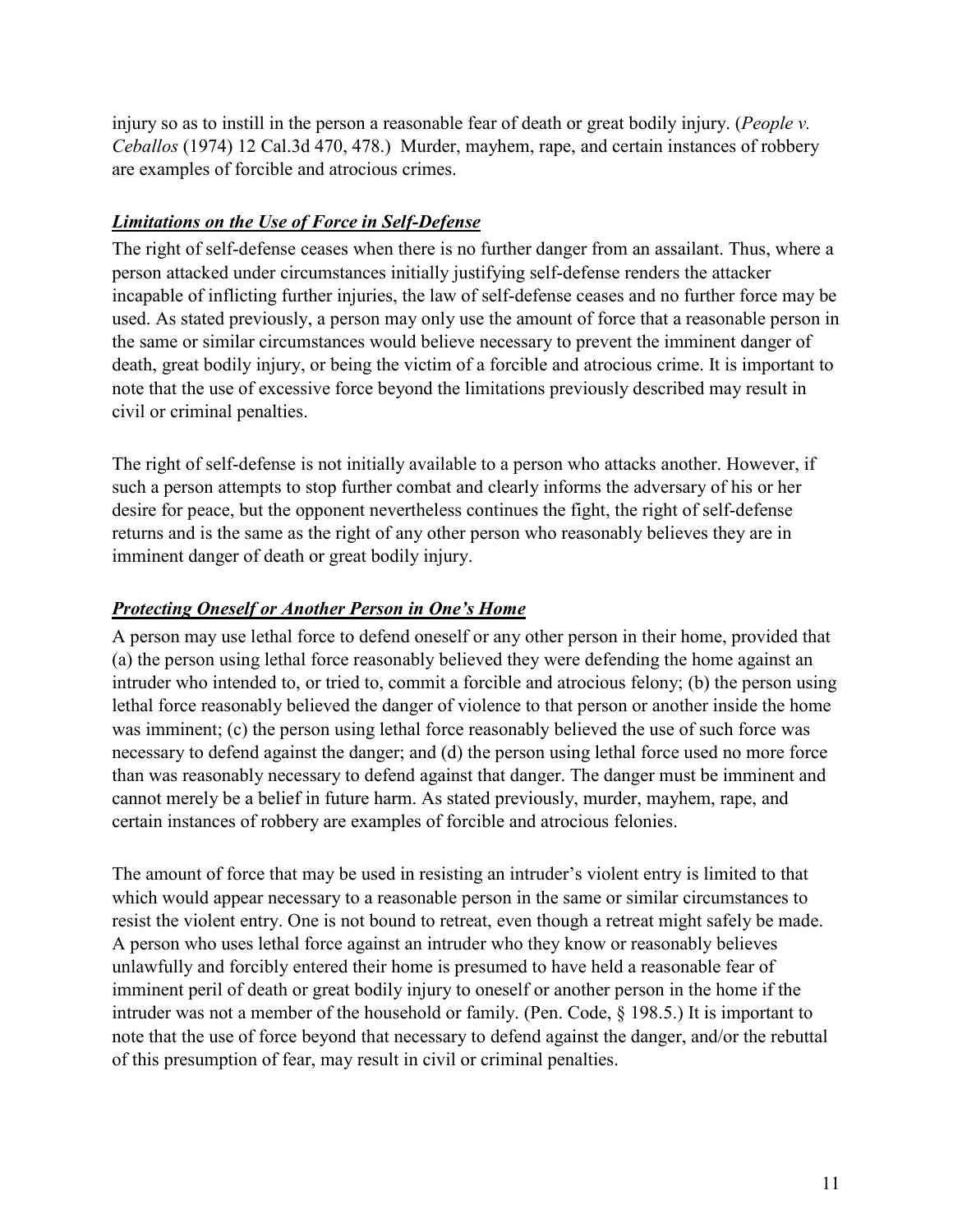#### *Defense of Property*

The lawful occupant of real property has the right to request a trespasser to leave the premises. If the trespasser does not do so within a reasonable time, the occupant may use force to eject the trespasser. The amount of force that may be used to eject a trespasser is limited to that which a reasonable person would believe to be necessary under the same or similar circumstances.

# <span id="page-13-0"></span>**CARRYING A CONCEALED WEAPON WITHOUT A LICENSE**

It is illegal for any person to carry a handgun concealed upon his or her person or concealed in a vehicle without a license issued pursuant to Penal Code section [26150.](https://leginfo.legislature.ca.gov/faces/codes_displaySection.xhtml?sectionNum=26150.&lawCode=PEN) [\(Pen. Code, § 25400.](https://leginfo.legislature.ca.gov/faces/codes_displaySection.xhtml?sectionNum=25400.&lawCode=PEN)) A firearm locked in a motor vehicle's trunk or in a locked container carried in the vehicle other than in the utility or glove compartment, is not considered concealed within the meaning of the Penal Code section [25400;](https://leginfo.legislature.ca.gov/faces/codes_displaySection.xhtml?sectionNum=25400.&lawCode=PEN) neither is a firearm carried within a locked container directly to or from a motor vehicle for any lawful purpose. (Pen. Code,  $\S 25610$ .)

The prohibition from carrying a concealed handgun does not apply to licensed hunters or fishermen while engaged in hunting or fishing, or while going to or returning from the hunting expedition. (Pen. [Code, § 25640.](https://leginfo.legislature.ca.gov/faces/codes_displaySection.xhtml?sectionNum=25640.&lawCode=PEN)) Notwithstanding this exception for hunters or fishermen, these individuals may not carry or transport loaded firearms when going to or from the expedition. The unloaded firearms should be transported in the trunk of the vehicle or in a locked container other than the utility or glove compartment. [\(Pen. Code, § 25610.](https://leginfo.legislature.ca.gov/faces/codes_displaySection.xhtml?sectionNum=25610.&lawCode=PEN))

There are also occupational exceptions to the prohibition from carrying a concealed weapon, including authorized employees while engaged in specified activities. (Pen. Code, §§ [25630,](https://leginfo.legislature.ca.gov/faces/codes_displaySection.xhtml?sectionNum=25630.&lawCode=PEN) [25640.](https://leginfo.legislature.ca.gov/faces/codes_displaySection.xhtml?sectionNum=25640.&lawCode=PEN))

# <span id="page-13-1"></span>**LOADED FIREARMS IN PUBLIC**

It is illegal to carry a loaded firearm on one's person or in a vehicle while in any public place, on any public street, or in any place where it is unlawful to discharge a firearm. (Pen. Code, § [17030.](http://leginfo.legislature.ca.gov/faces/codes_displaySection.xhtml?sectionNum=17030.&lawCode=PEN))

It is illegal for the driver of any motor vehicle, or the owner of any motor vehicle irrespective of whether the owner is occupying the vehicle, to knowingly permit any person to carry a loaded firearm into the vehicle in violation of Penal Code section [25850,](https://leginfo.legislature.ca.gov/faces/codes_displaySection.xhtml?sectionNum=25850.&lawCode=PEN) or Fish and Game Code section [2006.](https://leginfo.legislature.ca.gov/faces/codes_displaySection.xhtml?sectionNum=2006.&lawCode=FGC) [\(Pen.](https://leginfo.legislature.ca.gov/faces/codes_displaySection.xhtml?sectionNum=26100.&lawCode=PEN)  [Code, § 26100.](https://leginfo.legislature.ca.gov/faces/codes_displaySection.xhtml?sectionNum=26100.&lawCode=PEN))

A firearm is deemed loaded when there is a live cartridge or shell in, or attached in any manner to, the firearm, including, but not limited to, the firing chamber, magazine, or clip thereof attached to the firearm. A muzzle-loading firearm is deemed loaded when it is capped or primed and has a powder charge and ball or shot in the barrel or cylinder. [\(Pen. Code, § 16840.](https://leginfo.legislature.ca.gov/faces/codes_displaySection.xhtml?sectionNum=16840.&lawCode=PEN))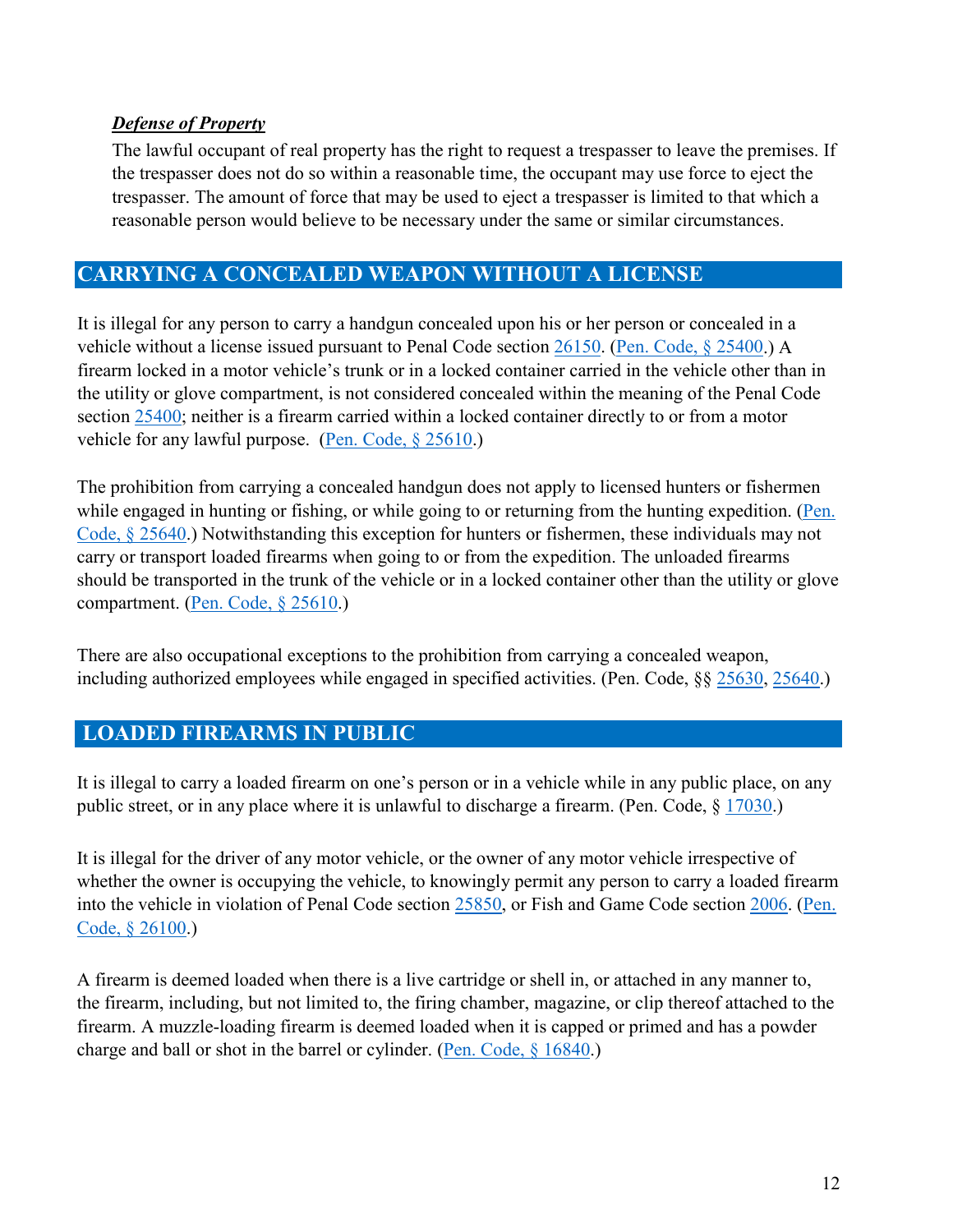In order to determine whether a firearm is loaded, peace officers are authorized to examine any firearm carried by anyone on his or her person or in a vehicle while in any public place, on any public street, or in any prohibited area of an unincorporated territory. Refusal to allow a peace officer to inspect a firearm pursuant to these provisions is, in itself, grounds for arrest. [\(Pen. Code, § 25850,](https://leginfo.legislature.ca.gov/faces/codes_displaySection.xhtml?sectionNum=25850.&lawCode=PEN) subd. (b).)

The prohibition from carrying a loaded firearm in public does not apply to any person while hunting in an area where possession and hunting is otherwise lawful or while practice shooting at target ranges. (Pen. Code, §§ [26005,](https://leginfo.legislature.ca.gov/faces/codes_displaySection.xhtml?sectionNum=26005.&lawCode=PEN) [26040.](https://leginfo.legislature.ca.gov/faces/codes_displaySection.xhtml?sectionNum=26040.&lawCode=PEN)) There are also occupational exceptions to the prohibition from carrying a loaded firearm in public, including authorized employees while engaged in specified activities. (Pen. Code, §§ [26015,](https://leginfo.legislature.ca.gov/faces/codes_displaySection.xhtml?sectionNum=26015.&lawCode=PEN) [26030.](https://leginfo.legislature.ca.gov/faces/codes_displaySection.xhtml?sectionNum=26030.&lawCode=PEN))

**NOTE:** Peace officers and honorably retired peace officers with properly endorsed identification certificates may carry a concealed weapon at any time. Otherwise, these exemptions apply only when the firearm is carried within the scope of the exempted conduct (such as hunting or target shooting), or within the course and scope of assigned duties (such as an armored vehicle guard transporting money for his employer). A person who carries a loaded firearm outside the limits of the applicable exemption is in violation of the law, notwithstanding his or her possession of an occupational license or firearm training certificate. (Pen. Code, § [25900.](http://leginfo.legislature.ca.gov/faces/codes_displaySection.xhtml?sectionNum=25900.&lawCode=PEN))

# <span id="page-14-0"></span>**OPENLY CARRYING AN UNLOADED HANDGUN**

It is generally illegal for any person to carry upon his or her person or in a vehicle, an exposed and unloaded handgun while in or on:

- A public place or public street in an incorporated city or city and county; or
- A public street in a prohibited area of an unincorporated city or city and county. [\(Pen.](https://leginfo.legislature.ca.gov/faces/codes_displaySection.xhtml?sectionNum=26350.&lawCode=PEN)  [Code, § 26350.](https://leginfo.legislature.ca.gov/faces/codes_displaySection.xhtml?sectionNum=26350.&lawCode=PEN))

It is also illegal for the driver or owner of a motor vehicle to allow a person to bring an open and exposed unloaded handgun into a motor vehicle in specified public areas. [\(Pen. Code, § 17512.](https://leginfo.legislature.ca.gov/faces/codes_displaySection.xhtml?sectionNum=17512.&lawCode=PEN))

# <span id="page-14-1"></span>**PUNISHMENT FOR CARRYING UNRECORDED HANDGUN**

Any person who commits the crime of carrying a concealed handgun while having both the handgun and ammunition for that handgun on his/her person or in his/her vehicle may be subject to a felony enhancement if the handgun is not on file (recorded) in the DOJ's Automated Firearms System (AFS). [\(Pen. Code, § 25400,](https://leginfo.legislature.ca.gov/faces/codes_displaySection.xhtml?sectionNum=25400.&lawCode=PEN) subd. (c).)

Any person who commits the crime of carrying a loaded handgun on his/her person in a prohibited place may be guilty of a felony if the handgun is not on file (recorded) in the DOJ's AFS. [\(Pen. Code,](https://leginfo.legislature.ca.gov/faces/codes_displaySection.xhtml?sectionNum=25850.&lawCode=PEN)  [§ 25850,](https://leginfo.legislature.ca.gov/faces/codes_displaySection.xhtml?sectionNum=25850.&lawCode=PEN) subd. (c).)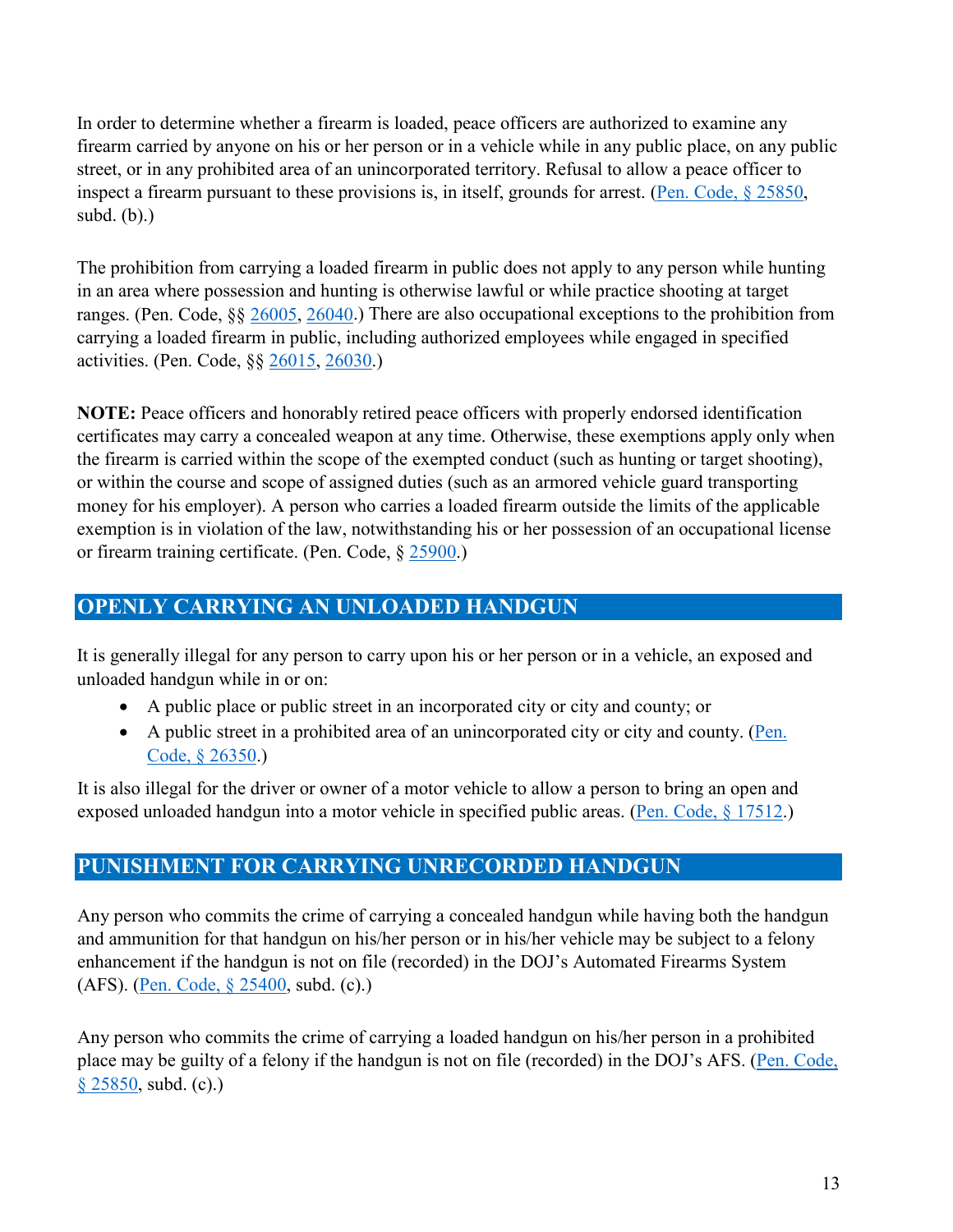# <span id="page-15-0"></span>**UNIQUE SERIAL NUMBER APPLICATION PROCESS**

**Prior to** manufacturing or assembling a firearm, a person shall apply to the DOJ for a unique serial number.

A new resident to the state shall apply to the DOJ for a unique serial number within 60 days of arrival for any firearm the resident wishes to possess in the state that the resident previously selfmanufactured or self-assembled or a firearm the resident owns, that does not have a unique serial number or other mark of identification.

Please refer to California Penal Code sections [29180-29184](https://leginfo.legislature.ca.gov/faces/codes_displayexpandedbranch.xhtml?tocCode=PEN&division=&title=&part=6.&chapter=&article) and the California Code of Regulations, title 11, division 5, chapter 41 [\(Regulations regarding Identifying Info and the USNA](https://www.oag.ca.gov/sites/all/files/agweb/pdfs/firearms/usna-text-of-adopt-regs.pdf)  [Process](https://www.oag.ca.gov/sites/all/files/agweb/pdfs/firearms/usna-text-of-adopt-regs.pdf) and [Emergency Regulations regarding Firearms: Identifying Info – Existing and New](https://www.oag.ca.gov/sites/all/files/agweb/pdfs/firearms/usna-emergency.pdf)  [California Residents\)](https://www.oag.ca.gov/sites/all/files/agweb/pdfs/firearms/usna-emergency.pdf) for complete instructions on the process and information regarding firearms that are eligible for a unique serial number prior to starting the application process.

# <span id="page-15-1"></span>**MISCELLANEOUS PROHIBITED ACTS**

#### *Obliteration or Alteration of Firearm Identification*

It is illegal for any person to obliterate or alter the identification marks placed on any firearm including the make, model, serial number, or any distinguishing mark lawfully assigned by the DOJ. [\(Pen. Code, § 23900.](https://leginfo.legislature.ca.gov/faces/codes_displaySection.xhtml?sectionNum=23900.&lawCode=PEN))

It is illegal for any person to buy, sell, or possess a firearm knowing its identification has been obliterated or altered. [\(Pen. Code, § 23920.](https://leginfo.legislature.ca.gov/faces/codes_displaySection.xhtml?sectionNum=23920.&lawCode=PEN))

#### *Unauthorized Possession of a Firearm on School Grounds*

It is illegal for any unauthorized person to possess or bring a firearm upon the grounds of, or into, any public school, including the campuses of the University of California and California State University, California community colleges, any private school (kindergarten through 12th grade), or private university or college. [\(Pen. Code, § 626.9.](https://leginfo.legislature.ca.gov/faces/codes_displaySection.xhtml?sectionNum=626.9.&lawCode=PEN))

#### *Unauthorized Possession of a Firearm in a Courtroom, the State Capitol, etc.*

It is illegal for any unauthorized person to bring or possess any firearm within a courtroom, courthouse, court building, or at any meeting required to be open to the public. (Pen. Code,  $\S$ [171b.](https://leginfo.legislature.ca.gov/faces/codes_displaySection.xhtml?sectionNum=171b.&lawCode=PEN))

It is illegal for any unauthorized person to bring or possess a loaded firearm within (including upon the grounds of) the State Capitol, any legislative office, any office of the Governor or other constitutional officer, any Senate or Assembly hearing room, the Governor's Mansion or any other residence of the Governor, or the residence of any constitutional officer or any Member of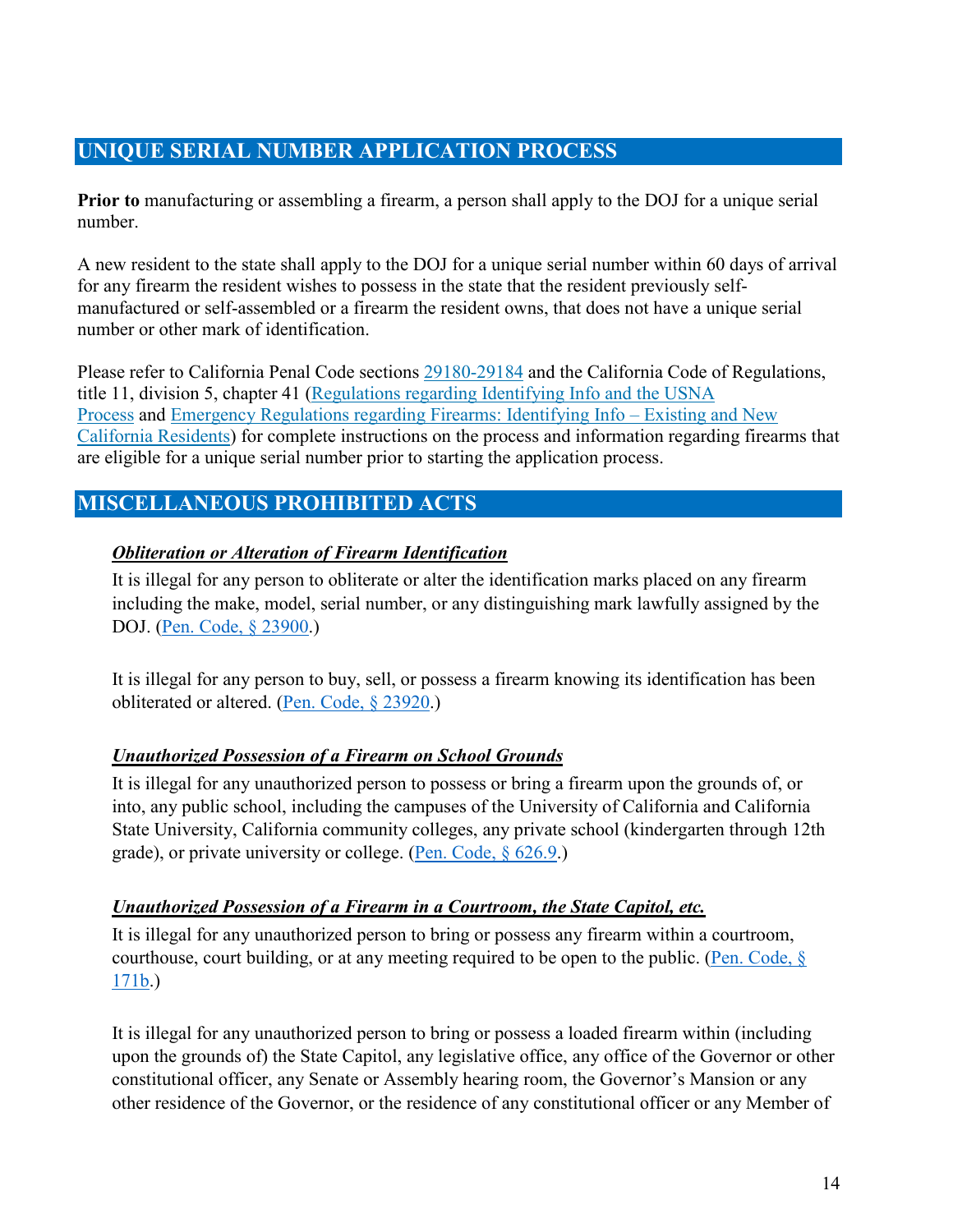the Legislature. For these purposes, a firearm shall be deemed loaded whenever both the firearm and its unexpended ammunition are in the immediate possession of the same person. (Pen. Code, §§ [171c,](https://leginfo.legislature.ca.gov/faces/codes_displaySection.xhtml?sectionNum=171c.&lawCode=PEN) [171d,](https://leginfo.legislature.ca.gov/faces/codes_displaySection.xhtml?sectionNum=171d.&lawCode=PEN) [171e.](https://leginfo.legislature.ca.gov/faces/codes_displaySection.xhtml?sectionNum=171e.&lawCode=PEN))

#### *Drawing or Exhibiting a Firearm*

If another person is present, it is illegal for any person, except in self-defense, to draw or exhibit a loaded or unloaded firearm in a rude, angry, or threatening manner, or who in any manner, unlawfully uses a firearm in a fight or quarrel. (Pen. Code,  $§$  417.)

#### *Threatening Acts with a Firearm on a Public Street or Highway*

It is illegal for any person to draw or exhibit a loaded or unloaded firearm in a threatening manner against an occupant of a motor vehicle which is on a public street or highway in such a way that would cause a reasonable person apprehension or fear of bodily harm. (Pen. Code,  $\S$ [417.3.](https://leginfo.legislature.ca.gov/faces/codes_displaySection.xhtml?sectionNum=417.3.&lawCode=PEN))

#### *Discharge of a Firearm in a Grossly Negligent Manner*

It is illegal for any person to willfully discharge a firearm in a grossly negligent manner which could result in injury or death to a person. [\(Pen. Code, § 246.3.](https://leginfo.legislature.ca.gov/faces/codes_displaySection.xhtml?sectionNum=246.3.&lawCode=PEN))

#### *Discharge of a Firearm at an Inhabited/Occupied Dwelling, Building, Vehicle, Aircraft*

It is illegal for any person to maliciously and willfully discharge a firearm at an inhabited dwelling, house, occupied building, occupied motor vehicle, occupied aircraft, inhabited housecar, or inhabited camper. [\(Pen. Code, § 246.](https://leginfo.legislature.ca.gov/faces/codes_displaySection.xhtml?sectionNum=246.&lawCode=PEN))

#### *Discharge of a Firearm at an Unoccupied Aircraft, Motor Vehicle, or Uninhabited Building or Dwelling*

It is illegal for any person to willfully and maliciously discharge a firearm at an unoccupied aircraft. It is illegal for any person to discharge a firearm at an unoccupied motor vehicle, building, or dwelling. This does not apply to an abandoned vehicle, an unoccupied motor vehicle, or uninhabited building or dwelling with permission of the owner and if otherwise lawful. [\(Pen. Code, § 247.](https://leginfo.legislature.ca.gov/faces/codes_displaySection.xhtml?sectionNum=247.&lawCode=PEN))

#### *Discharge of a Firearm from a Motor Vehicle*

It is illegal for any person to willfully and maliciously discharge a firearm from a motor vehicle. A driver or owner of a vehicle who allows any person to discharge a firearm from the vehicle may be punished by up to three years imprisonment in state prison. [\(Pen. Code, § 26100.](https://leginfo.legislature.ca.gov/faces/codes_displaySection.xhtml?sectionNum=26100.&lawCode=PEN))

#### *Criminal Storage*

• "Criminal storage of a firearm of the first degree" – Keeping any firearm (loaded or unloaded) within any premises that are under your custody or control and you know or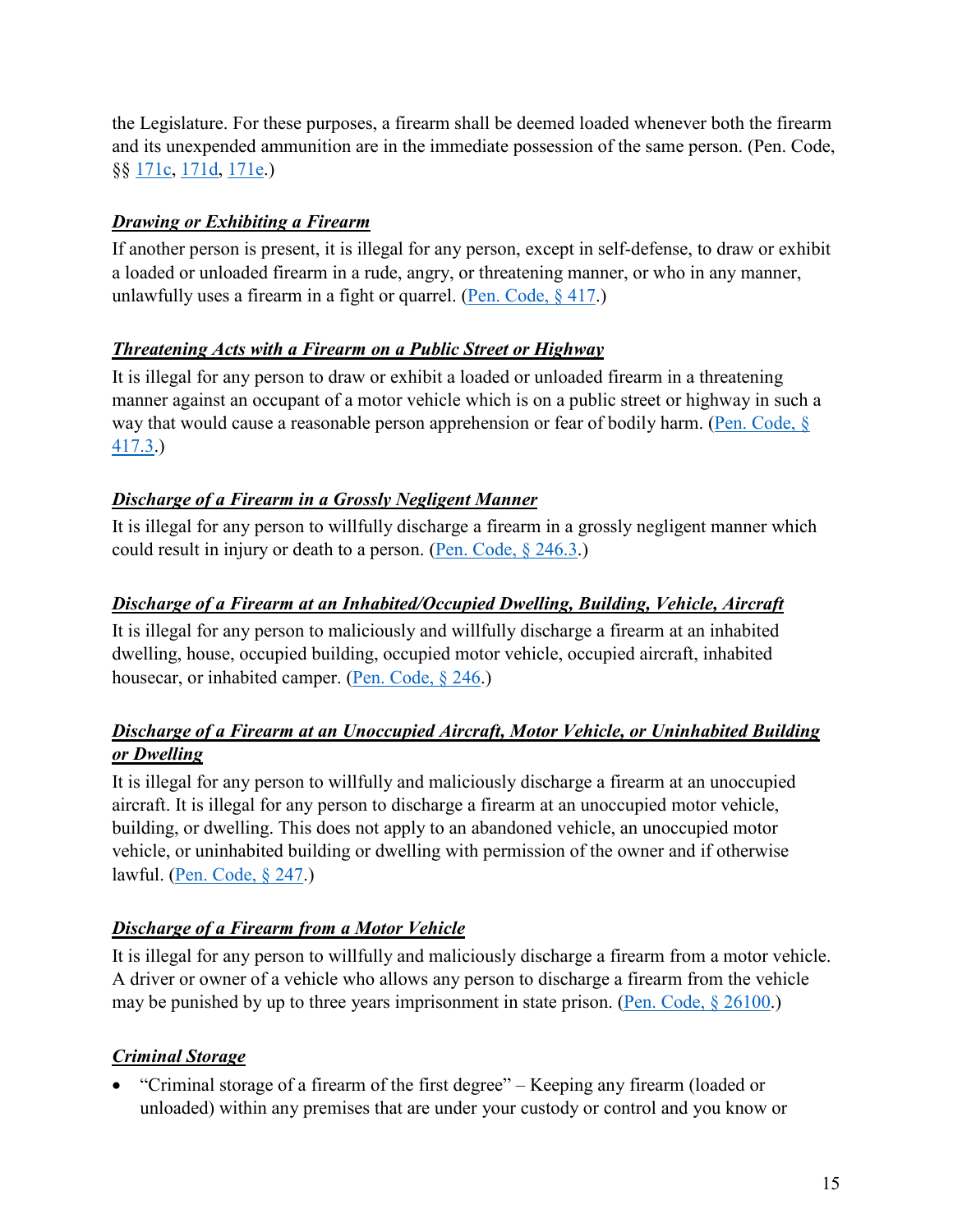reasonably should know that a child (any person under 18) is likely to gain access to the firearm without the permission of the child's parent or legal guardian, or a prohibited person is likely to gain access to the firearm, or a child obtains access to the firearm and thereby causes death or great bodily injury to themselves or any other person. [\(Pen. Code, § 25100,](https://leginfo.legislature.ca.gov/faces/codes_displaySection.xhtml?sectionNum=25100.&lawCode=PEN) subd. (a).)

- "Criminal storage of a firearm of the second degree" Keeping any firearm (loaded or unloaded) within any premises that are under your custody or control and you know or reasonably should know that a child (any person under 18) is likely to gain access to the firearm without the permission of the child's parent or legal guardian, or a prohibited person is likely to gain access to the firearm, or a child obtains access to the firearm and thereby causes injury, other than great bodily injury, to himself, herself, or any other person, or carries the firearm either to a public place or in violation of Penal Code section [417.](https://leginfo.legislature.ca.gov/faces/codes_displaySection.xhtml?sectionNum=417.&lawCode=PEN) (Pen. [Code, § 25100,](https://leginfo.legislature.ca.gov/faces/codes_displaySection.xhtml?sectionNum=25100.&lawCode=PEN) subd. (b).)
- "Criminal storage of a firearm in the third degree" Keeping any firearm (loaded or unloaded) within any premises that are under your custody or control and negligently storing or leaving a firearm in a location where you know, or reasonably should know, that a child is likely to gain access to the firearm without the permission of the child's parent or legal guardian, unless reasonable action is taken by you to secure the firearm against access by the child. [\(Pen. Code, § 25100,](https://leginfo.legislature.ca.gov/faces/codes_displaySection.xhtml?sectionNum=25100.&lawCode=PEN) subd. (c).)

These criminal storage offenses (first, second, or third degree) shall not apply whenever the firearm is kept in a locked container or locked with a locking device that has rendered the firearm inoperable. [\(Pen. Code, § 25105.](https://leginfo.legislature.ca.gov/faces/codes_displaySection.xhtml?sectionNum=25105.&lawCode=PEN))

#### *Sales, Transfers and Loans of Firearms to Minors*

Generally, it is illegal to sell, loan or transfer any firearm to a person under 21 years of age. (Pen. Code, §§ [27505](https://leginfo.legislature.ca.gov/faces/codes_displaySection.xhtml?sectionNum=27505.&lawCode=PEN) and [27510.](http://leginfo.legislature.ca.gov/faces/codes_displaySection.xhtml?sectionNum=25900.&lawCode=PEN))

#### *Possession of a Handgun or Live Ammunition by Minors*

It is unlawful for a minor to possess a handgun unless one of the following circumstances exist:

- The minor is accompanied by his or her parent or legal guardian and the minor is actively engaged in a lawful recreational sporting, ranching, or hunting activity, or a motion picture, television, or other entertainment event;
- The minor is accompanied by a responsible adult and has prior written consent of his or her parent or legal guardian and is involved in one of the activities cited above; or
- The minor is at least 16 years of age, has prior written consent of his or her parent or legal guardian, and the minor is involved in one of the activities cited above. (Pen. Code, §§ [29610,](https://leginfo.legislature.ca.gov/faces/codes_displaySection.xhtml?sectionNum=29610.&lawCode=PEN) [29615.](https://leginfo.legislature.ca.gov/faces/codes_displaySection.xhtml?sectionNum=29615.&lawCode=PEN))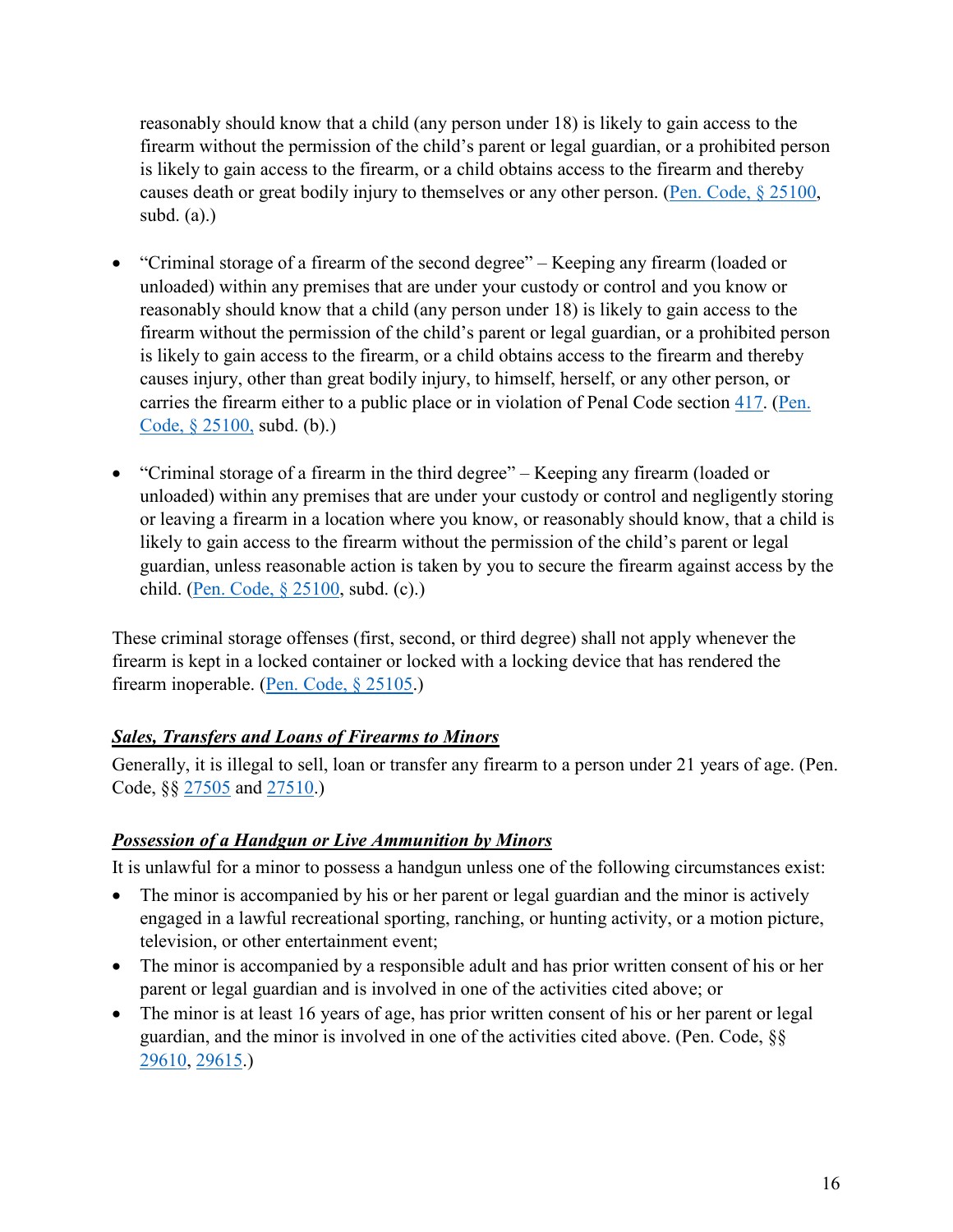It is unlawful for a minor to possess live ammunition unless one of the following circumstances exist:

- The minor has the written consent of a parent or legal guardian to possess live ammunition;
- The minor is accompanied by a parent or legal guardian; or
- The minor is actively engaged in, or is going to or from, a lawful, recreational sport, including, competitive shooting, or agricultural, ranching, or hunting activity. (Pen. Code, §§ [29650,](https://leginfo.legislature.ca.gov/faces/codes_displaySection.xhtml?sectionNum=29650.&lawCode=PEN) [29655.](https://leginfo.legislature.ca.gov/faces/codes_displaySection.xhtml?sectionNum=29655.&lawCode=PEN))

# <span id="page-18-0"></span>**NEW FIREARM/WEAPON LAWS**

#### *BILLS SIGNED INTO LAW IN 2016*

#### *[AB 857 \(Stats. 2016, ch. 60\) – Firearms: Identifying Information](https://leginfo.legislature.ca.gov/faces/billNavClient.xhtml?bill_id=201520160AB857)*

- Subject to exceptions, requires a person who manufactures or assembles a firearm to apply to the DOJ for a unique serial number or other identifying mark, as provided.
- Subject to exceptions, requires any person who, as of July 1, 2018, owns a firearm that does not bear a serial number shall apply to the DOJ for a unique serial number or other mark of identification.
- Prohibits the sale or transfer of ownership of a firearm manufactured or assembled pursuant to these provisions.
- Prohibits a person from aiding in the manufacture or assembly of a firearm by a person who is prohibited from possessing a firearm.
- Requires the DOJ to issue a serial number or other identifying mark to an applicant meeting specified criteria and would allow the DOJ to charge a fee to recover its costs associated with assigning a distinguishing number or mark pursuant to the above provisions.

#### *[SB 880 \(Stats. 2016, ch. 48\) – Firearms: Assault Weapons](https://leginfo.legislature.ca.gov/faces/billNavClient.xhtml?bill_id=201520160SB880) & [AB 1135 Firearms: Assault Weapons.](https://leginfo.legislature.ca.gov/faces/billNavClient.xhtml?bill_id=201520160AB1135)  [\(Stats. 2016. ch. 40\)](https://leginfo.legislature.ca.gov/faces/billNavClient.xhtml?bill_id=201520160AB1135)*

- Revises the definition of "assault weapon" to mean a semiautomatic centerfire rifle, or a semiautomatic pistol that does not have a fixed magazine but has any one of those specified attributes.
- Defines "fixed magazine" to mean an ammunition feeding device contained in, or permanently attached to, a firearm in such a manner that the device cannot be removed without disassembly of the firearm action.
- Requires that any person who, from January 1, 2001, to December 31, 2016, inclusive, lawfully possessed an assault weapon that does not have a fixed magazine, as defined, and including those weapons with an ammunition feeding device that can be removed readily from the firearm with the use of a tool, register the firearm with the DOJ before January 1, 2018, but not before the effective date of specified regulations.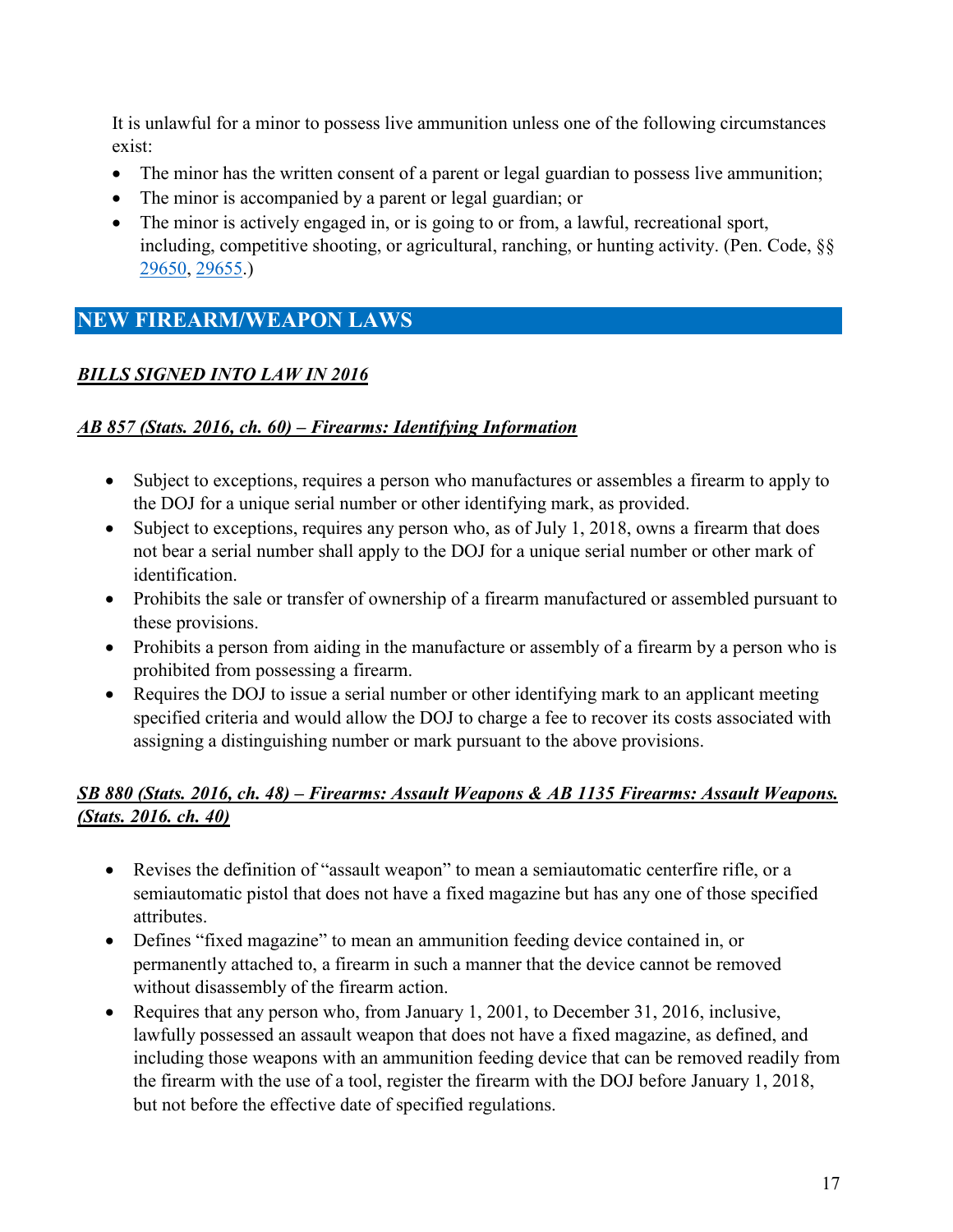- Permits the DOJ to increase the \$20 registration fee as long as it does not exceed the reasonable processing costs of the DOJ.
- Requires registrations to be submitted electronically via the Internet utilizing a public-facing application made available by the DOJ.
- Requires the registration to contain specified information, including, but not limited to, a description of the firearm that identifies it uniquely and specified information about the registrant.
- Permits the DOJ to charge a fee of up to \$15 per person for registration through the Internet, not to exceed the reasonable processing costs of the DOJ to be paid and deposited, as specified, for purposes of the registration program.
- Requires the DOJ to adopt regulations for the purpose of implementing those provisions and would exempt those regulations from the Administrative Procedure Act.

#### *[SB 1235 \(Stats. 2016, ch. 55\)](https://leginfo.legislature.ca.gov/faces/billNavClient.xhtml?bill_id=201520160SB1235) – Ammunition & Proposition 63 (Approved by the Voters on Nov. 8, 2016) – Safety for All Act of 2016*

- Every person shall report the loss or theft of a firearm he or she owns or possesses to a local law enforcement agency in the jurisdiction in which the theft or loss occurred within five days of the time he or she knew or reasonably should have known that the firearm had been stolen or lost.
- Requires upon conviction of any offense that renders a person subject to Section [29800](https://leginfo.legislature.ca.gov/faces/codes_displaySection.xhtml?sectionNum=29800.&lawCode=PEN) or Section [29805,](https://leginfo.legislature.ca.gov/faces/codes_displaySection.xhtml?sectionNum=29805.&lawCode=PEN) the person shall relinquish all firearms he or she owns, possesses, or has under his or her custody or control in the manner provided in this section. The court shall, upon conviction of a defendant for an offense that renders a person subject to Section [29800](https://leginfo.legislature.ca.gov/faces/codes_displaySection.xhtml?sectionNum=29800.&lawCode=PEN) or Section [29805,](https://leginfo.legislature.ca.gov/faces/codes_displaySection.xhtml?sectionNum=29805.&lawCode=PEN) instruct the defendant that he or she is prohibited from owning, purchasing, receiving, possessing, or having under his or her custody or control, any firearms, ammunition, and ammunition feeding devices, including but not limited to magazines, and shall order the defendant to relinquish all firearms in the manner provided by Section [29810.](https://leginfo.legislature.ca.gov/faces/codes_displaySection.xhtml?sectionNum=29810.&lawCode=PEN) The court shall also provide the defendant with a Prohibited Persons Relinquishment Form.
- Requires the property or things to be seized include a firearm that is owned by, or in the possession of, or in the custody or control of, a person who is subject to the prohibitions regarding firearms pursuant to Section [29800](https://leginfo.legislature.ca.gov/faces/codes_displaySection.xhtml?sectionNum=29800.&lawCode=PEN) or [29805,](https://leginfo.legislature.ca.gov/faces/codes_displaySection.xhtml?sectionNum=29805.&lawCode=PEN) and the court has made a finding pursuant to subdivision (c) of Section [29810](https://leginfo.legislature.ca.gov/faces/codes_displaySection.xhtml?sectionNum=29810.&lawCode=PEN) that the person has failed to relinquish the firearm as required by law.
- Authorizes the DOJ to issue ammunition vendor licenses to applicants who the DOJ has determined, either as an individual or a responsible person, are not prohibited from possessing, receiving, owning, or purchasing ammunition under subdivision (a) of Section [30305](https://leginfo.legislature.ca.gov/faces/codes_displaySection.xhtml?sectionNum=30305.&lawCode=PEN) or federal law, and who provide a copy of any regulatory or business license required by local government, a valid seller's permit issued by the State Board of Equalization, a federal firearms license if the person is federally licensed, and a certificate of eligibility issued by the DOJ.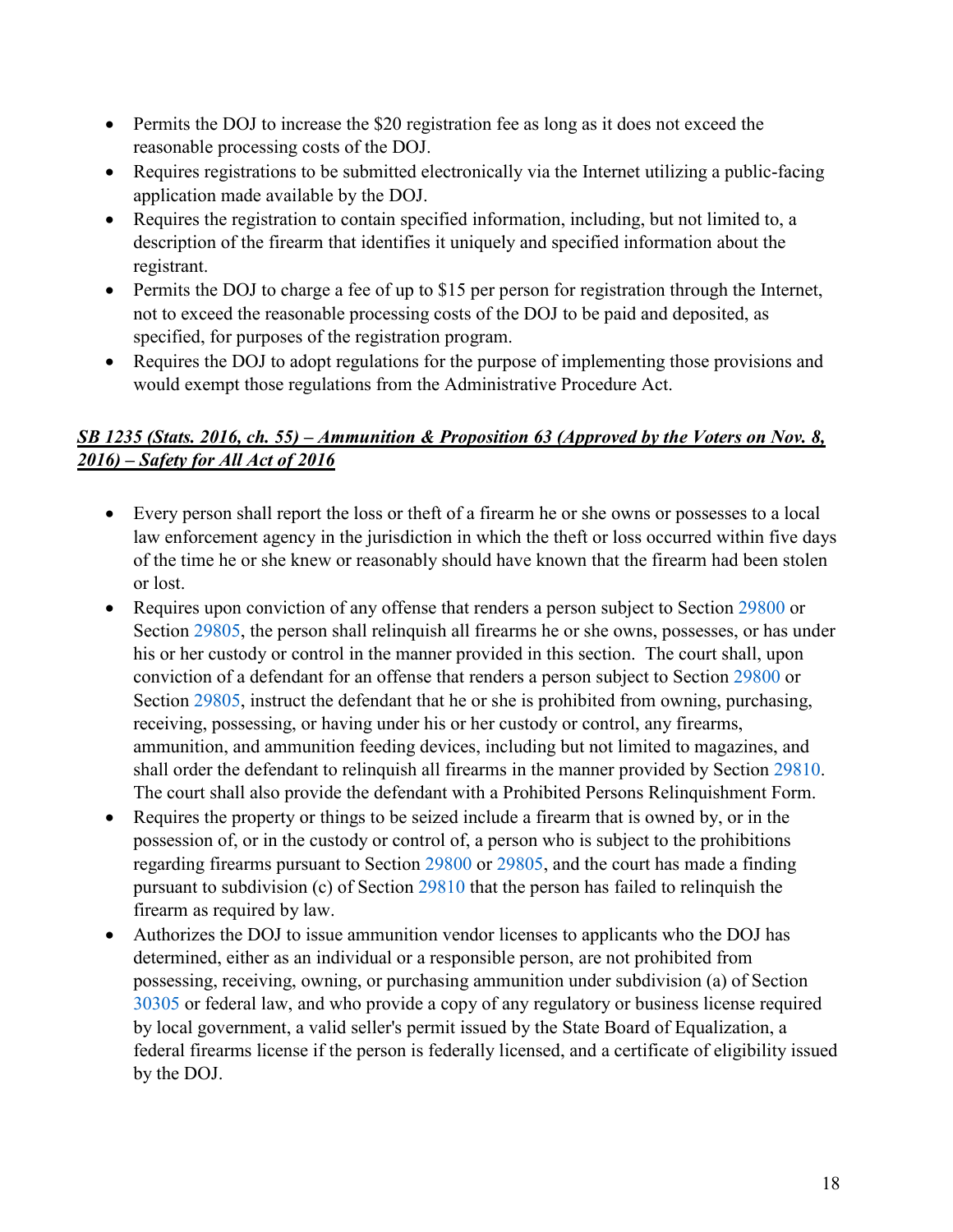- Establishes that a firearms dealer licensed pursuant to Sections [26700](https://leginfo.legislature.ca.gov/faces/codes_displaySection.xhtml?sectionNum=26700.&lawCode=PEN) to [26915,](https://leginfo.legislature.ca.gov/faces/codes_displaySection.xhtml?sectionNum=26915.&lawCode=PEN) inclusive, shall automatically be deemed a licensed ammunition vendor.
- Establishes that a valid ammunition vendor license shall be required for any person, firm, corporation, or other business enterprise to sell more than 500 rounds of ammunition in any 30-day period.
- Requires that only a licensed ammunition vendor may sell ammunition.
- Requires with specified exemptions, the sale, delivery or transfer of ownership ammunition by any party may only occur in a face-to-face transaction with the seller, deliverer, or transferor, provided, however, that ammunition may be purchased or acquired over the internet or through other means of remote ordering if a licensed ammunition vendor initially receives the ammunition and processes the transaction.
- Requires with specified exemptions, a resident of this state shall not bring or transport into this state any ammunition that he or she purchased or otherwise obtained from outside of this state unless he or she first has that ammunition delivered to a licensed ammunition vendor for delivery to that resident pursuant to the procedures set forth in Section [30312.](https://leginfo.legislature.ca.gov/faces/codes_displaySection.xhtml?sectionNum=30312.&lawCode=PEN)
- Establishes that ammunition vendors shall require any agent or employee who handles, sells, delivers, or has under his or her custody or control any ammunition, to obtain and provide to the vendor a certificate of eligibility from the DOJ issued pursuant to Section [26710.](https://leginfo.legislature.ca.gov/faces/codes_displaySection.xhtml?sectionNum=26710.&lawCode=PEN)
- Establishes that a firearms dealer shall require any agent or employee who handles, sells, or delivers firearms to obtain and provide to the dealer a certificate of eligibility from the DOJ pursuant to Section [26710.](https://leginfo.legislature.ca.gov/faces/codes_displaySection.xhtml?sectionNum=26710.&lawCode=PEN)
- Requires with specified exceptions, ammunition can be sold only to a person whose information matches an entry in the AFS and who is eligible to possess ammunition, to a person who has a current certificate of eligibility issued by the DOJ, or to a person who purchases or transfers the ammunition in a single ammunition transaction, as specified. Ammunition purchasers and transferees would be charged a per transaction fee not to exceed \$1.
- Establishes that an ammunition vendor shall electronically submit to the DOJ information regarding ammunition sales and transfers. The DOJ shall retain this information in a database to be known as the Ammunition Purchase Records File. This information shall remain confidential and may be used by the DOJ and those entities specified in, and pursuant to, subdivision (b) or (c) of Penal Code section [11105,](https://leginfo.legislature.ca.gov/faces/codes_displaySection.xhtml?sectionNum=11105.&lawCode=PEN) through the California Law Enforcement Telecommunications System, only for law enforcement purposes. The ammunition vendor shall not use, sell, disclose, or share the information for any other purpose other than the submission required by this subdivision without the express written consent of the purchaser or transferee.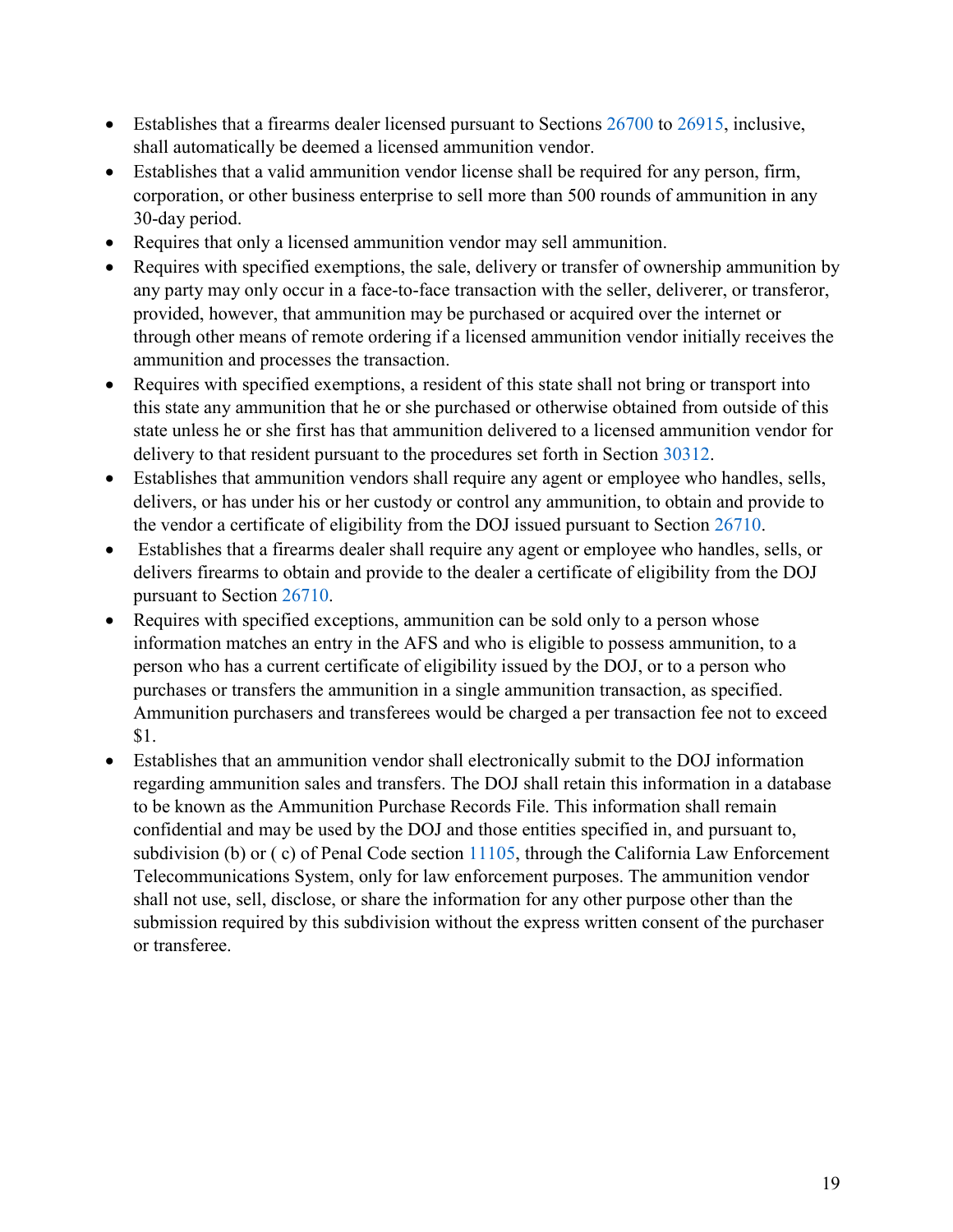#### *BILLS SIGNED INTO LAW IN 2017*

#### *[AB 7 \(Stats. 2017, ch. 734\) – Firearms – Open Carry](http://leginfo.legislature.ca.gov/faces/billNavClient.xhtml?bill_id=201720180AB7)*

• Prohibits the carrying of, and makes it a crime to carry, an unloaded firearm other than a handgun while in or upon a public place or public street within a prohibited area located within the unincorporated area of a county. [\(Pen. Code, § 26400.](https://leginfo.legislature.ca.gov/faces/codes_displaySection.xhtml?sectionNum=26400.&lawCode=PEN))

#### *[AB 424 \(Stats. 2017, ch. 779\) – Possession of a Firearm in a School Zone](http://leginfo.legislature.ca.gov/faces/billNavClient.xhtml?bill_id=201720180AB424)*

- Deletes the authority of a school superintendent, his or her designee, or equivalent school authority to provide written permission for a person to possess a firearm within a school zone.
- Activities of a program involving shooting sports or activities sanctioned by a school, school district, college, university, or other governing body of the institution, are exempt from the crime.

#### *[AB 585 \(Stats. 2017, ch. 107\) – Public Officers](http://leginfo.legislature.ca.gov/faces/billNavClient.xhtml?bill_id=201720180AB585)*

• For the purposes of this measure, a police security officer includes an officer employed by a police division that is within a city department and that operates independently of the city police department commanded by the police chief of a city.

#### *[AB 693 \(Stats. 2017, ch. 783\) – Firearms \(Loan and Transfer\)](http://leginfo.legislature.ca.gov/faces/billNavClient.xhtml?bill_id=201720180AB693)*

- Exempts the loan of a firearm from the requirement that the transaction be conducted through a dealer or by a dealer if the loan is made to a person enrolled in the course of basic training prescribed by the Commission on Peace Officer Standards and Training, or any other course certified by the commission, for purposes of participation in the course.
- Makes the prohibition on large-capacity magazines inapplicable to the sale, gift, or loan of a large-capacity magazine to a person enrolled in the course of basic training prescribed by the Commission on Peace Officer Standards and Training, or any other course certified by the commission, or to the possession of, or purchase by, the person, for purposes of participation in the course during his or her enrollment.
- Exempts individuals in the basic training academy for peace officers or any other course certified by the Commission on Peace Officer Standards and Training, an instructor of the academy or course, or a staff member of the academy or entity providing the course, who is purchasing the ammunition for the purpose of participation or use in the course from the requirement of individuals purchasing ammunition through a licensed ammunition vendor.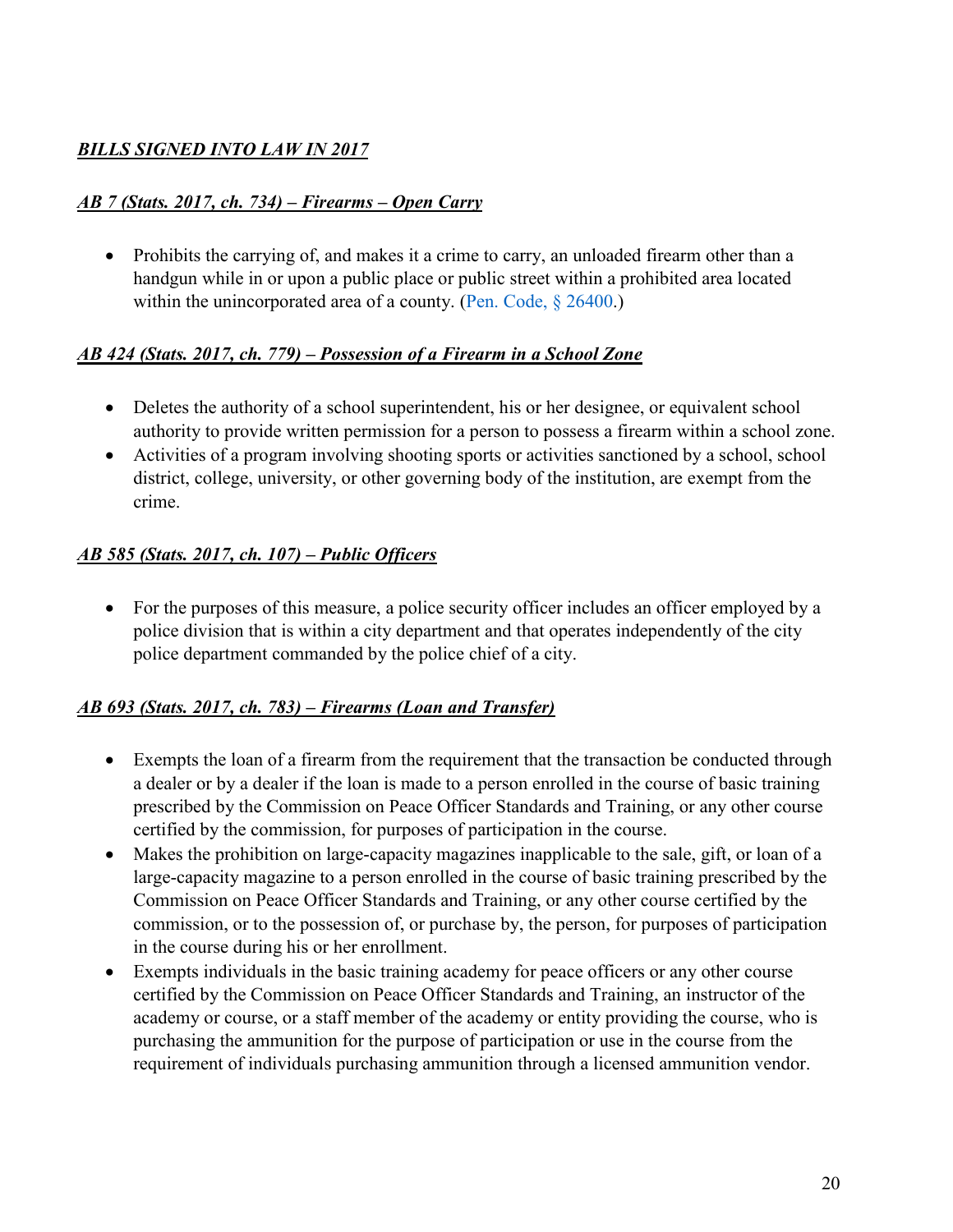#### *[AB 785 \(Stats. 2017, ch. 784\) – Possession of Firearms by Convicted Persons](http://leginfo.legislature.ca.gov/faces/billNavClient.xhtml?bill_id=201720180AB785)*

• Adds Penal Code section [422.6](https://leginfo.legislature.ca.gov/faces/codes_displaySection.xhtml?sectionNum=422.6.&lawCode=PEN) to the list of prohibiting misdemeanors.

#### *[AB 1525 \(Stats. 2017, ch. 825\) – Firearms Warnings](http://leginfo.legislature.ca.gov/faces/billNavClient.xhtml?bill_id=201720180AB1525)*

- Requires a specified statement relating to the risks of firearms and the laws regulating firearms to be included in the warnings on the packaging of firearms and descriptive materials that accompany firearms and in the instructional manual developed by the DOJ.
- Requires additional specified warnings to be included at the premises of a licensed firearms dealer.
- Requires a specified warning label to be given to a person who takes the firearms safety certificate examination and would require the applicant to acknowledge receipt of the prescribed warning prior to the issuance of the firearms safety certificate.
- Requires the DOJ to update the testing material at least once every five years and requires the DOJ to update a referenced Internet Web site to reflect current laws and regulations.

#### *[SB 497 \(Stats. 2017, ch. 809\) – Firearms](http://leginfo.legislature.ca.gov/faces/billNavClient.xhtml?bill_id=201720180SB497)*

- Permits a peace officer, as defined, to store a handgun in the locked center utility console of a vehicle that does not have a trunk, under specified circumstances.
- Defines the terms "trunk" and "plain view" for purposes of these provisions.

#### *[SB 536 \(Stats. 2017, ch. 810\) – Firearm Violence Research Center: Gun Violence Restraining](http://leginfo.legislature.ca.gov/faces/billNavClient.xhtml?bill_id=201720180SB536)  [Orders](http://leginfo.legislature.ca.gov/faces/billNavClient.xhtml?bill_id=201720180SB536)*

• Requires the DOJ to make information relating to gun violence restraining orders that is maintained in the California Restraining and Protective Order System, or any similar database maintained by the DOJ available to researchers affiliated with the University of California Firearm Violence Research Center, or, at the discretion of the DOJ, to any other nonprofit educational institution or public agency immediately concerned with the study and prevention of violence, as specified, for academic and policy research purposes, provided that any material identifying individuals is not transferred, revealed, or used for other than research or statistical activities and reports or publications derived therefrom do not identify specific individuals.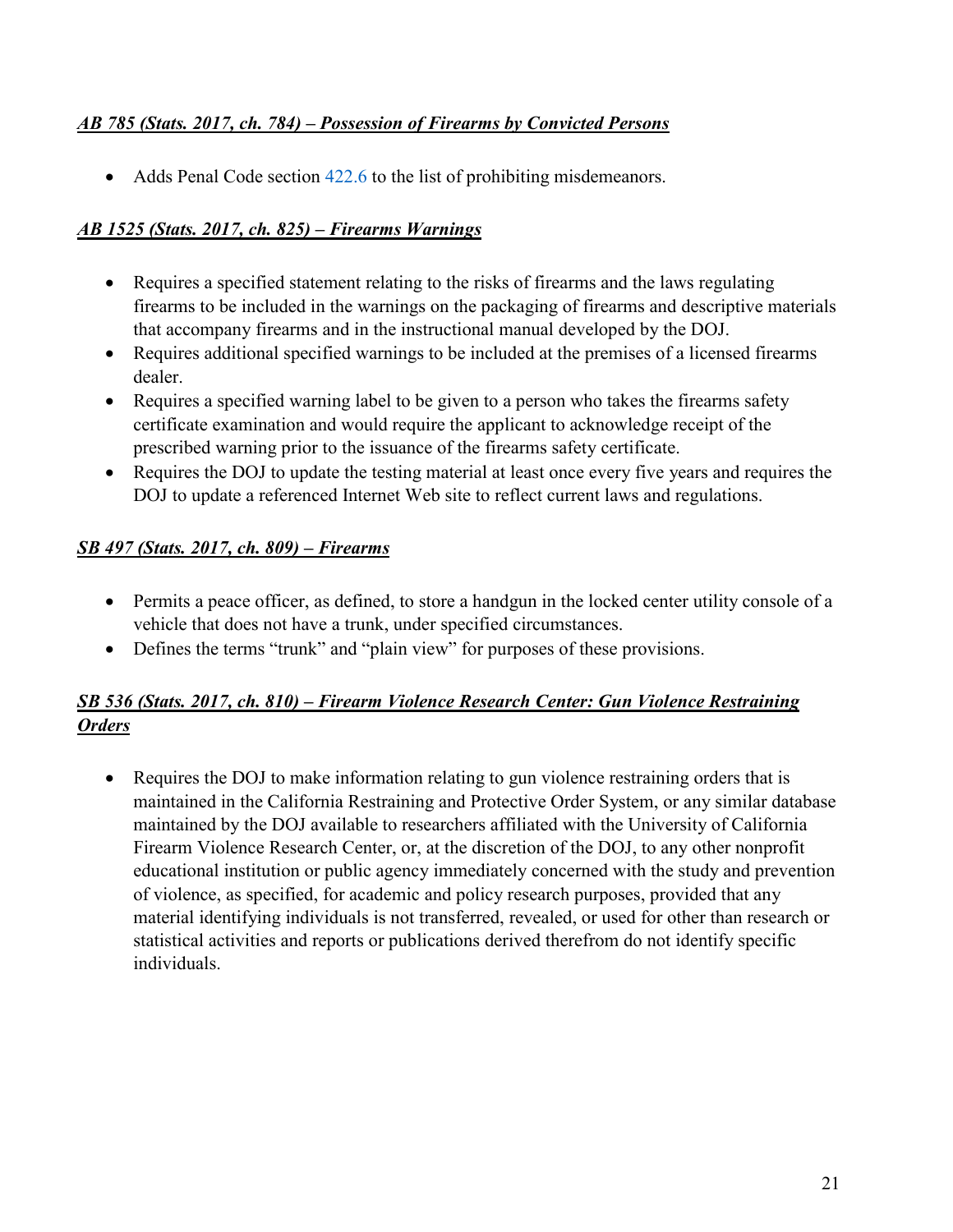#### *BILLS SIGNED INTO LAW IN 2018*

#### *[AB 1192 \(Stats. 2018, ch. 63\) – Firearms: Retired Peace Officers](http://leginfo.legislature.ca.gov/faces/billNavClient.xhtml?bill_id=201720180AB1192)*

• Redefines the term "honorably retired" for purposes of certain exceptions to the law involving the carrying of firearms by a retired peace officer. The term "honorably retired" now includes a retired reserve officer who has met specified length-of-service requirements.

#### *[AB 1872 \(Stats. 2018, ch. 56\) – Firearms: Unsafe Handguns](http://leginfo.legislature.ca.gov/faces/billNavClient.xhtml?bill_id=201720180AB1872)*

• Adds the following to the list of exempt agencies and individuals who are allowed to purchase unsafe handguns (as defined by Penal Code section [31910\)](https://leginfo.legislature.ca.gov/faces/codes_displaySection.xhtml?sectionNum=31910.&lawCode=PEN): harbors and port districts and other entities employing peace officers described in subdivision (b) of Penal Code section [830.33,](https://leginfo.legislature.ca.gov/faces/codes_displaySection.xhtml?sectionNum=830.33.&lawCode=PEN) the San Diego Unified Port District Harbor Police, the Harbor Department of the City of Los Angeles, and the sworn members of these entities who meet specified training requirements. Prohibits resale by these agencies, officers, and employees to a person who is not exempt from the requirements of Penal Code section [32000.](https://leginfo.legislature.ca.gov/faces/codes_displaySection.xhtml?sectionNum=32000.&lawCode=PEN)

#### *[AB 1968 \(Stats. 2018, ch. 861\) – Mental Health: Firearms](http://leginfo.legislature.ca.gov/faces/billNavClient.xhtml?bill_id=201720180AB1968)*

- This bill imposes a lifetime firearm prohibition on a person who has been taken into custody, assessed, and admitted to a designated facility pursuant to Welfare and Institutions Code sections [5150,](https://leginfo.legislature.ca.gov/faces/codes_displaySection.xhtml?sectionNum=5150.&lawCode=WIC) [5151,](https://leginfo.legislature.ca.gov/faces/codes_displaySection.xhtml?sectionNum=5151.&lawCode=WIC) and [5152](https://leginfo.legislature.ca.gov/faces/codes_displaySection.xhtml?sectionNum=5152.&lawCode=WIC) twice within a one-year period because he or she is a danger to self or others because of a mental health disorder. (Welf. & Inst. Code,  $\S$  8103, subd.  $(f)(1)(B)$ .)
- This bill allows a person subject to this lifetime firearm prohibition to request a hearing every five years to show that he or she can use firearms in a safe and lawful manner. At this hearing, the burden of proof is on the petitioner to establish by a preponderance of the evidence that the petitioner can use a firearm in a safe and lawful manner. [\(Welf. & Inst.](https://leginfo.legislature.ca.gov/faces/codes_displaySection.xhtml?sectionNum=8103.&lawCode=WIC)  [Code, § 8103\(](https://leginfo.legislature.ca.gov/faces/codes_displaySection.xhtml?sectionNum=8103.&lawCode=WIC)f)(11).)
- This bill requires the form to request a hearing that is provided to a person subject to the prohibition to include an authorization for the release of the person's mental health records, upon request, to the appropriate District Attorney, solely for use in the hearing. [\(Welf. & Inst.](https://leginfo.legislature.ca.gov/faces/codes_displaySection.xhtml?sectionNum=8103.&lawCode=WIC)  [Code, § 8103\(](https://leginfo.legislature.ca.gov/faces/codes_displaySection.xhtml?sectionNum=8103.&lawCode=WIC)f)(3).)

#### *[AB 1993 \(Stats. 2018, ch. 184\) – Secondhand Goods: Tangible Personal Property: Dealers](http://leginfo.legislature.ca.gov/faces/billNavClient.xhtml?bill_id=201720180AB1993)*

• Reduces the 30-day period that secondhand dealers were required to hold tangible personal property to a seven-day period (and in certain circumstances, a five-day period), except for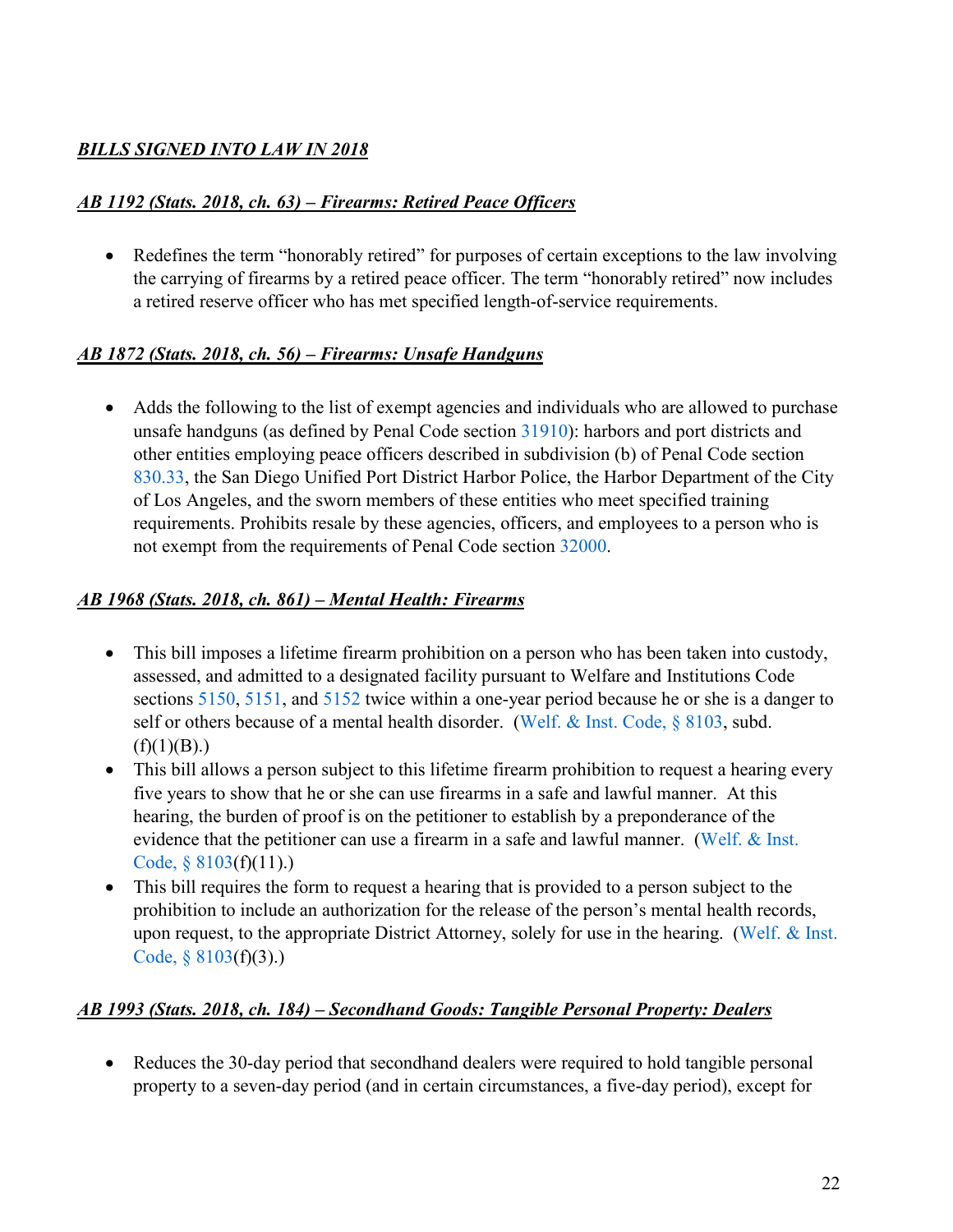firearms. Firearms must still be held for 30 days, beginning on the date the report of its acquisition was made electronically to the DOJ by the secondhand dealer.

#### *[AB 2103 \(Stats. 2018, ch. 752\) – Firearms: License to Carry Concealed](http://leginfo.legislature.ca.gov/faces/billNavClient.xhtml?bill_id=201720180AB1993)*

- Requires that the training for applicants for a license to carry a concealed weapon (CCW) shall be no less than eight hours and no more than sixteen hours in length and specifies safe handling and shooting proficiency requirements.
- Requires that the training include live-fire shooting exercises on a firing range and a demonstration by the applicant of safe handling of, and shooting proficiency with, each firearm the applicant will be licensed to carry.
- Requires the licensing authority to establish, and make available to the public, standards for live-fire shooting exercises that include, without limitation, a minimum number of rounds to be fired and minimum passing scores at specified firing distances.

# *[AB 2176 \(Stats. 2018, ch. 185\) – Firearms](http://leginfo.legislature.ca.gov/faces/billNavClient.xhtml?bill_id=201720180AB2176)*

- Requires that a receipt given by an officer who takes custody of a firearm or other deadly weapon at the scene of a domestic violence incident, when serving a protective order, or when serving a Gun Violence Restraining Order, shall include the name and residential mailing address of the owner of the firearm or other deadly weapon.
- Extends civil liability to a person who authorizes a minor's acquisition of tear gas by signing a statement of consent or accompanying the minor at the time of acquisition.

#### *[AB 2222 \(Stats. 2018, ch. 864\) – Crime Prevention and Investigation: Informational Databases](http://leginfo.legislature.ca.gov/faces/billNavClient.xhtml?bill_id=201720180AB2222)*

- Requires all law enforcement agencies in California to enter information regarding each firearm that has been reported stolen, lost, found, recovered, held for safekeeping, or under observation, into the DOJ's AFS within seven days of being notified of the precipitating event.
- Requires all law enforcement agencies in California to enter information for firearms that are illegally possessed, have been used in a crime, or are suspected to have been used in a crime, into the AFS within seven days of the agency having possession of the information.
- Defines "law enforcement agency," as used for these reporting requirements, as meaning a police or sheriff's department, or any department or agency of the state or any political subdivision thereof that employs any peace officer as defined in Penal Code section [830,](https://leginfo.legislature.ca.gov/faces/codes_displaySection.xhtml?sectionNum=830.&lawCode=PEN) including but not limited to the Department of the California Highway Patrol, Department of Fish and Wildlife, the University of California or California State University Police Departments, and the police department of any school district, transit district, airport, and harbor, port, or housing authority.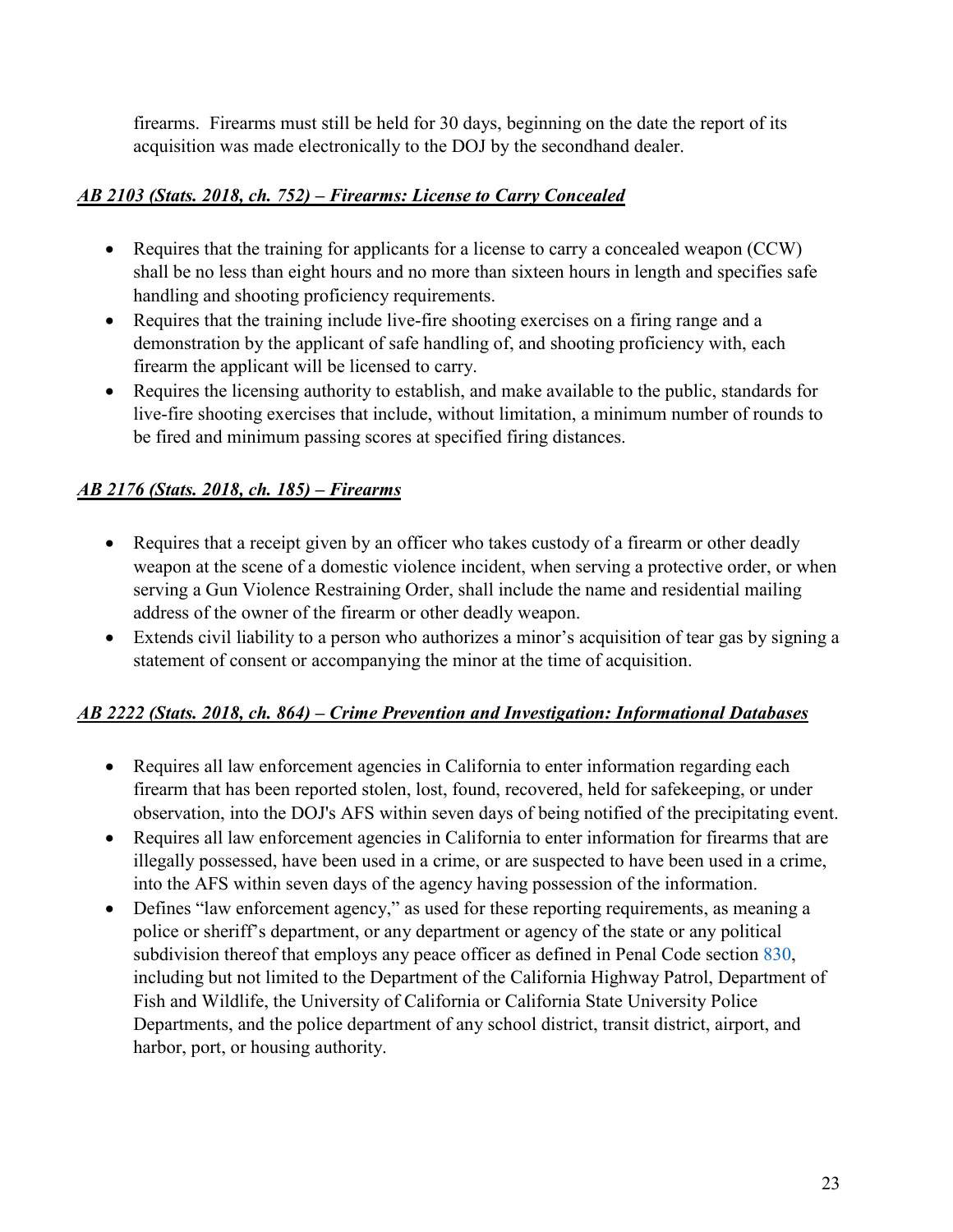#### *[AB 2526 \(Stats. 2018, ch. 873\) – Temporary Emergency Gun Violence Restraining Orders](http://leginfo.legislature.ca.gov/faces/billNavClient.xhtml?bill_id=201720180AB2526)*

- Allows a judicial officer to issue a temporary emergency Gun Violence Restraining Order (GVRO) orally, based on the statements of a law enforcement officer. A temporary GVRO may be obtained in writing, if time and circumstances permit.
- Requires an officer who requests a temporary emergency GVRO to sign a declaration under penalty of perjury reciting the oral statements provided to the judicial officer and to memorialize the order of the court, if the request is made orally.

#### *[AB 2930 \(Stats. 2018, ch. 880\) – Unlawful Detainer: Nuisance: Unlawful Weapons and](http://leginfo.legislature.ca.gov/faces/billNavClient.xhtml?bill_id=201720180AB2930)  [Ammunition](http://leginfo.legislature.ca.gov/faces/billNavClient.xhtml?bill_id=201720180AB2930)*

• Extends authority, until January 1, 2024, for two nuisance-eviction pilot programs that conditionally allow city attorneys and prosecutors in authorized cities to bring eviction proceedings against tenants for committing nuisance violations involving unlawful weapons or controlled substances.

#### *[AB 3129 \(Stats. 3129, ch. 883\) – Firearms: Prohibited Persons](http://leginfo.legislature.ca.gov/faces/billNavClient.xhtml?bill_id=201720180AB3129)*

• Prohibits a person from ever possessing a firearm, if that person is convicted on or after January 1, 2019, of a misdemeanor violation of Penal Code section [273.5,](https://leginfo.legislature.ca.gov/faces/codes_displaySection.xhtml?sectionNum=273.5.&lawCode=PEN) regarding the willful infliction of corporal injury resulting in a traumatic condition upon a spouse, cohabitant, or other specified person.

#### *[SB 1100 \(Stats. 2018, ch. 894\) – Firearms: Transfers](http://leginfo.legislature.ca.gov/faces/billNavClient.xhtml?bill_id=201720180SB1100)*

- Prohibits the sale, supplying, delivery, or giving possession or control of any firearm by a licensed dealer, except as specifically exempted, to any person under 21 years of age per Penal Code section [27510.](https://leginfo.legislature.ca.gov/faces/codes_displaySection.xhtml?sectionNum=27510.&lawCode=PEN) The exemptions apply to the sale, supplying, delivery, or giving possession or control of a firearm that is not a handgun to a person 18 years of age or older and who:
- Possesses a valid, unexpired hunting license issued by the Department of Fish and Wildlife;
- Is an active peace officer, as described in Chapter 4.5 (commencing with section [830\)](https://leginfo.legislature.ca.gov/faces/codes_displaySection.xhtml?sectionNum=830.&lawCode=PEN) of Title 3 of Part 2 of the Penal Code, who is authorized to carry a firearm in the course and scope of his or her employment;
- Is an active federal officer or law enforcement agent who is authorized to carry a firearm in the course and scope of his or her employment;
- Is a reserve peace officer, as defined in section [832.6](https://leginfo.legislature.ca.gov/faces/codes_displaySection.xhtml?sectionNum=832.6.&lawCode=PEN) of the Penal Code, who is authorized to carry a firearm in the course and scope of his or her employment as a reserve peace officer; Provides proper identification of his or her active membership in the United States Armed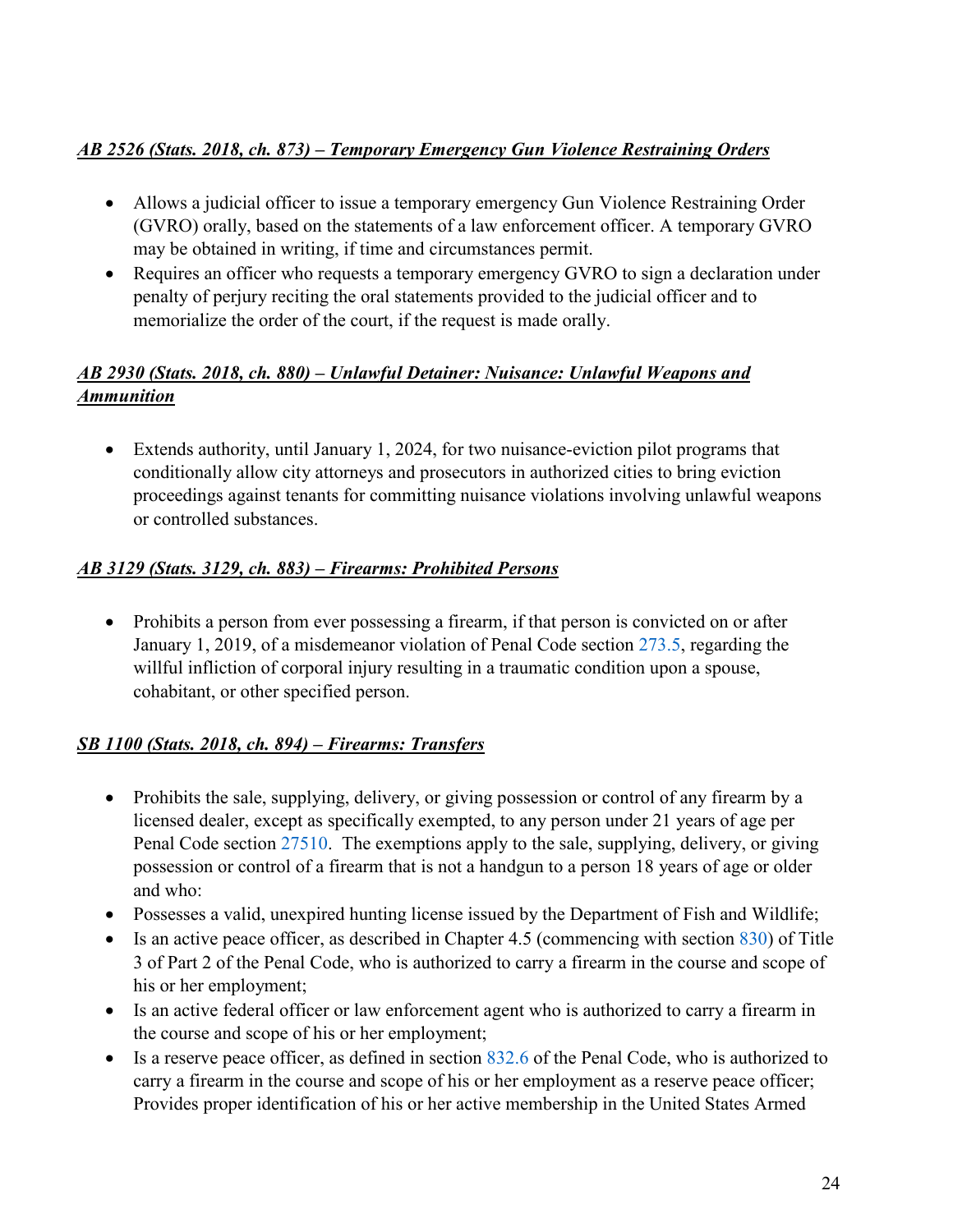Forces, the National Guard, the Air National Guard, or active reserve components of the United States; or

- Provides proper identification that he or she is an honorably discharged member of the United States Armed Forces, the National Guard, the Air National Guard, or active reserve components of the United States.
- Requires any person who wishes to manufacture or assemble a firearm, and who applies to the DOJ for a unique serial number or identifying mark, as required by law, be at least 21 years of age, for any firearm. If the application is made before February 1, 2019, that application may be granted for an applicant who is at least 18 years of age but less than 21 years of age, for a firearm that is not a handgun.

#### *[SB 1200 \(Stats. 2018, ch. 898\) – Firearms: Gun Violence Restraining Orders](http://leginfo.legislature.ca.gov/faces/billNavClient.xhtml?bill_id=201720180SB1200)*

- Expands the definition of "ammunition," for the purposes of the Gun Violence Restraining Order (GVRO) law, to include a "magazine."
- Requires a law enforcement officer, when serving a GVRO, to verbally ask the restrained person if he or she has any firearms, ammunition, or magazines in his or her possession or under his or her custody or control.
- Requires a court that issues a temporary emergency GVRO (issued on the basis of a law enforcement officer's attestation) to hold a hearing within 21 days to determine if the GVRO should be extended to one year.

#### *[SB 746 \(Stats. 2018, ch. 780\) – Firearms and Ammunition: Prohibited Possession: Transfer to](http://leginfo.legislature.ca.gov/faces/billNavClient.xhtml?bill_id=201720180SB746)  [Licensed Dealer](http://leginfo.legislature.ca.gov/faces/billNavClient.xhtml?bill_id=201720180SB746)*

- This bill authorizes a person who is temporarily prohibited from owning, purchasing, receiving, or possessing a firearm or ammunition, to transfer his or her ammunition to a licensed ammunition vendor for the duration of the prohibition. Beginning July 1, 2020, the release of stored ammunition shall be handled similar to the release of stored firearms, and therefore must be returned by a firearms dealer or an ammunition vendor in accordance with the procedures set forth in Penal Code section [30370](https://leginfo.legislature.ca.gov/faces/codes_displaySection.xhtml?sectionNum=30370.&lawCode=PEN) et seq. (Pen. Code, §§ [29830](https://leginfo.legislature.ca.gov/faces/codes_displaySection.xhtml?sectionNum=29830.&lawCode=PEN) and [33850.](https://leginfo.legislature.ca.gov/faces/codes_displaySection.xhtml?sectionNum=33850.&lawCode=PEN))
- This bill requires a new resident to the state, within 60 days of arrival, to apply for a unique serial number or other identifying mark for any firearm the resident wishes to possess in the state that the resident previously manufactured or assembled, or a firearm the resident owns, that does not have a unique serial number or other mark of identification. (Pen. Code,  $\S$ ) [29180.](https://leginfo.legislature.ca.gov/faces/codes_displaySection.xhtml?sectionNum=29180.&lawCode=PEN))
- This bill makes the procedure for a court or law enforcement agency to return a seized firearm also applicable to ammunition feeding devices and ammunition. [\(Pen. Code, § 33885.](https://leginfo.legislature.ca.gov/faces/codes_displaySection.xhtml?sectionNum=33885.&lawCode=PEN))
- This bill makes certain provisions regarding ammunition also applicable to "ammunition feeding devices," as defined. [\(Pen. Code, § 33895.](https://leginfo.legislature.ca.gov/faces/codes_displaySection.xhtml?sectionNum=33895.&lawCode=PEN))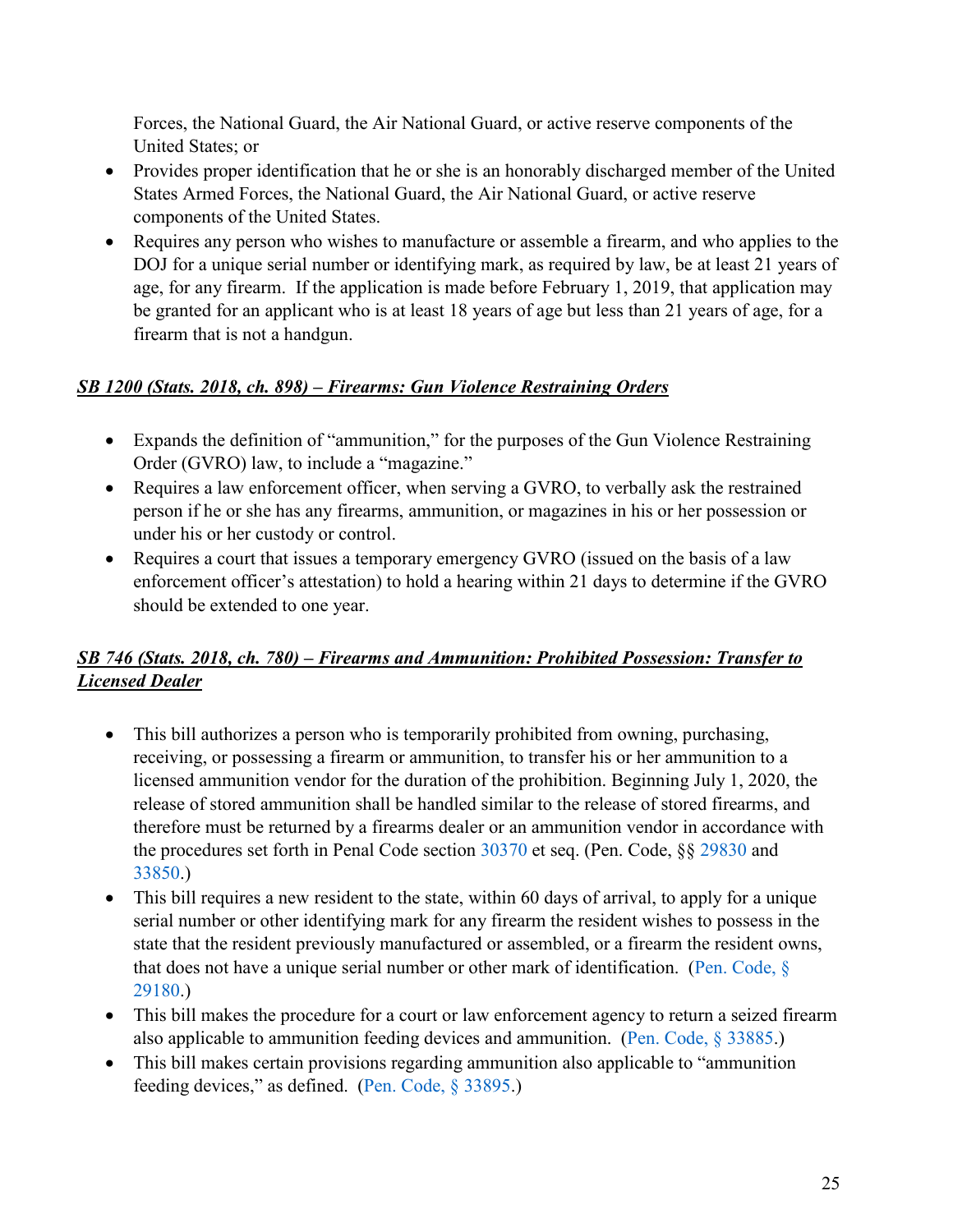#### *[SB 1346 \(Stats. 2018, ch. 795\) – Firearms: Multiburst Trigger Activators](http://leginfo.legislature.ca.gov/faces/billNavClient.xhtml?bill_id=201720180SB1346)*

• Clarifies that the definition of "multiburst trigger activator" includes a bump stock, bump fire stock, or other similar devices that are attached to, built into, or used in combination with a semiautomatic firearm to increase the rate of fire of that firearm.

#### *[SB 1382 \(Stats. 2018, ch. 94\) – Firearms: Vehicle Storage](http://leginfo.legislature.ca.gov/faces/billNavClient.xhtml?bill_id=201720180SB1382)*

- Authorizes locking a handgun in a locked toolbox or utility box, when leaving a handgun in an unattended vehicle.
- Defines "locked toolbox or utility box" as a fully enclosed container that is permanently affixed to the bed of a pickup truck or vehicle that does not contain a trunk, and is locked by a padlock, keylock, combination lock, or other similar locking device.

# *BILLS SIGNED INTO LAW IN 2019*

#### *[AB 164 \(Stats. 2019, ch. 726\) – Firearms: Prohibited Persons](http://leginfo.legislature.ca.gov/faces/billNavClient.xhtml?bill_id=201920200AB164)*

• This bill expands the scope of existing law to provide that anyone who possesses a firearm while knowing that he or she is prohibited from possessing a firearm due to an out-of-state restraining order, is guilty of a public offense, punishable by imprisonment and/or fines not to exceed one thousand dollars. [\(Pen. Code, § 29825.](https://leginfo.legislature.ca.gov/faces/codes_displaySection.xhtml?sectionNum=29825.&lawCode=PEN))

#### *[AB 339 \(Stats. 2019, ch. 727\) – Firearms: Gun Violence Restraining Orders: Law Enforcement](http://leginfo.legislature.ca.gov/faces/billNavClient.xhtml?bill_id=201920200AB339)  [Procedures](http://leginfo.legislature.ca.gov/faces/billNavClient.xhtml?bill_id=201920200AB339)*

• This bill requires each specified law enforcement agency to develop and adopt written policies and standards relating to gun violence restraining orders. [\(Pen. Code, § 18108.](https://leginfo.legislature.ca.gov/faces/codes_displaySection.xhtml?sectionNum=18108.&lawCode=PEN))

#### *[AB 645 \(Stats. 2019, ch. 729\) – Firearms: Warning Statements](http://leginfo.legislature.ca.gov/faces/billNavClient.xhtml?bill_id=201920200AB645)*

- This bill requires licensed dealers to post a new firearm warning message on the premises and on the firearm warning labels that cover the topic of suicide prevention. (Pen. Code, §§ [23640,](https://leginfo.legislature.ca.gov/faces/codes_displaySection.xhtml?sectionNum=23640.&lawCode=PEN) and [26835.](https://leginfo.legislature.ca.gov/faces/codes_displaySection.xhtml?sectionNum=26835.&lawCode=PEN))
- This bill also requires the Firearm Safety Certificate (FSC) test to cover the topic of suicide prevention. [\(Pen. Code, § 31640.](https://leginfo.legislature.ca.gov/faces/codes_displaySection.xhtml?sectionNum=31640.&lawCode=PEN))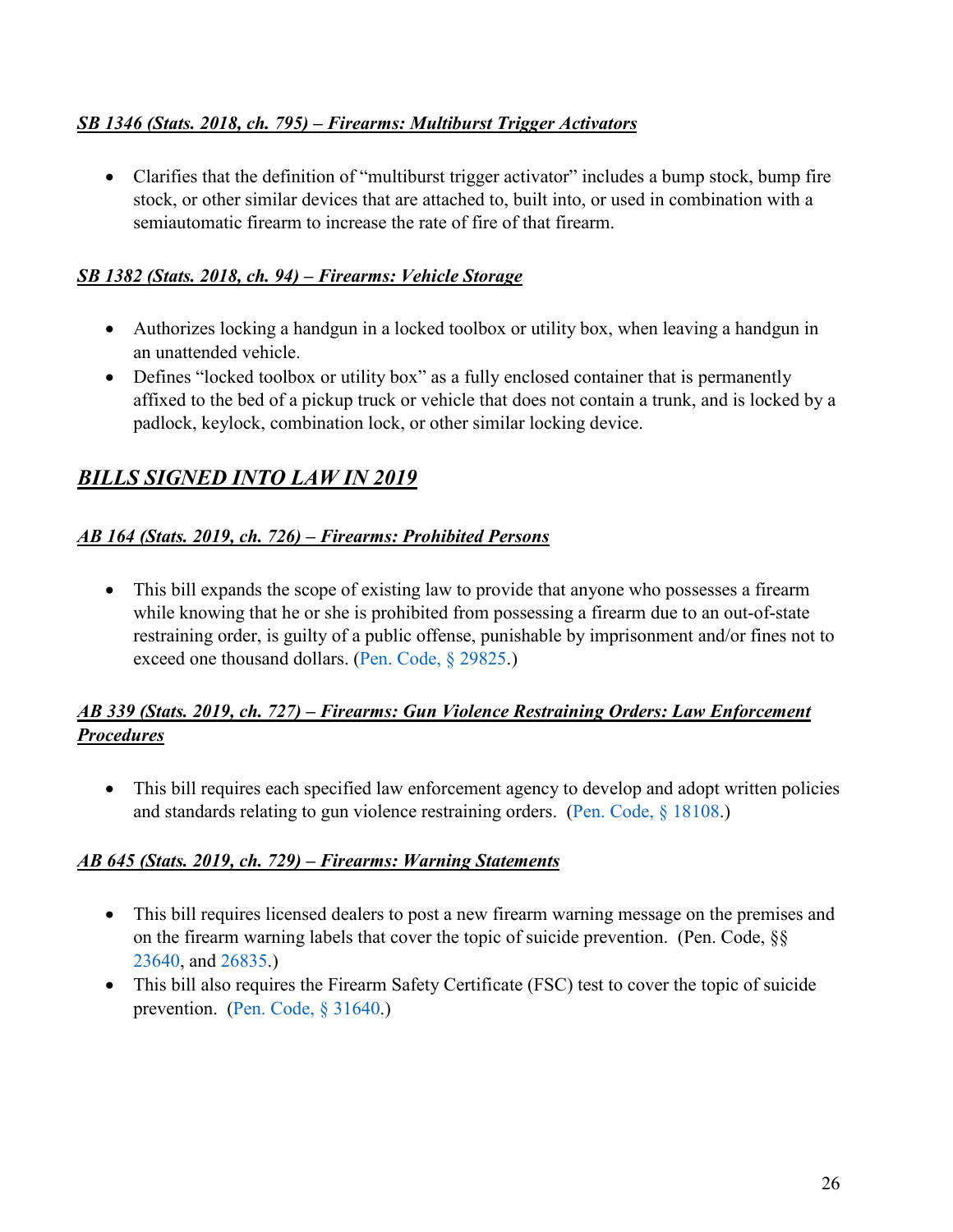#### *[AB 1292 \(Stats. 2019, ch. 110\) – Firearms](http://leginfo.legislature.ca.gov/faces/billNavClient.xhtml?bill_id=201920200AB1292)*

• This bill clarifies existing law regarding firearms, trusts, and estates. It also creates exemptions on openly carrying a firearm, possessing an FSC and transporting a firearm to a law enforcement agency if a person either finds a firearm or takes a firearm from a person committing a crime against them. (See Pen. Code, §§ [16990,](https://leginfo.legislature.ca.gov/faces/codes_displaySection.xhtml?sectionNum=16990.&lawCode=PEN) [25570,](https://leginfo.legislature.ca.gov/faces/codes_displaySection.xhtml?sectionNum=25570.&lawCode=PEN) [26392,](https://leginfo.legislature.ca.gov/faces/codes_displaySection.xhtml?sectionNum=26392.&lawCode=PEN) [26406,](https://leginfo.legislature.ca.gov/faces/codes_displaySection.xhtml?sectionNum=26406.&lawCode=PEN) [26582,](https://leginfo.legislature.ca.gov/faces/codes_displaySection.xhtml?sectionNum=26582.&lawCode=PEN) [26589,](https://leginfo.legislature.ca.gov/faces/codes_displaySection.xhtml?sectionNum=26589.&lawCode=PEN) [27920,](https://leginfo.legislature.ca.gov/faces/codes_displaySection.xhtml?sectionNum=27920.&lawCode=PEN) [27922,](https://leginfo.legislature.ca.gov/faces/codes_displaySection.xhtml?sectionNum=27922.&lawCode=PEN) and [31700.](https://leginfo.legislature.ca.gov/faces/codes_displaySection.xhtml?sectionNum=31700.&lawCode=PEN))

#### *[AB 1297 \(Stats. 2019, ch. 732\) – Firearms: Concealed Carry License](http://leginfo.legislature.ca.gov/faces/billNavClient.xhtml?bill_id=201920200AB1297)*

• This bill requires local Law Enforcement Agencies (who issue Carry Concealed Weapon [CCW] licenses) to charge a fee for new licenses, in addition to the fee paid to the DOJ, in an amount equal to the reasonable cost for processing the application, issuing the license, and enforcing the CCW. The bill deletes the prohibition on charging more than \$100 for the fee. [\(Pen. Code, § 26190.](https://leginfo.legislature.ca.gov/faces/codes_displaySection.xhtml?sectionNum=26190.&lawCode=PEN))

#### *[AB 1669 \(Stats. 2019, ch. 736\) – Firearms: Gun Shows and Events](http://leginfo.legislature.ca.gov/faces/billNavClient.xhtml?bill_id=201920200AB1669)*

- This bill amends the provisions of law prescribing the rules and regulations for gun shows and events to be consistent with the sale of ammunition at gun shows and events as authorized by Proposition 63, The Safety for All Act of 2016. (See Pen. Code, §§ [27205,](https://leginfo.legislature.ca.gov/faces/codes_displaySection.xhtml?sectionNum=27205.&lawCode=PEN) [27210,](https://leginfo.legislature.ca.gov/faces/codes_displaySection.xhtml?sectionNum=27210.&lawCode=PEN) [27220,](https://leginfo.legislature.ca.gov/faces/codes_displaySection.xhtml?sectionNum=27220.&lawCode=PEN) [27225,](https://leginfo.legislature.ca.gov/faces/codes_displaySection.xhtml?sectionNum=27225.&lawCode=PEN) [27235,](https://leginfo.legislature.ca.gov/faces/codes_displaySection.xhtml?sectionNum=27235.&lawCode=PEN) [27240,](https://leginfo.legislature.ca.gov/faces/codes_displaySection.xhtml?sectionNum=27240.&lawCode=PEN) [27305 – 27320,](https://leginfo.legislature.ca.gov/faces/codes_displayText.xhtml?division=6.&chapter=3.&part=6.&lawCode=PEN&title=4.&article=2.) [27340,](https://leginfo.legislature.ca.gov/faces/codes_displaySection.xhtml?lawCode=PEN§ionNum=27340.) and [27345.](https://leginfo.legislature.ca.gov/faces/codes_displaySection.xhtml?lawCode=PEN§ionNum=27345.))
- This bill reduces the fee amount the DOJ charges to fund several enforcement and administrative programs relating to firearms and to cover the regulatory cost of processing firearms transactions to \$1. It also removes the authority of the DOJ to spend the proceeds from the fee on specified regulatory costs related to the purchase, sale, and transfer of firearms. (Pen. Code, §§ [28225,](https://leginfo.legislature.ca.gov/faces/codes_displaySection.xhtml?sectionNum=28225.&lawCode=PEN) [28235,](https://leginfo.legislature.ca.gov/faces/codes_displaySection.xhtml?sectionNum=28235.&lawCode=PEN) and [28240.](https://leginfo.legislature.ca.gov/faces/codes_displaySection.xhtml?sectionNum=28240.&lawCode=PEN))
- The bill also authorizes the DOJ to charge an additional fee in the amount of \$31.19 per firearms-related transaction to cover the costs of its firearms-related regulatory and enforcement activities, as specified. (Pen. Code, §§ [28233,](https://leginfo.legislature.ca.gov/faces/codes_displaySection.xhtml?sectionNum=28233.&lawCode=PEN) [28235,](https://leginfo.legislature.ca.gov/faces/codes_displaySection.xhtml?sectionNum=28235.&lawCode=PEN) and [28240.](https://leginfo.legislature.ca.gov/faces/codes_displaySection.xhtml?sectionNum=28240.&lawCode=PEN))

#### *[SB 61 \(Stats. 2019, ch. 737\) – Firearms: Transfers](http://leginfo.legislature.ca.gov/faces/billNavClient.xhtml?bill_id=201920200SB61)*

- This bill prohibits anyone under 21 from purchasing a semiautomatic centerfire rifle, except law enforcement and active military. An individual age 18-20 with a valid hunting license can buy rifles or shotguns that are lever action, bolt action, pump action, single shot, or semiautomatic rim fire. Persons 18-20 with a valid hunting license can no longer purchase semiautomatic, centerfire rifles as they could under SB 1100 of 2018. [\(Pen. Code, § 27510.](https://leginfo.legislature.ca.gov/faces/codes_displaySection.xhtml?sectionNum=27510.&lawCode=PEN))
- In addition, this bill makes minor changes to the warning signs that firearm dealers shall conspicuously post within the licensed premises. [\(Pen. Code, § 26835.](https://leginfo.legislature.ca.gov/faces/codes_displaySection.xhtml?sectionNum=26835.&lawCode=PEN))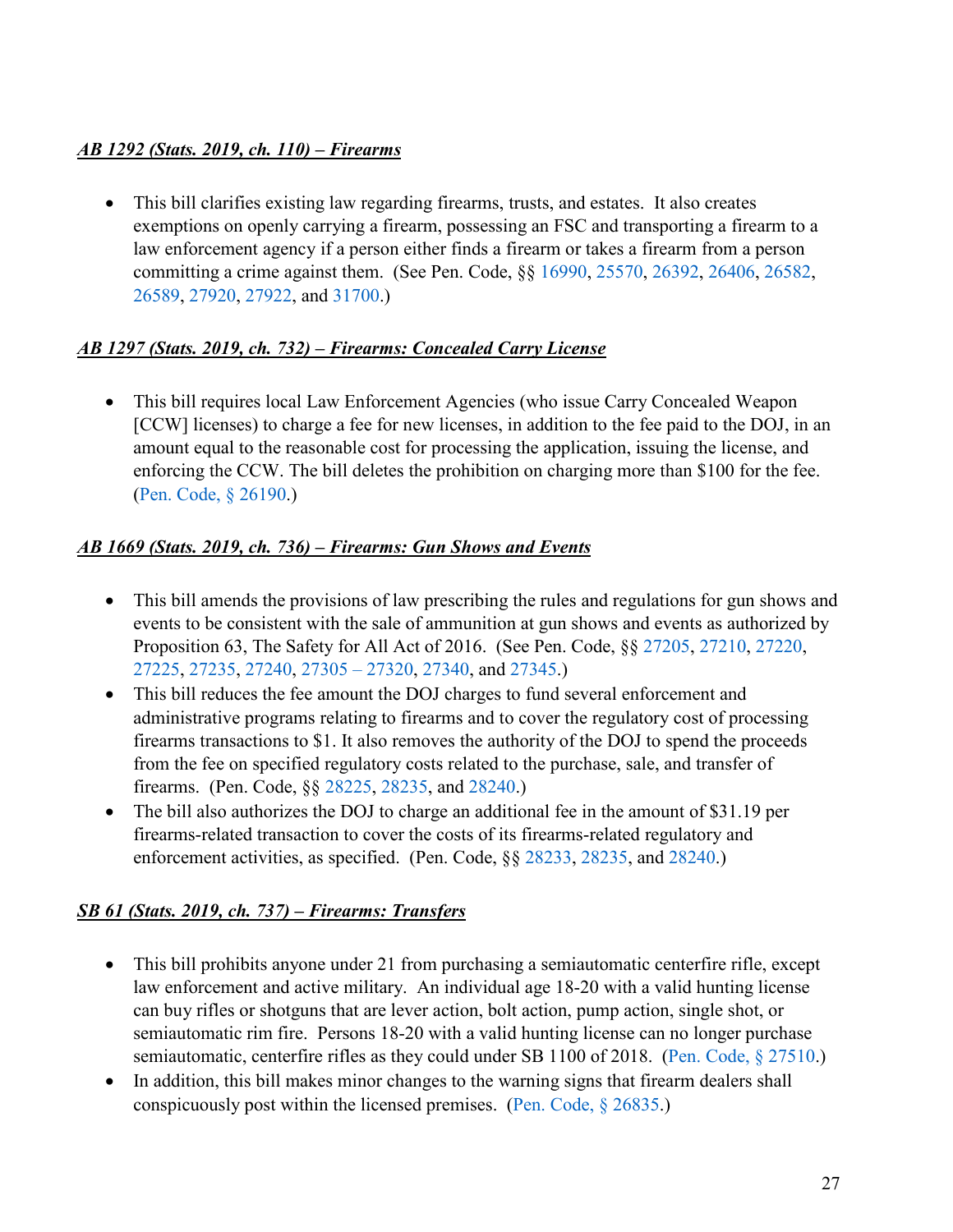- This bill makes the 30-day prohibition on purchasing more than one handgun and the dealer delivery prohibition applicable to semiautomatic centerfire rifles. An individual can still buy multiple rifles or shot guns that are lever action, bolt action, pump action, single shot, or semiautomatic rim fire. [\(Pen. Code, § 27535.](https://leginfo.legislature.ca.gov/faces/codes_displaySection.xhtml?sectionNum=27535.&lawCode=PEN))
- This bill prohibits a dealer from delivering a handgun or semiautomatic centerfire rifle whenever the dealer is notified by the DOJ that within the preceding 30-day period, the purchaser has made another application to purchase a handgun or semiautomatic centerfire rifle. [\(Pen. Code, § 27540.](https://leginfo.legislature.ca.gov/faces/codes_displaySection.xhtml?sectionNum=27540.&lawCode=PEN))
- Except under specified circumstances, a violation of any of these provisions is a misdemeanor. [\(Pen. Code, § 27590.](https://leginfo.legislature.ca.gov/faces/codes_displaySection.xhtml?sectionNum=27590.&lawCode=PEN))

#### *[SB 172 \(Stats. 2019, ch. 840\) – Firearms: Storage and Keep our Seniors Safe Act](http://leginfo.legislature.ca.gov/faces/billNavClient.xhtml?bill_id=201920200SB172)*

- This bill requires firearms, loaded or unloaded, to be safely stored when the owner of a residential property is outside of their residence. A violation of this requirement would result in a misdemeanor and a 10-year firearms prohibition. (Health & Saf. Code, §§ [1567.93,](https://leginfo.legislature.ca.gov/faces/codes_displaySection.xhtml?lawCode=HSC§ionNum=1567.93.) [1567.94,](https://leginfo.legislature.ca.gov/faces/codes_displaySection.xhtml?lawCode=HSC§ionNum=1567.94.) [1568.095,](https://leginfo.legislature.ca.gov/faces/codes_displaySection.xhtml?sectionNum=1568.095.&lawCode=HSC) [1568.097,](https://leginfo.legislature.ca.gov/faces/codes_displaySection.xhtml?sectionNum=1568.097.&lawCode=HSC) and [1568.098.](https://leginfo.legislature.ca.gov/faces/codes_displaySection.xhtml?sectionNum=1568.098.&lawCode=HSC))
- This bill enacts the "Keep our Seniors Safe Act," which sets firearm and ammunition storage requirements for elder care facilities, if the facilities allow the residents to possess firearms on the property. (Health & Saf. Code, §§ [1569.280 – 1569.284.](https://leginfo.legislature.ca.gov/faces/codes_displayText.xhtml?division=2.&chapter=3.2.&lawCode=HSC&article=2.7.))
- This bill also authorizes the temporary transfer of a firearm to a person who is 18 years of age or older without using a firearms dealer in order to prevent a suicide. [\(Pen. Code, § 27882.](https://leginfo.legislature.ca.gov/faces/codes_displaySection.xhtml?sectionNum=27882.&lawCode=PEN))
- In addition, this bill updates the warning signs firearms dealers must post in their place of business. [\(Pen. Code, § 26835.](https://leginfo.legislature.ca.gov/faces/codes_displaySection.xhtml?lawCode=PEN§ionNum=26835.))

#### *[SB 376 \(Stats. 2019, ch. 738\) – Firearms: Transfers](http://leginfo.legislature.ca.gov/faces/billNavClient.xhtml?bill_id=201920200SB376)*

- This bill redefines the term "infrequent" to mean less than six firearm transactions per calendar year, regardless of the type of firearm. (Pen. Code,  $\S$  16730.) Prior to this legislation, the term "infrequent" was not defined in the Penal Code.
- This bill exempts from the "infrequent" requirement specified transfers made by a formerly licensed dealer that is ceasing operations, transfers made to a specified government entity as part of a "gun-buyback" program, and transfers made by a person prohibited from possessing a firearm to a dealer for the purpose of storing that firearm. (Pen. Code, §§ [26556](https://leginfo.legislature.ca.gov/faces/codes_displaySection.xhtml?sectionNum=26556.&lawCode=PEN) and [29010.](https://leginfo.legislature.ca.gov/faces/codes_displaySection.xhtml?sectionNum=29010.&lawCode=PEN)) Prior to this legislation, the term "infrequent" was not defined in the Penal Code.
- This bill requires anyone manufacturing 50 or more firearms per year, selling more than 50 firearms per year, or engaging in five or more transactions in a year to be licensed. [\(Pen.](https://leginfo.legislature.ca.gov/faces/codes_displaySection.xhtml?sectionNum=29010.&lawCode=PEN)  [Code, § 29010.](https://leginfo.legislature.ca.gov/faces/codes_displaySection.xhtml?sectionNum=29010.&lawCode=PEN))
- This bill also updates existing law regarding firearms in raffles to bring the transfer process more in line with standard firearms transfers. [\(Pen. Code, § 26890.](https://leginfo.legislature.ca.gov/faces/codes_displaySection.xhtml?sectionNum=26890.&lawCode=PEN))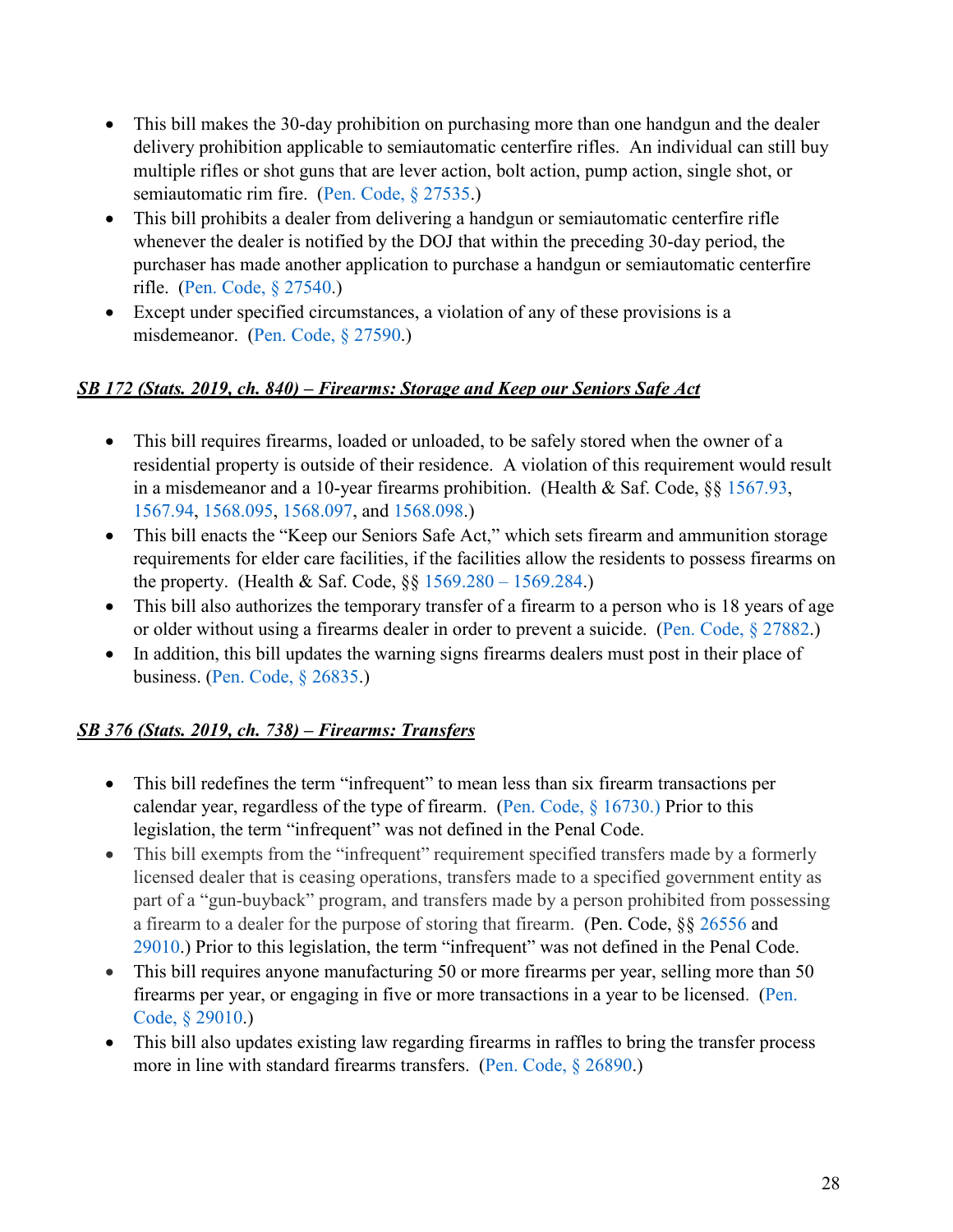#### *[AB 12 \(Stats. 2019, ch. 724\) – Firearms: Gun Violence Restraining Orders](http://leginfo.legislature.ca.gov/faces/billNavClient.xhtml?bill_id=201920200AB12)*

- This bill increases the maximum duration of a Gun Violence Restraining Order (GVRO) from one year to between one and five years. A GVRO issued under this chapter has a duration of one year, subject to termination by further order of the court at a hearing held pursuant to Section [18185](https://leginfo.legislature.ca.gov/faces/codes_displaySection.xhtml?sectionNum=18185.&lawCode=PEN) and renewal by further order of the court pursuant to Section [18190.](https://leginfo.legislature.ca.gov/faces/codes_displaySection.xhtml?sectionNum=18190.&lawCode=PEN) A person subject to a GVRO may submit a written appeal once a year requesting termination of the GVRO. (Pen. Code, §§ [18160,](https://leginfo.legislature.ca.gov/faces/codes_displaySection.xhtml?sectionNum=18160.&lawCode=PEN) [18170,](https://leginfo.legislature.ca.gov/faces/codes_displaySection.xhtml?sectionNum=18170.&lawCode=PEN) and [18175.](https://leginfo.legislature.ca.gov/faces/codes_displaySection.xhtml?sectionNum=18175.&lawCode=PEN))
- In addition, this bill allows law enforcement officers to file a petition for a GVRO in the name of the law enforcement agency in which they are employed. [\(Pen. Code, § 18109.](https://leginfo.legislature.ca.gov/faces/codes_displaySection.xhtml?sectionNum=18109.&lawCode=PEN))
- This bill also removes the requirements that a person who has been served with a GVRO be given an opportunity to relinquish their firearms prior to a search warrant being issued. [\(Pen.](https://leginfo.legislature.ca.gov/faces/codes_displaySection.xhtml?sectionNum=18175.&lawCode=PEN)  [Code, § 18175.](https://leginfo.legislature.ca.gov/faces/codes_displaySection.xhtml?sectionNum=18175.&lawCode=PEN))

#### *AB 61 (Stats. 2019, ch. 725) – Gun Violence Restraining Orders*

• This bill expands the list of individuals who may request an Ex Parte GVRO, to include an employer, a coworker, or an employee of a secondary or postsecondary school that the person has attended in the last six months. [\(Pen. Code, § 18150.](https://leginfo.legislature.ca.gov/faces/codes_displaySection.xhtml?sectionNum=18150.&lawCode=PEN))

#### *[AB 879 \(Stats. 2019, ch. 730\) – Firearms:](http://leginfo.legislature.ca.gov/faces/billNavClient.xhtml?bill_id=201920200AB879) as Amended by [SB 118 \(Stats. 2020, ch. 29\)](http://leginfo.legislature.ca.gov/faces/billNavClient.xhtml?bill_id=201920200SB118) Effective April 1, 2022 and July 1, 2022*

- Commencing April 1, 2022, The DOJ will start accepting applications for firearm precursor part vendor licenses. [\(Pen. Code, § 30485.](https://leginfo.legislature.ca.gov/faces/codes_displaySection.xhtml?sectionNum=30485.&lawCode=PEN))
- Licensed firearm dealers and licensed ammunition vendors who meet certain basic requirements as described in Penal Code section 16532 will automatically be deemed a licensed firearm precursor part vendor. [\(Pen. Code, § 16532.](https://leginfo.legislature.ca.gov/faces/codes_displaySection.xhtml?sectionNum=16532.&lawCode=PEN))

#### *Commencing July 1, 2022*

- Firearm precursor parts cannot be possessed by someone who is prohibited from owning or possessing a firearm. (Pen. Code, §§ [30405](https://leginfo.legislature.ca.gov/faces/codes_displaySection.xhtml?sectionNum=30405.&lawCode=PEN) and [30406.](https://leginfo.legislature.ca.gov/faces/codes_displaySection.xhtml?sectionNum=30406.&lawCode=PEN))
- Firearm precursor parts cannot be sold in California except by (or through) a licensed firearm precursor part vendor, in a face-to-face transaction. (Pen. Code, §§ [30412,](https://leginfo.legislature.ca.gov/faces/codes_displaySection.xhtml?sectionNum=30412.&lawCode=PEN) [30450.](https://leginfo.legislature.ca.gov/faces/codes_displaySection.xhtml?sectionNum=30450.&lawCode=PEN))
- Employees of a firearm precursor part vendor must have a Certificate of Eligibility. (Pen. [Code, § 30447.](https://leginfo.legislature.ca.gov/faces/codes_displaySection.xhtml?sectionNum=30447.&lawCode=PEN))
- Firearm precursor parts cannot be sold to any person under the age of 21, or to any person the vendor should reasonably know is prohibited. [\(Pen. Code, § 30400.](https://leginfo.legislature.ca.gov/faces/codes_displaySection.xhtml?sectionNum=30400.&lawCode=PEN))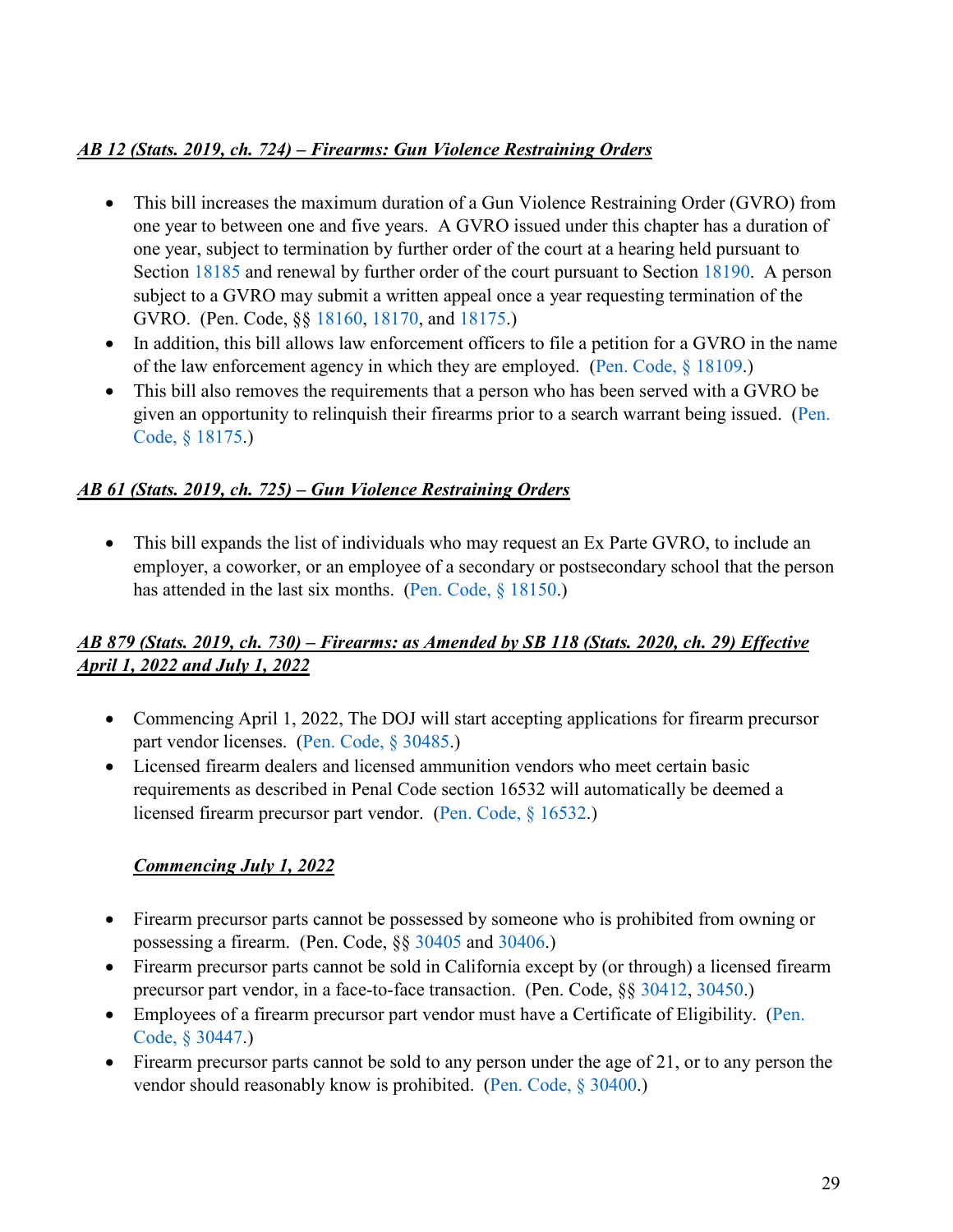- Only one firearm precursor part may be sold per month (i.e., via Private Party Transfer), unless the seller has a firearm precursor part vendor license. [\(Pen. Code, § 30442.](https://leginfo.legislature.ca.gov/faces/codes_displaySection.xhtml?sectionNum=30442.&lawCode=PEN))
- Firearm precursor parts cannot be imported into the state without being processed by a licensed firearm precursor part vendor. [\(Pen. Code, § 30414.](https://leginfo.legislature.ca.gov/faces/codes_displaySection.xhtml?sectionNum=30414.&lawCode=PEN))
- The DOJ will conduct eligibility checks on potential purchasers or transferees. (Pen. Code,  $\delta$ [30470.](https://leginfo.legislature.ca.gov/faces/codes_displaySection.xhtml?sectionNum=30470.&lawCode=PEN))
- A firearm precursor part vendor must record certain specified information about a purchaser or transferee, and electronically transmit this information to the DOJ. [\(Pen. Code, § 30452.](https://leginfo.legislature.ca.gov/faces/codes_displaySection.xhtml?sectionNum=30452.&lawCode=PEN)
- All vendor records must be maintained for five years. [\(Pen. Code, § 30454.](https://leginfo.legislature.ca.gov/faces/codes_displaySection.xhtml?sectionNum=30454.&lawCode=PEN))

#### *AB 893 (Stats. 2019, ch. 731) – 22nd District Agricultural Association: Firearm and Ammunition Sales at the Del Mar Fairgrounds*

• This bill prohibits the sale of firearms and ammunition from being conducted at the Del Mar Fairgrounds. [\(Food & Agr. Code, § 4158.](https://leginfo.legislature.ca.gov/faces/codes_displaySection.xhtml?sectionNum=4158.&lawCode=FAC))

#### *AB 1076 (Stats. 2019, ch. 578) – Criminal Records: Automatic Relief*

• Subject to an appropriation in the Budget Act, this bill requires the DOJ to streamline the process of granting relief to persons for specified arrests and convictions for the purpose of disseminating criminal history regarding an applicant for employment. This relief would not restore firearms rights. The DOJ would be required to update the state summary history information to document the relief granted. The DOJ would also be required to publish statistics annually. [\(Pen. Code, § 851.93.](https://leginfo.legislature.ca.gov/faces/codes_displaySection.xhtml?sectionNum=851.93.&lawCode=PEN))

#### *AB 1493 (Stats. 2019, ch. 733) – Gun Violence Restraining Orders*

• This bill authorizes a person subject to a GVRO to submit a form to the court relinquishing their firearms rights and stating their intent not to contest the restraining order. [\(Pen. Code, §](https://leginfo.legislature.ca.gov/faces/codes_displaySection.xhtml?sectionNum=18175.&lawCode=PEN)  [18175.](https://leginfo.legislature.ca.gov/faces/codes_displaySection.xhtml?sectionNum=18175.&lawCode=PEN))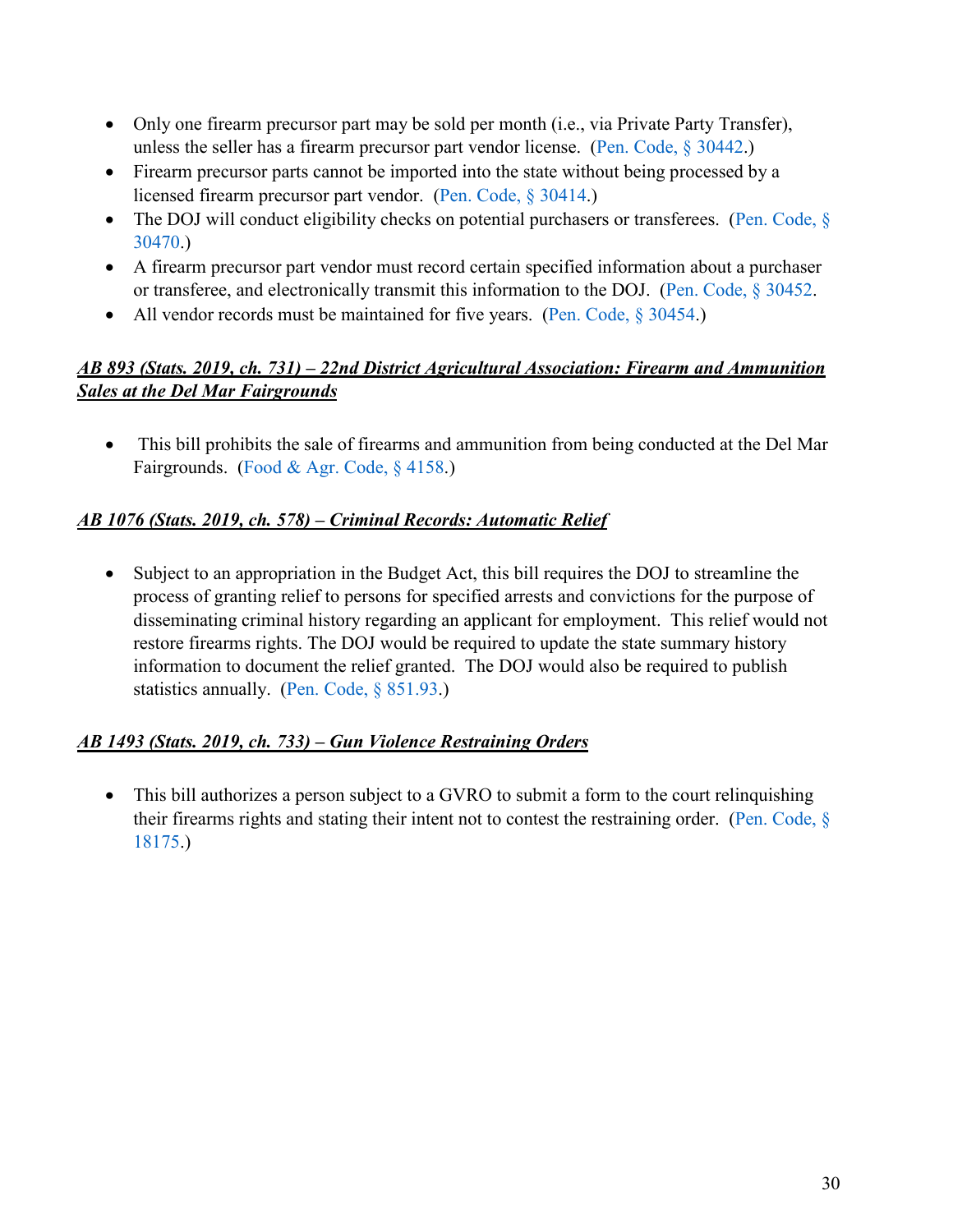# *BILLS SIGNED INTO LAW IN 2020*

#### *[AB 2617 \(Stats. 2020, ch. 286\) – Firearms: Gun Violence Restraining Orders](http://leginfo.legislature.ca.gov/faces/billNavClient.xhtml?bill_id=201920200AB2617)*

- This bill requires a law enforcement officer who requests a temporary GVRO on an ex parte basis to file a copy of a protective order with the court as soon as practicable, but no later than three court days after issuance.
- Additionally, every person who owns/possesses a firearm or ammunition with knowledge that they are prohibited from doing so by a GVRO, is guilty of a misdemeanor and shall be prohibited from possessing, owning or purchasing a firearm/ammunition for a five-year period. [\(Pen. Code, § 18205.](http://leginfo.legislature.ca.gov/faces/codes_displaySection.xhtml?sectionNum=18205&lawCode=PEN))

#### *[AB 2699 \(Stats. 2020, ch. 289\) – Firearms: Unsafe Handguns](http://leginfo.legislature.ca.gov/faces/billNavClient.xhtml?bill_id=201920200AB2699)*

- This bill creates a new group of exempt entities (law enforcement agencies) who are not subject to the restrictions on purchasing handguns that are not listed on the DOJ's Roster of Handguns Certified for Sale, for use by their sworn members.
- This bill requires the DOJ to maintain a database of all firearms that are obtained pursuant to one of the listed exemptions.
- This bill requires the DOJ to provide a notification to persons/entities possessing an unsafe handgun, pursuant to 32000 (4), (6), and (7) regarding the new prohibitions on the sale or transfer of that handgun. Thereafter, the DOJ shall provide the same notification, upon notification of sale or transfer, to the purchaser or transferee of any unsafe handgun pursuant to this bill. [\(Pen. Code, § 32000.](http://leginfo.legislature.ca.gov/faces/codes_displaySection.xhtml?sectionNum=32000.&lawCode=PEN))

#### *[AB 3242 \(Stats. 2020, ch. 149\) – Mental Health: Involuntary Commitment](http://leginfo.legislature.ca.gov/faces/codes_displaySection.xhtml?sectionNum=32000.&lawCode=PEN)*

• This bill allows an examination that is required or authorized under Welfare and Institutions Code Section [5150](http://leginfo.legislature.ca.gov/faces/codes_displaySection.xhtml?sectionNum=5150.&lawCode=WIC) or [5151](http://leginfo.legislature.ca.gov/faces/codes_displaySection.xhtml?sectionNum=5150.&lawCode=WIC) be conducted using telehealth or other audio-visual technology. (Health & Saf. Code, § [1799.111.](http://leginfo.legislature.ca.gov/faces/codes_displaySection.xhtml?sectionNum=1799.111.&lawCode=HSC))

#### *[SB 723 \(Stats. 2020, ch. 306\) – Firearms: Prohibited Persons](http://leginfo.legislature.ca.gov/faces/billNavClient.xhtml?bill_id=201920200SB723)*

• The amendment to this bill emphasizes that only if the person has knowledge of an outstanding warrant (felony or specified misdemeanor), will he/she will be prohibited from owning or possessing a firearm. (Pen. Code, §§ [29800](http://leginfo.legislature.ca.gov/faces/codes_displaySection.xhtml?sectionNum=29800.&lawCode=PEN) and [29805.](http://leginfo.legislature.ca.gov/faces/codes_displaySection.xhtml?sectionNum=29805.&lawCode=PEN))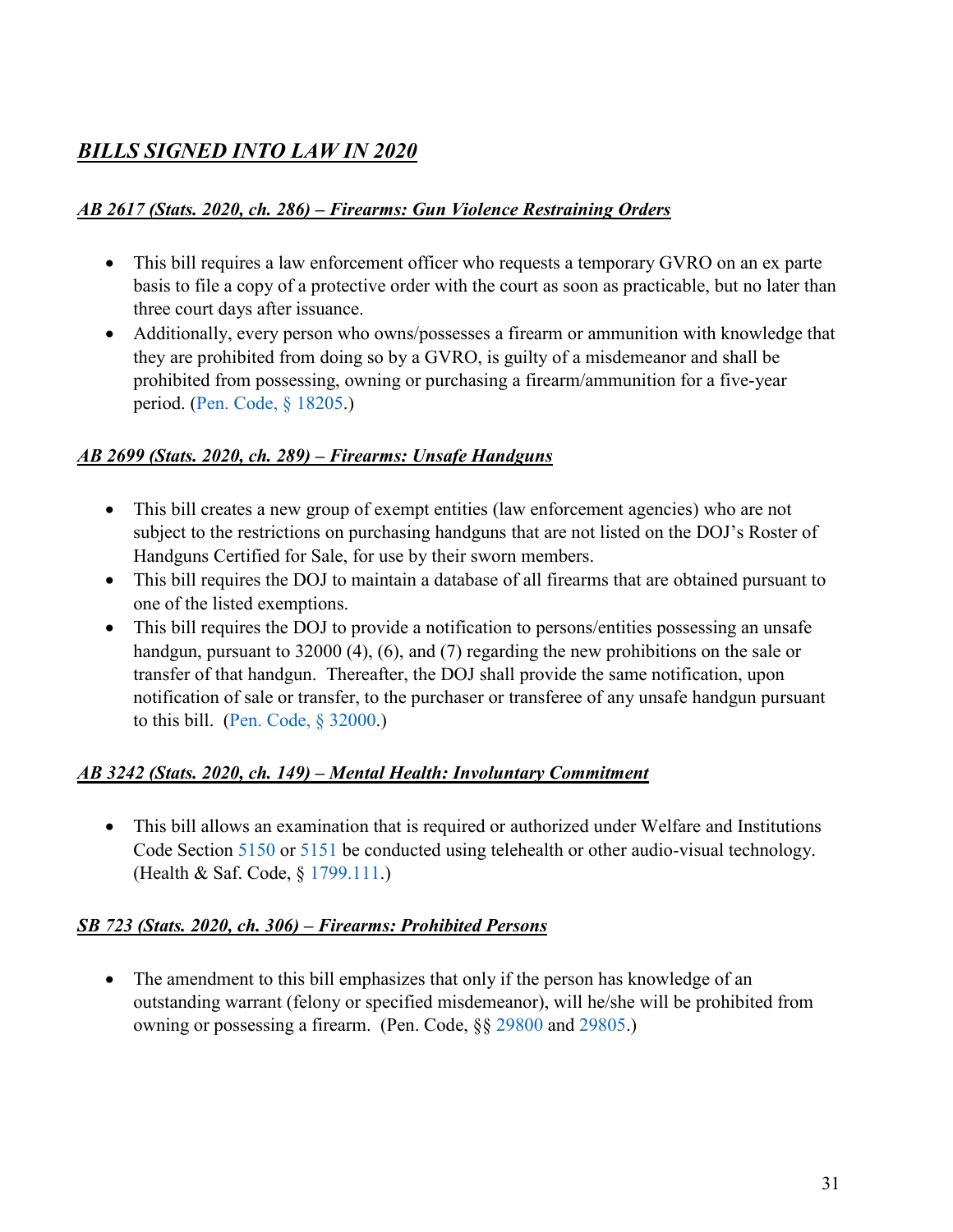#### *[AB 2061 \(Stats. 2020, ch. 273\) – Firearms: Inspections: Effective July 1, 2022](http://leginfo.legislature.ca.gov/faces/codes_displaySection.xhtml?sectionNum=29805.&lawCode=PEN)*

- This bill will allow the DOJ to inspect firearm dealers, ammunition vendors, or manufacturers participating in a gun show or event in order to ensure that all transfers or sales are conducted in compliance with applicable state and local laws.
- The bill will also allow the DOJ to inspect ammunition vendors to ensure compliance with applicable state and federal laws.
- The DOJ may adopt regulations to administer the application and enforcement of laws relating to gun shows and ammunition vendors. (Pen. Code,  $\S$ § [27310](http://leginfo.legislature.ca.gov/faces/codes_displaySection.xhtml?sectionNum=27310.&lawCode=PEN) and [30345.](http://leginfo.legislature.ca.gov/faces/codes_displaySection.xhtml?sectionNum=30345.&lawCode=PEN))

#### *[AB 2362 \(Stats. 2020, ch. 284\) – Firearms: Dealers Conduct of Business: Effective July 1, 2022](http://leginfo.legislature.ca.gov/faces/billNavClient.xhtml?bill_id=201920200AB2362)*

- This bill authorizes the DOJ to impose a civil fine not exceeding \$1,000 for a violation of any prohibition or requirement under Penal Code section 26800.
- This bill also authorizes the DOJ to impose a civil fine not exceeding \$3,000 for a violation of any prohibition or requirement under Penal Code section 26800, when the licensee has failed to take corrective action following written notification. (Pen. Code, § [26800.](http://leginfo.legislature.ca.gov/faces/codes_displaySection.xhtml?sectionNum=26800.&lawCode=PEN))

#### *[AB 2847 \(Stats. 2020, ch. 292\) – Firearms: Unsafe Handguns: Effective July 1, 2022](http://leginfo.legislature.ca.gov/faces/billNavClient.xhtml?bill_id=201920200AB2847)*

- This bill revises the criteria for unsafe handguns by requiring the microstamp to be imprinted in one (1) place on the cartridge, instead of two (2).
- The DOJ will be required, for every new firearm added to the roster of not unsafe handguns, to remove three firearms from the roster of not unsafe handguns that are not compliant with current requirements (i.e., the microstamp technology). (Pen. Code, § [31910.](http://leginfo.legislature.ca.gov/faces/codes_displaySection.xhtml?sectionNum=31910.&lawCode=PEN))

# *BILLS SIGNED INTO LAW IN 2021*

#### *AB 173 (Stats. 2021, ch. 253) – Public safety*

• Requires specified firearms data maintained by the DOJ be provided to the California Firearm Violence Research Center at University of California, Davis, upon request. At the DOJ's discretion, this data may be provided to any other nonprofit bona fide research institution accredited by the United States Department of Education or the Council for Higher Education Accreditation, for the study of the prevention of violence. Any reports or publications derived from such data are prohibited from identifying specific individuals. (Pen. Code,  $\S$  [11106;](https://leginfo.legislature.ca.gov/faces/codes_displaySection.xhtml?sectionNum=11106.&nodeTreePath=7.1.1.6&lawCode=PEN) Welf. & Inst. Code, § [8106.](https://leginfo.legislature.ca.gov/faces/codes_displaySection.xhtml?sectionNum=8106&lawCode=WIC))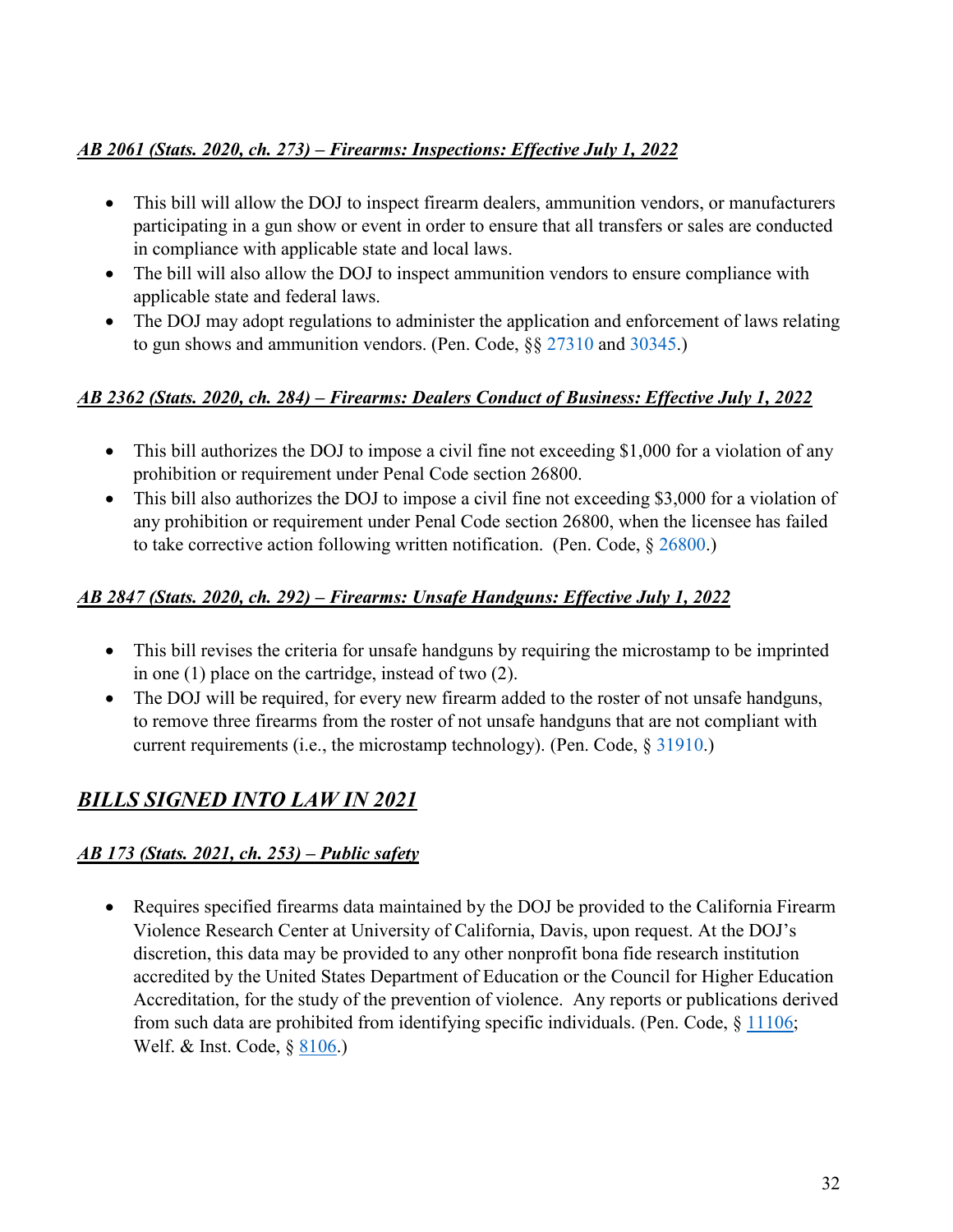#### *AB 229 (Stats. 2021, ch. 697) – Private Investigators, Proprietary Security Services, Private Security Services, and Alarm Companies: Training: Use of Force*

#### *Effective January 1, 2023*

- Modifies training requirements for private security officers and private investigators. (Bus. & Prof. Code, § [7542,](https://leginfo.legislature.ca.gov/faces/codes_displaySection.xhtml?sectionNum=7542&lawCode=BPC) [7574.18,](https://leginfo.legislature.ca.gov/faces/codes_displaySection.xhtml?sectionNum=7574.18&lawCode=BPC) [7583.5](https://leginfo.legislature.ca.gov/faces/codes_displaySection.xhtml?sectionNum=7583.5&lawCode=BPC) and [7583.6.](https://leginfo.legislature.ca.gov/faces/codes_displaySection.xhtml?sectionNum=7583.6&lawCode=BPC))
- Prohibits a person required to be registered as a security guard from carrying or using a firearm or baton unless the security guard is an employee of a private patrol operator, the state, or a political subdivision of the state. (Bus. & Prof. Code,  $\S 7583.3$ .)

#### *AB 1057 (Stats. 2021, ch. 682) – Firearms*

#### *Effective July 1, 2022*

• For the purpose of specified GVRO and domestic violence restraining order (DVRO) provisions, a "firearm" is redefined to include a frame or receiver of the weapon, or a firearm precursor part. (Fam. Code,  $\S$  [6215;](https://leginfo.legislature.ca.gov/faces/codes_displaySection.xhtml?sectionNum=6215&lawCode=FAM) Pen. Code,  $\S$  [16520.](https://leginfo.legislature.ca.gov/faces/codes_displaySection.xhtml?sectionNum=16520&lawCode=PEN))

#### *AB 1191 (Stats. 2021, ch. 683) – Firearms: Tracing*

• Requires the DOJ to analyze the information and data it currently collects on "crime guns" from various law enforcement agencies, to identify and evaluate patterns and trends relating to recovered firearms that have been illegally possessed, used in a crime, or suspected to have been used in a crime, and to create an annual firearm tracing report (beginning July 1, 2023) detailing which California licensed firearms dealers are responsible for selling firearms that are illegally used and possessed. (Pen. Code, § [11108.3.](https://leginfo.legislature.ca.gov/faces/codes_displaySection.xhtml?sectionNum=11108.3&lawCode=PEN))

#### *SB 264 (Stats. 2021, ch. 684) – Firearms: The OC Fair and Event Center*

- Prohibits an officer, employee, operator, lessee, or licensee of the 32nd District Agricultural Association from contracting for, authorizing, or allowing the sale of any firearm, firearm precursor part, or ammunition, on the property or in the buildings that comprise the OC Fair and Event Center (in the County of Orange, the City of Costa Mesa), or any successor or additional property owned, leased, or otherwise occupied or operated by the 32nd District Agricultural Association. (Pen. Code, § [27575.](https://leginfo.legislature.ca.gov/faces/billNavClient.xhtml?bill_id=202120220SB264))
- Exempts gun buyback events held by a law enforcement agency; the sale of a firearm by a public administrator, public guardian, or public conservator within the course of their duties; the sale of a firearm, firearm precursor part, or ammunition on state property that occurs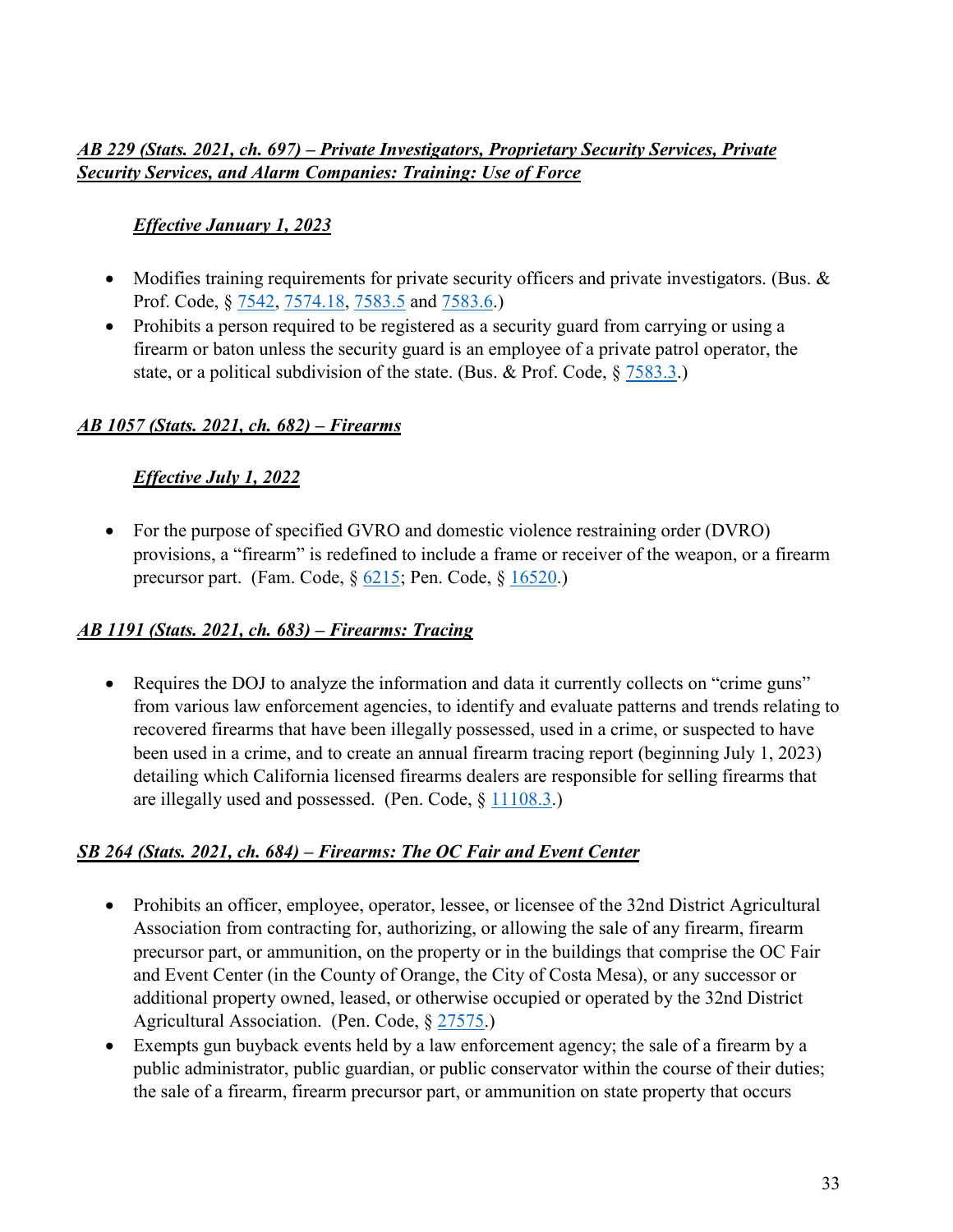pursuant to a contract that was entered into before January 1, 2022; and the purchase of ammunition on state property by a law enforcement agency in the course of its regular duties. (Pen. Code, § [27575.](https://leginfo.legislature.ca.gov/faces/billNavClient.xhtml?bill_id=202120220SB264))

#### *SB 320 (Stats. 2021, ch. 685) – Domestic Violence Protective Orders: Possession of a Firearm*

- Requires a court, when making a domestic violence protective order, to order the restrained person to relinquish any ammunition (in addition to any firearms) in the person's immediate possession or control and to provide information to a restrained person describing how they can relinquish possession of a firearm or ammunition as well as how to submit a receipt of the relinquishment to the court. (Fam. Code, §§ [6304,](https://leginfo.legislature.ca.gov/faces/codes_displaySection.xhtml?sectionNum=6304&lawCode=FAM) [6389.](https://leginfo.legislature.ca.gov/faces/codes_displaySection.xhtml?sectionNum=6389&lawCode=FAM))
- When relevant information is presented to the court at a noticed hearing that a restrained person has a firearm or ammunition, the court shall consider that information and determine, by a preponderance of the evidence, whether the person subject to a domestic violence protective order has a firearm or ammunition in, or subject to, their immediate possession or control in violation of Family Code Section 6389. (Fam. Code, § [6322.5.](https://leginfo.legislature.ca.gov/faces/codes_displayText.xhtml?division=10.&chapter=2.&part=4.&lawCode=FAM&article=1.))
- Requires every law enforcement agency in the state to develop, adopt, and implement written policies and standards regarding law enforcement officers who request immediate relinquishment of firearms or ammunition upon issuance of a domestic violence protective order. (Fam. Code, § [6389.](https://leginfo.legislature.ca.gov/faces/codes_displaySection.xhtml?sectionNum=6389&lawCode=FAM))

#### *SB 715 (Stats. 2021, ch. 250) – Criminal law*

- Prohibits a minor from possessing a semiautomatic centerfire rifle, with certain exemptions. Modifies the requirements for the lawful transfer or loan of a firearm to a minor. (Pen. Code, §§ [27505,](https://leginfo.legislature.ca.gov/faces/codes_displaySection.xhtml?sectionNum=27505&lawCode=PEN) [29610,](https://leginfo.legislature.ca.gov/faces/codes_displaySection.xhtml?sectionNum=29610&lawCode=PEN) [29615.](https://leginfo.legislature.ca.gov/faces/codes_displaySection.xhtml?sectionNum=29615&lawCode=PEN))
- Requires a licensed firearms dealer to visually inspect a hunting license to confirm that it is valid and unexpired, and requires the dealer to record the document number, GO ID and dates valid, whenever a hunting license is used to qualify for the exemption to the general prohibition on the sale of a firearm to a person under 21 years of age, applicable to firearms that are not handguns or semiautomatic centerfire rifles. The dealer or salesperson shall not deliver the firearm if, upon visual inspection of the hunting license, they are unable to confirm that the license is valid and unexpired. (Pen. Code, §§ [28210](https://leginfo.legislature.ca.gov/faces/codes_displaySection.xhtml?sectionNum=28210&lawCode=PEN) and [28215.](https://leginfo.legislature.ca.gov/faces/codes_displaySection.xhtml?sectionNum=28215&lawCode=PEN))
- Requires a licensed firearms dealer to notify the DOJ within 72 hours of delivering a firearm to a local law enforcement agency subsequent to a failed private party transfer, when the firearm cannot be delivered to the intended purchaser, nor returned to the seller, due to both parties having outstanding firearms prohibitions. (Pen. Code, § [28050.](https://leginfo.legislature.ca.gov/faces/codes_displaySection.xhtml?sectionNum=28050&lawCode=PEN))
- Exempts licensed ammunition manufacturers from both the general requirement that a firearm purchase must be conducted through a licensed firearms dealer, and from the general requirement that a firearm purchaser possess a Firearm Safety Certificate where those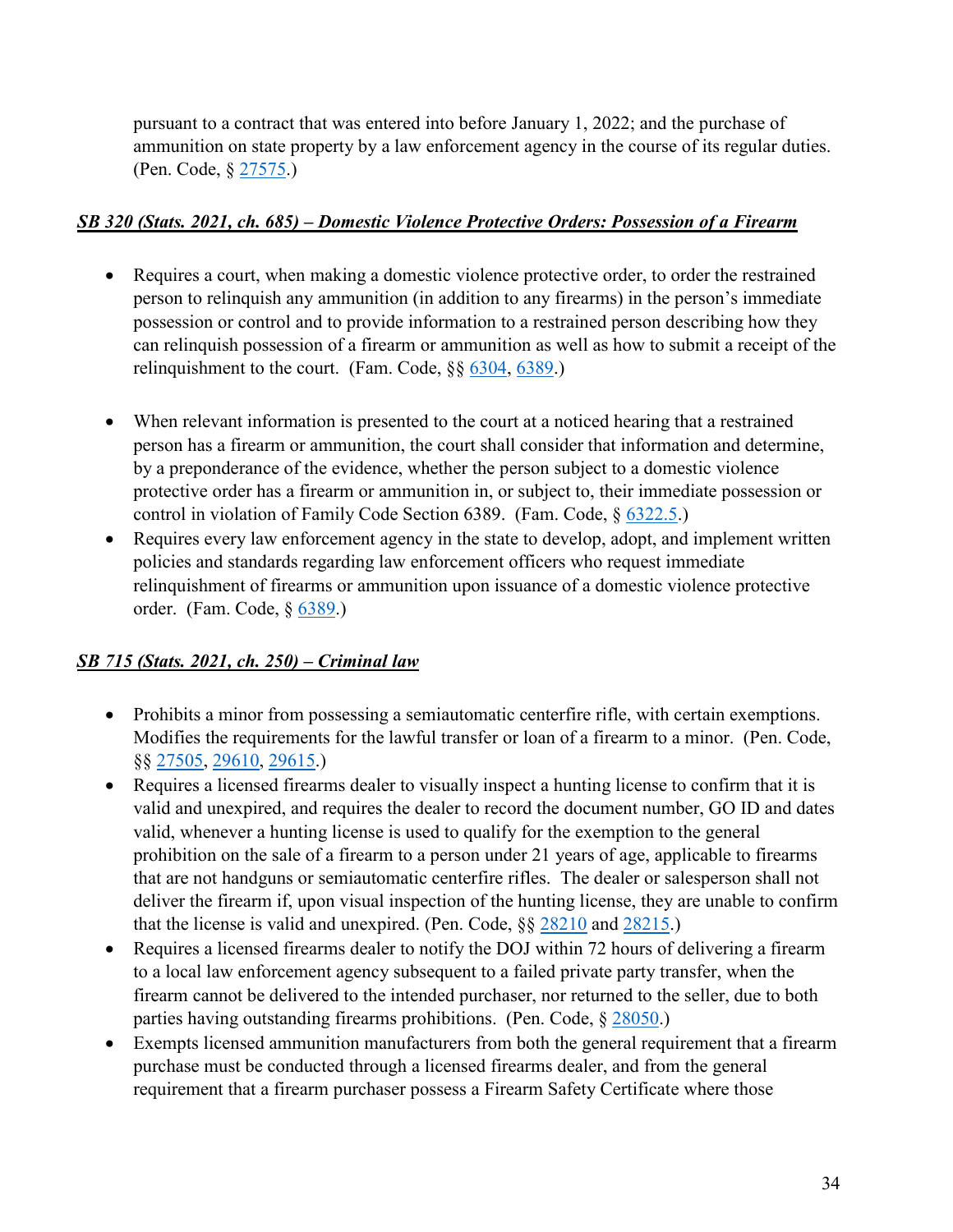firearms are used in the course and scope of the licensee's activities. (Pen. Code, §§ [26537,](https://leginfo.legislature.ca.gov/faces/billNavClient.xhtml?bill_id=202120220SB715) [27963](https://leginfo.legislature.ca.gov/faces/billNavClient.xhtml?bill_id=202120220SB715) and [31834.](https://leginfo.legislature.ca.gov/faces/billNavClient.xhtml?bill_id=202120220SB715))

#### *Effective July 1, 2023*

• Prohibits a minor from possessing any firearm, with certain exemptions. (Pen. Code, §§ [29610](https://leginfo.legislature.ca.gov/faces/codes_displaySection.xhtml?sectionNum=29610&lawCode=PEN) and [29615.](https://leginfo.legislature.ca.gov/faces/codes_displaySection.xhtml?sectionNum=29615&lawCode=PEN))

#### *Effective July 1, 2024*

• When the firearm cannot be delivered to the intended purchaser, nor returned to the seller, in a failed private party transfer, requires a firearms dealer to retain possession, for 45 days, of the firearm if the seller requests the 45-day retention of possession. The firearms dealer may charge a storage fee not to exceed \$10 per firearm. The firearms dealer must notify the DOJ of the retention of possession within 72 hours after retaining possession of the firearm. If, before the end of the 45-day period, the seller designates a person to receive the firearm and that person completes an application to purchase, the dealer shall process the transaction in accordance with the provisions of Section 27540. But if no such designation is made or can successfully be made before the end of the 45-day period, the firearms dealer must deliver the firearm to a local law enforcement agency, which will then dispose of the firearm, and the dealer must notify the DOJ of the delivery within 72 hours after the delivery. (Pen. Code, §§ [28050,](https://leginfo.legislature.ca.gov/faces/codes_displaySection.xhtml?sectionNum=28050&lawCode=PEN) [28055.](https://leginfo.legislature.ca.gov/faces/codes_displaySection.xhtml?sectionNum=28055&lawCode=PEN))

#### *Effective July 1, 2025*

• Requires the DOJ to verify the validity of a hunting license with the Department of Fish and Wildlife for sales of firearms to persons under 21 years of age who are eligible to purchase a firearm based upon their possession of a hunting license. If the DOJ is unable to ascertain the validity of a hunting license as part of the background check, the DOJ shall immediately notify the firearms dealer to cancel the sale of the firearm. (Pen. Code,  $\S 28220$ .)

#### *AB 2061 (Stats. 2020, ch. 273) – Firearms: Inspections*

#### *Effective July 1, 2022*

- Allows the DOJ to inspect firearm dealers, ammunition vendors, or manufacturers participating in a gun show or event in order to ensure that all transfers or sales are conducted in compliance with applicable state and federal laws. (Pen. Code,  $\S 27310$ .)
- Allows the DOJ to inspect ammunition vendors to ensure compliance with applicable state and federal laws. (Pen. Code, § [30345.](https://leginfo.legislature.ca.gov/faces/codes_displaySection.xhtml?sectionNum=30345&lawCode=PEN))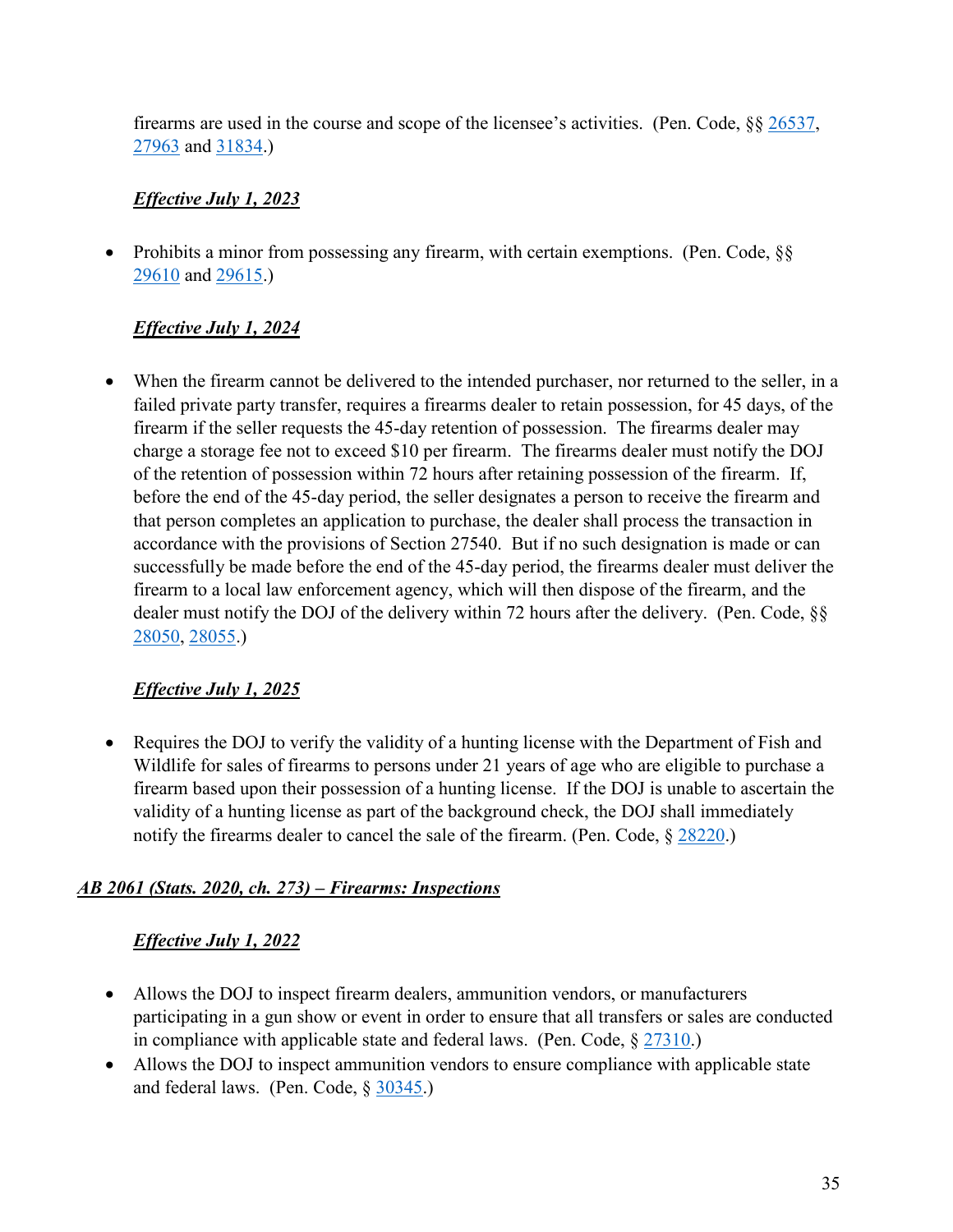#### *AB 2362 (Stats. 2020, ch. 284) – Firearms Dealers: Conduct of Business*

#### *Effective July 1, 2022:*

- Authorizes the DOJ to impose a civil fine on a licensed firearms dealer not exceeding \$1,000 for a violation of any prohibition or requirement under Penal Code section [26800,](https://leginfo.legislature.ca.gov/faces/codes_displaySection.xhtml?sectionNum=26800.&nodeTreePath=9.4.7.2.2&lawCode=PEN) subdivision (a). (Pen. Code, § [26800.](https://leginfo.legislature.ca.gov/faces/codes_displaySection.xhtml?sectionNum=26800.&nodeTreePath=9.4.7.2.2&lawCode=PEN))
- Authorizes the DOJ to impose a civil fine on a licensed firearms dealer not exceeding \$3,000 for a violation of any prohibition or requirement under Penal Code section [26800,](https://leginfo.legislature.ca.gov/faces/codes_displaySection.xhtml?sectionNum=26800.&nodeTreePath=9.4.7.2.2&lawCode=PEN) subdivision (a) when the firearms dealer either knowingly or with gross negligence violated the prohibition or requirement, or the dealer received written notification from the DOJ regarding the violation and failed to take corrective action. (Pen. Code,  $\S 26800$ .)

#### *AB 2847 (Stats. 2020, ch. 292) – Firearms: Unsafe Handguns*

#### *Effective July 1, 2022*

- Revises the criteria for a firearm to not be considered an unsafe handgun by requiring that new semiautomatic pistol models have microstamped characters (i.e. a microscopic array of characters used to identify the make, model, and serial number of the pistol that are transferred by imprinting on each cartridge case when the pistol is fired) on one location on the interior surface or internal working parts of the pistol instead of two. (Pen. Code, § [31910.](https://leginfo.legislature.ca.gov/faces/codes_displaySection.xhtml?sectionNum=31910&lawCode=PEN))
- Requires the DOJ, for every new semiautomatic pistol added to the roster of not unsafe handguns, to remove three semiautomatic pistols from the roster that were added to the roster before July 1, 2022 and are lacking one or more of the features described in paragraphs (4), (5), or (6) of Penal Code section 31910, subdivision (b). (Pen. Code,  $\S$  [31910.](https://leginfo.legislature.ca.gov/faces/codes_displaySection.xhtml?sectionNum=31910&lawCode=PEN))

#### *AB 879 (Stats. 2019, ch. 730) – Firearms, as Amended by SB 118 (Stats. 2020, ch. 29): Public Safety*

#### *Effective April 1, 2022*

- The DOJ will begin accepting applications for firearm precursor part vendor licenses. (Pen. Code, § [30485.](https://leginfo.legislature.ca.gov/faces/codes_displaySection.xhtml?sectionNum=30485&lawCode=PEN))
- Licensed firearms dealers and licensed ammunition vendors that meet the requirements as described in Penal Code section 16532 will automatically be deemed a licensed firearm precursor part vendor. (Pen. Code, § [16532.](https://leginfo.legislature.ca.gov/faces/codes_displaySection.xhtml?sectionNum=16532&lawCode=PEN))
- The DOJ is authorized to adopt regulations to implement these provisions.